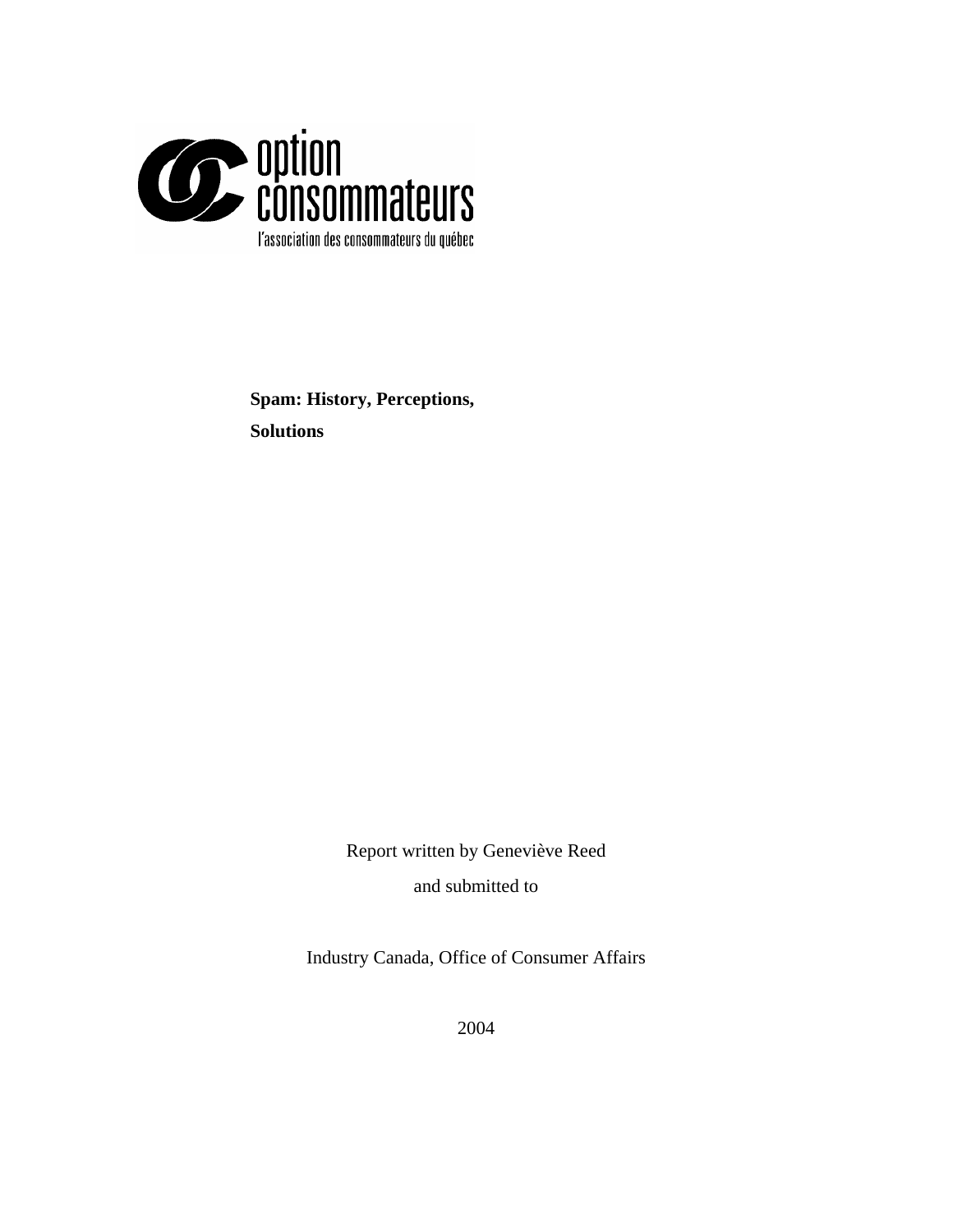## **OPTION CONSOMMATEURS**

## <span id="page-1-0"></span>**MISSION**

Option consommateurs is a nonprofit association whose mission is to defend and promote consumers' rights by assisting them both individually and collectively, by providing them with information, and by advocating on their behalf to decision-makers.

## **HISTORY**

The association has existed since 1983. In 1999, it merged with the Association des consommateurs du Québec (ACQ), an organization with a 50-year history and a mission similar to that of Option consommateurs.

## **PRINCIPAL ACTIVITIES**

Option consommateurs's staff of 20 are grouped into four departments: the Budgeting Department, the Legal Affairs Department, the Media Relations Department, and the Research and Representation Department. Over the years, Option consommateurs has developed expertise in the areas of financial services, health, agri-food, energy, travel, access to justice, trade practices, indebtedness, and protection of privacy. Each year, we reach 7,000–10,000 consumers directly and many more through our extensive media coverage. We participate in working groups and sit on boards of directors, carry out large-scale projects with important partners, and produce research reports, policy papers, buyer's guides, and a consumer information and action magazine called *Consommation*.

## **MEMBERSHIP**

Option consommateurs pursues a variety of activities aimed at making change, including research, class-action lawsuits, and lobbying of public- and private-sector bodies. You can help us do more for you by becoming a member of Option consommateurs at [www.option-consommateurs.org.](http://www.option-consommateurs.org/)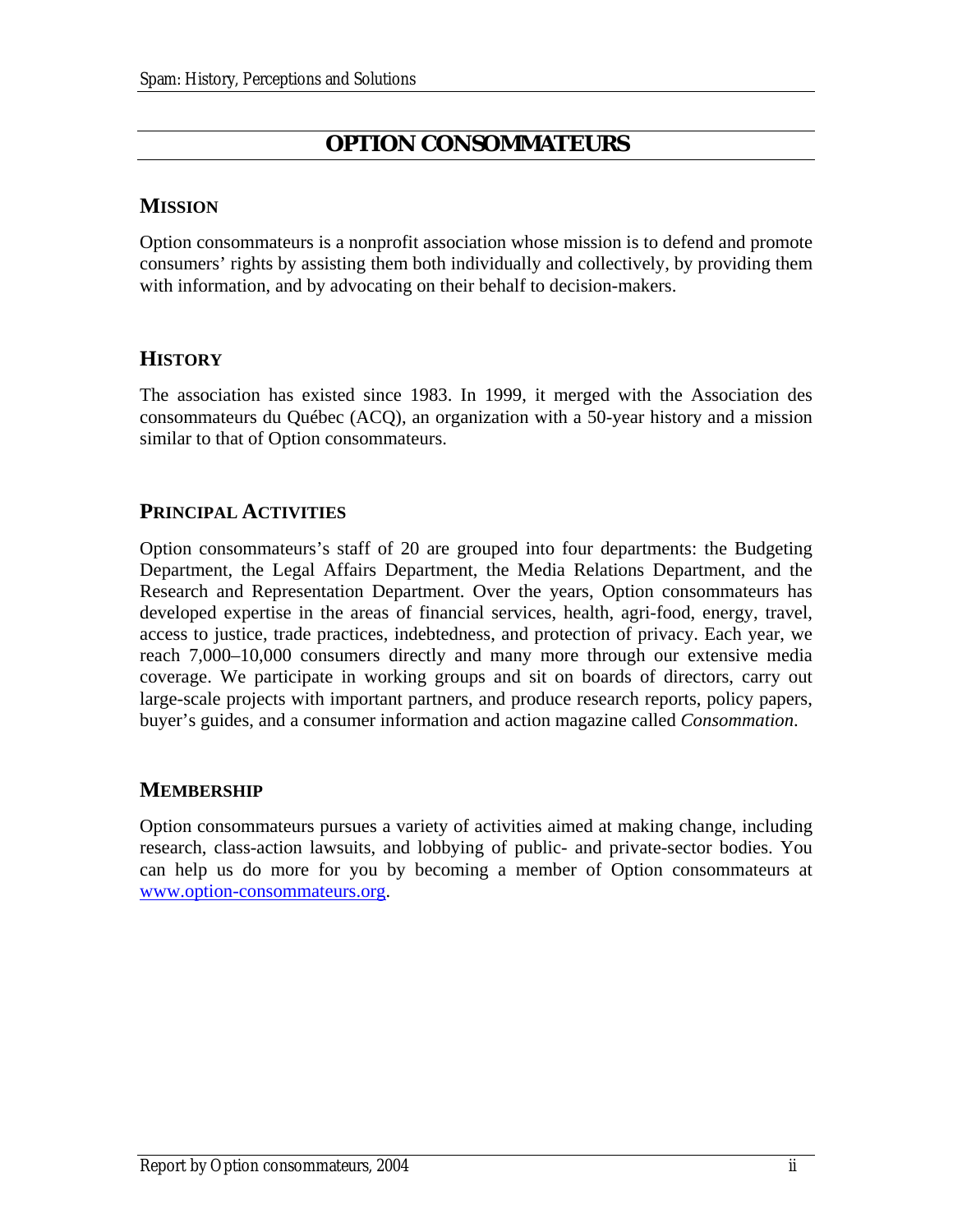## **ACKNOWLEDGMENTS**

<span id="page-2-0"></span>This research report was written by Geneviève Reed, Director of Research and Representation, Option consommateurs, with the support of Annie Hudon, attorney, for the legislative analysis section.

The authors wish to thank Industry Canada for its financial support for this study. The opinions expressed in this report are not necessarily those of Industry Canada or the Government of Canada.

Reproduction of limited excerpts from the text of this report is permitted, provided that the source is credited. However, reproduction of this report or any reference to its contents for purposes of publicity or profit is strictly prohibited.

**LEGAL DEPOSIT**

Bibliothèque nationale du Québec

National Library of Canada

ISBN 2-921588-74-9

Option consommateurs 2120, rue Sherbrooke est, bureau 604 Montreal (Québec) H2K 1C3

Telephone: (514) 598-7288 Fax: (514) 598-8511 E-mail: [info@option-consommateurs.org](mailto:info@option-consommateurs.org)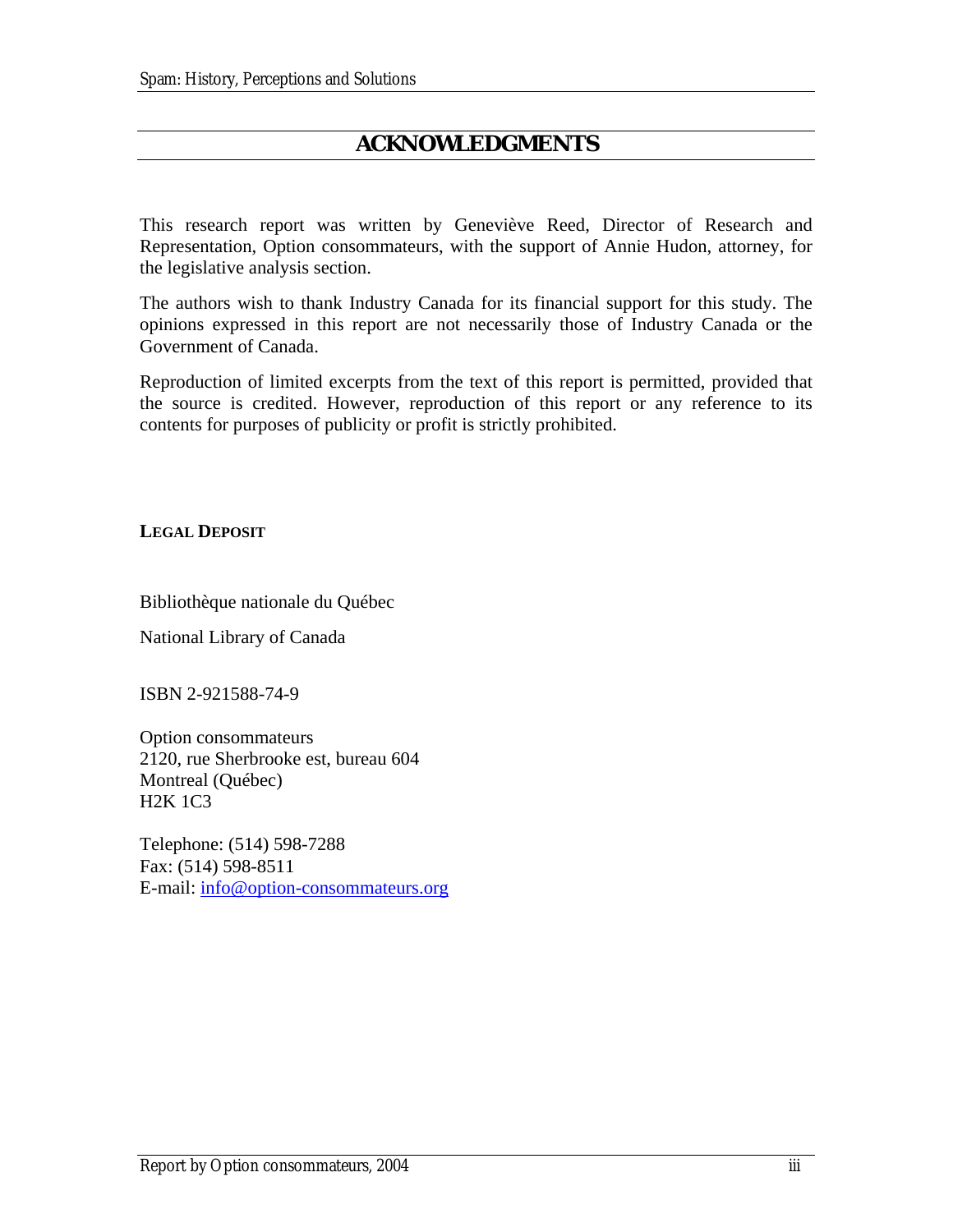## **EXECUTIVE SUMMARY**

<span id="page-3-1"></span>Now that the majority of Canadian consumers have adopted electronic mail, or e-mail, as a medium of communication, a new and recurrent malady of the information age has arisen, putting consumer confidence in this medium in jeopardy. The malady in question is "spam," or unsolicited commercial e-mail. In this research report we describe and analyze the issues raised by spam and the outlook of consumers on these issues.

We defined our task as that of characterizing the problem of spam, tracing its history, and identifying the consequences of its proliferation. First, although there is no single authoritative definition of spam, the sources we consulted led us to define it as an unsolicited bulk electronic mailing for commercial purposes. Spam generally contains offensive, fraudulent, or misleading messages. Spammers (persons who send spam) have developed many techniques for collecting e-mail addresses without a person's consent. Typically, they mask their true identity and that of the servers they use. Where once strictly promotional and commercial in nature, spam now involves new techniques that are threatening privacy and computer security by imitating the sites of known companies and by spreading computer viruses. The quantities of spam circulating today inconvenience consumers, Internet service providers (ISP), legitimate direct marketing companies, and network managers by clogging mailboxes, over-taxing servers and other computer hardware, and increasing the expenditures of public and private organizations on network and client protection. In a survey by Pew Internet and American Life Project, 52% of the respondents stated that spam has impaired their confidence in e-mail.<sup>[1](#page-3-0)</sup>

<span id="page-3-0"></span>Second, we investigated consumers' perceptions of spam, their experiences with it, and their opinions on the best ways to control it. The results of two focus groups and a Canada-wide survey show that Canadian consumers find spam annoying and a waste of time. A small percentage of respondents (6%) admitted that they respond to offers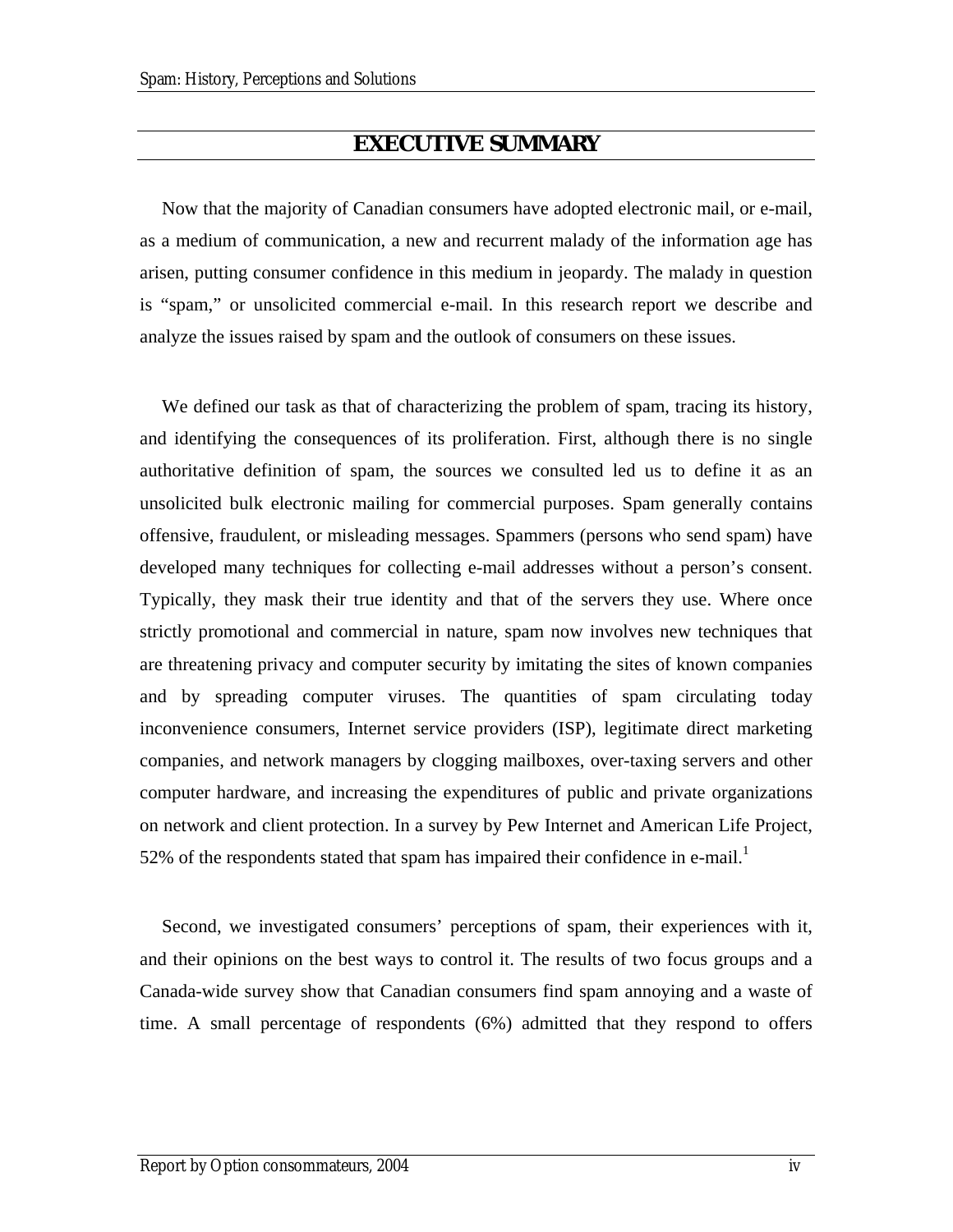contained in spam, a practice that unfortunately encourages spammers to send more email. ISPs were identified as the key parties responsible for protecting their users against spam. The respondents were divided between optimism (48%) and pessimism (50%) as to the capacity of the various stakeholders (ISPs, direct marketing companies, governments, users) to control spam; their opinions were also divided on the best way to do this. Solutions seen as valid were improved filtering technologies, enactment of anti-spam legislation, and adoption of a direct marketing industry code of conduct. Finally, Canadian consumers are generally favourable to a system that requires their prior consent before receiving any form of commercial e-mail (an "opt-in" system).

Third, we conducted a comparative study of relevant legislation in Europe, France, the United States, and Canada. Some governments have opted to regulate spam under existing laws, while others have developed new spam-specific laws. Two typical patterns among the laws we studied are the "opt-in" type, which requires a consumer's prior consent before sending commercial solicitations, and the "opt-out" type, in which mail can be sent until such time as the recipient indicates his refusal to receive it. All the laws we studied protect e-mail addresses as private information and make misleading or fraudulent e-mails illegal.

Anti-spam laws also prohibit senders from disguising or hiding their identity. They must include a valid postal address to which consumers can write to exercise their right of objection. Generally, anti-spam laws prohibit automatic collection of e-mail addresses on the Internet and require identification of e-mails containing explicit sexual or strictly commercial content. Finally, they prescribe civil remedies for individuals and ISPs as well as criminal penalties (fines and prison terms) for spammers.

In light of our research results, Option consommateurs concludes that the problem of spam is multi-faceted and complex, including legal, technical, economic, informational,

1

<sup>&</sup>lt;sup>1</sup> Pew Internet and American Life Project. October 2003. *Spam: How It Is Hurting Email and Degrading Life on the Internet.* [http://www.pewinternet.org/pdfs/PIP\\_Spam\\_Report.pdf.](http://www.pewinternet.org/pdfs/PIP_Spam_Report.pdf)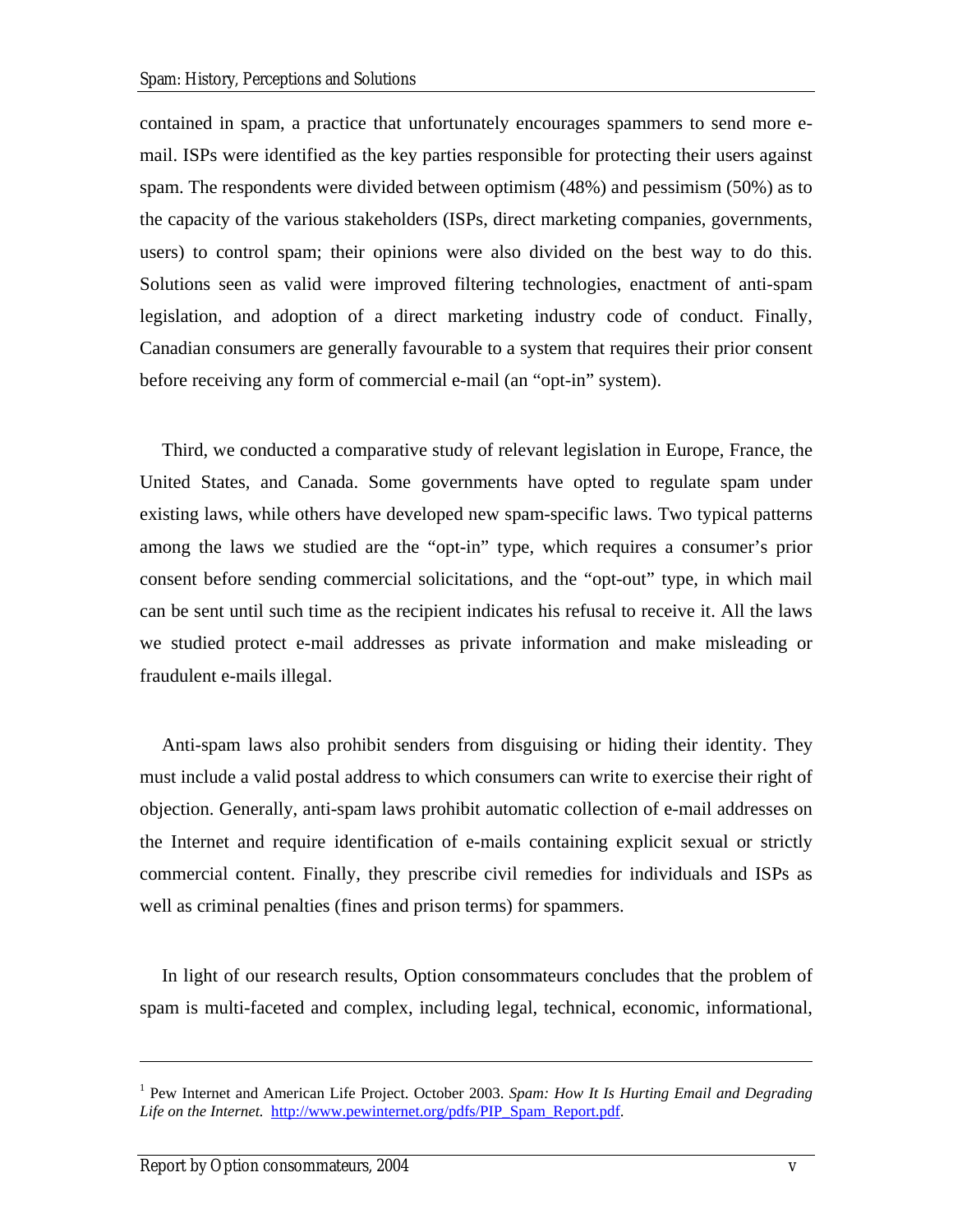emotional, and transnational aspects. Combating such a phenomenon will be more effectively achieved with cooperation among all Internet stakeholders, including consumers, ISPs, the direct marketing industry, governments, and NGOs.

Consequently, Option consommateurs puts forward the following recommendations:

### *Legislation*

The following recommendations are indispensable to the protection of Canadian consumers against spam. Some may already be contemplated in the existing laws and properly enforced; others may necessitate the passage of new spam-specific laws. Selfregulation must be regarded as complementary to a basic legislative régime.

#### Recommendation 1

**Option consommateurs recommends that Canada formally adopt an "opt-in" system — a system based on prior consent — for commercial electronic communication.** 

#### Recommendation 2

**Option consommateurs recommends a requirement that the sender of commercial email be clearly identified (header and domain name) and provide accurate contact information, including a valid postal address, so that consumers can easily opt out of subsequent mailings.** 

#### Recommendation 3

**Option consommateurs recommends that commercial e-mail and sexually explicit email be labeled as such (with the prefixes "ADV" and "ADLT", for example).** 

Recommendation 4

**Option consommateurs recommends maintaining the ban on fraudulent and misleading e-mail.** 

### Recommendation 5

**Option consommateurs recommends that private action for consumers who are victims of spam be preserved.**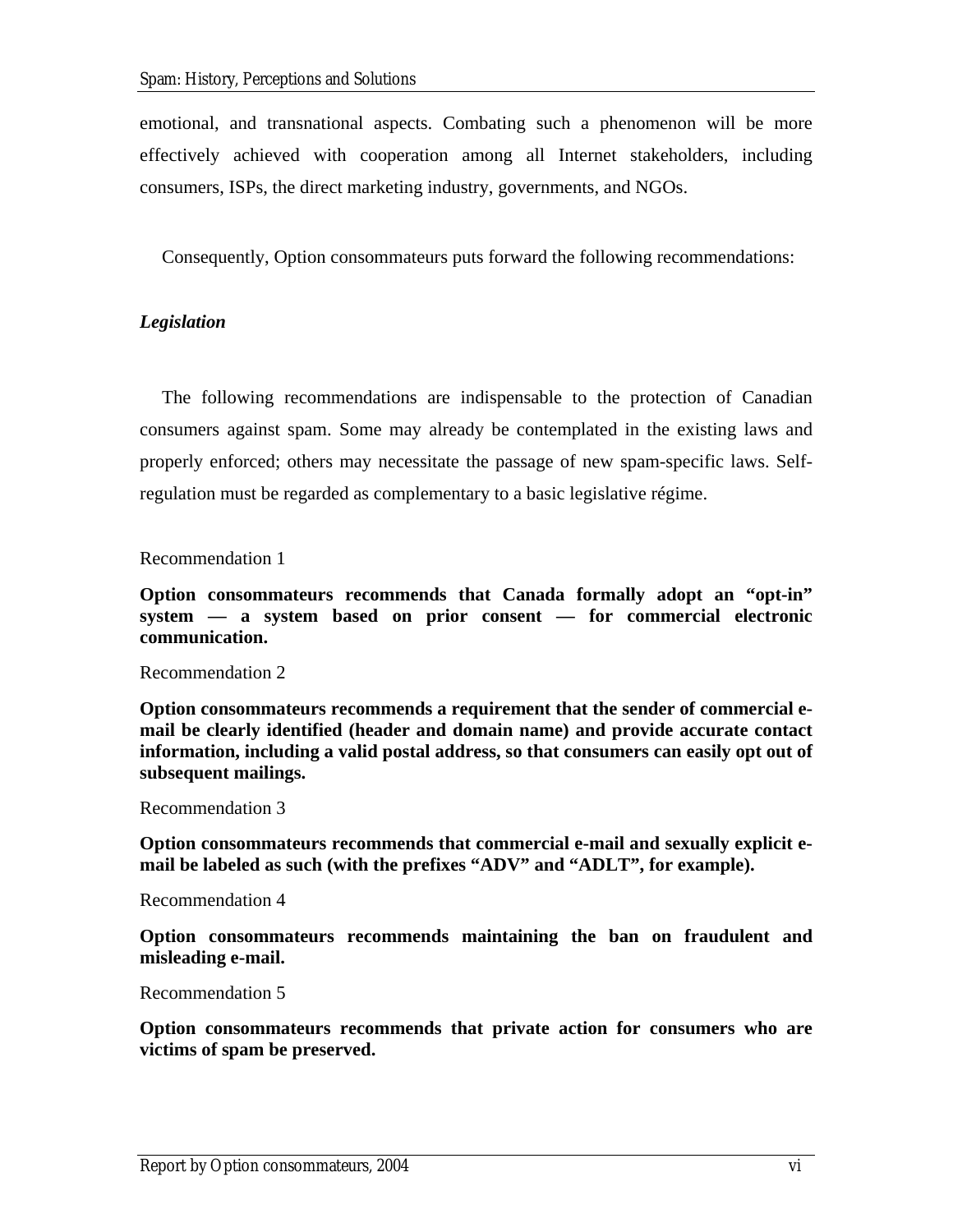### Recommendation 6

**Option consommateurs recommends that the Canadian system provide for remedies in the event of harm, for individuals in particular, as well as penalties for violators.** 

Recommendation 7

**Option consommateurs recommends that the Canadian system offer a simple and effective consumer complaint mechanism.** 

Recommendation 8

**Option consommateurs recommends that the competent law enforcement agencies be given the powers, resources, and tools necessary to accomplish their work.** 

Recommendation 9

**Option consommateurs recommends that the direct marketing industry adopt a specific code of conduct on commercial solicitation via electronic channels and that the enforcement of this code be audited by a third party.** 

#### *Awareness and Education*

In the focus groups and the Canada-wide survey, respondents were aware that users have a degree of responsibility to control spam. As well, numerous states and international organizations (including the European Union and the OECD) hold the view that user education should be part of the global anti-spam strategy.

#### Recommendation 10

**Option consommateurs recommends that Internet service providers offer free information on the best ways for their subscribers to protect themselves against spam (e.g., pamphlet provided upon subscription or with invoice, inclusion of filtering software in the basic user kit).** 

#### Recommendation 11

**Option consommateurs recommends that a mass education campaign on spam be carried out without delay so as to improve public awareness of the phenomenon and the simplest and most effective ways to control it.**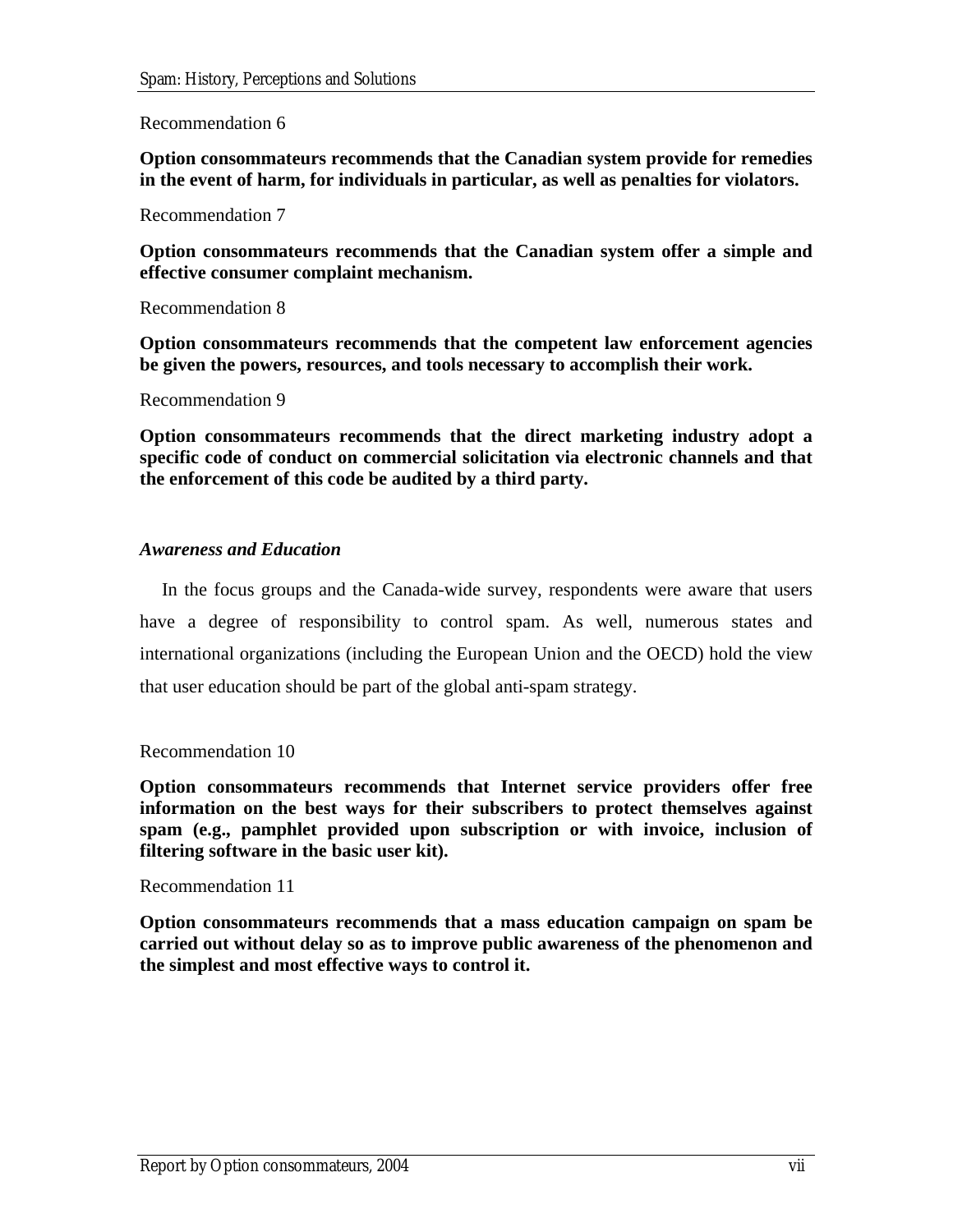### *Technology*

Recommendation 12

**Option consommateurs recommends that access to filtering, antivirus, and firewall software be improved for the most vulnerable consumers.**

### *International cooperation*

Recommendation 13

**Option consommateurs recommends that the Canadian government pursue its collaboration with the international community in identifying and arresting the most egregious violators of spam provisions.**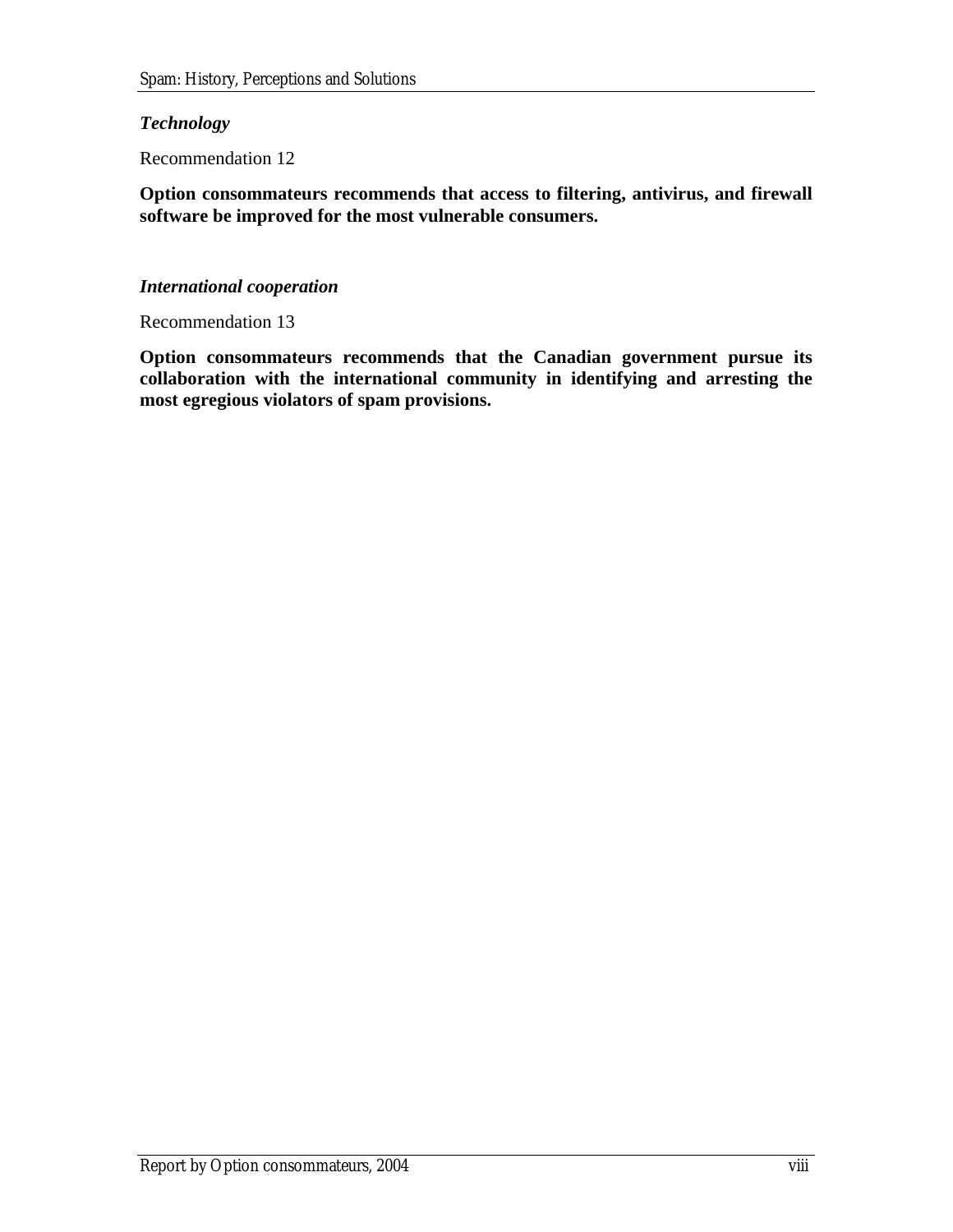# **TABLE OF CONTENTS**

<span id="page-8-0"></span>

| $Focus \, Groups \, 3$                                                                                                 |  |
|------------------------------------------------------------------------------------------------------------------------|--|
| 1.                                                                                                                     |  |
| 1.1<br>1.2<br>1.3                                                                                                      |  |
| 2.                                                                                                                     |  |
| 2.1<br>2.1.1<br>2.1.2<br>2.1.3<br>2.2<br>2.2.1<br>2.2.2<br>2.2.3<br>2.2.4<br>2.2.5<br>2.2.6<br>2.2.7<br>2.2.8<br>2.2.9 |  |
|                                                                                                                        |  |
| 3.1 EUROPE                                                                                                             |  |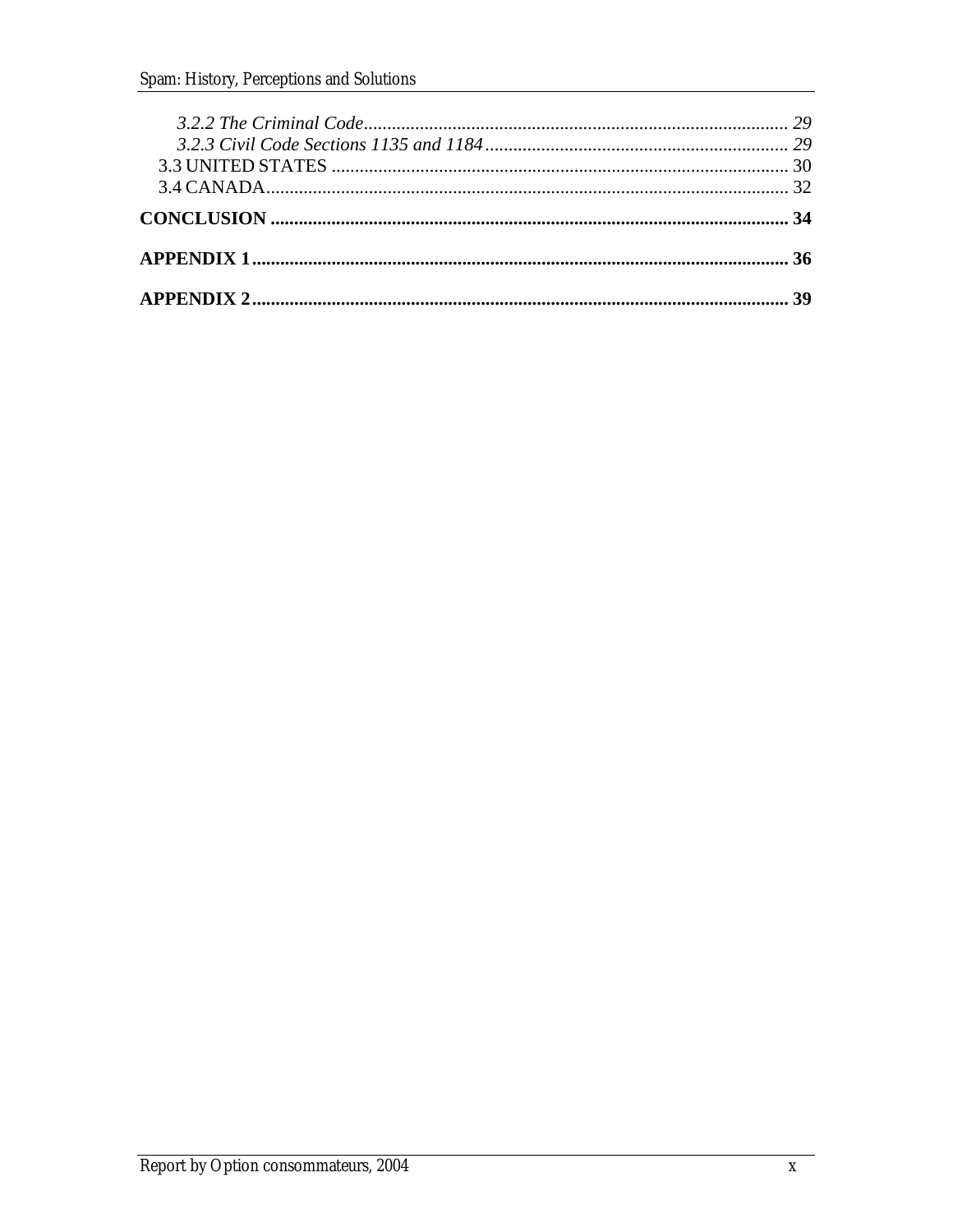## **INTRODUCTION**

<span id="page-10-0"></span>In 2003, 64% of Canadian households had at least one member who regularly used Internet.<sup>[2](#page-10-1)</sup> E-mail is the most common activity in which Canadian Internet users engage.<sup>3</sup> It is a useful tool for staying in touch with family members living outside the country, exchanging information with colleagues or fellow students, and communicating with children living outside the home.

However, a threat to the use of e-mail in Canada and around the world is looming: the rapid proliferation of "spam," or bulk unsolicited commercial e-mail. According to a study by the Pew Internet & American Life Project, a US nonprofit organization that studies the impact of Internet on American society, spam is now undermining the integrity of e-mail and degrading the quality of online activity. $4$ 

#### **THE PROBLEM**

Bulk e-mailing is the most recent form of direct marketing, which has hitherto taken the form of postal mail, telemarketing, and fax marketing. It is an economical and effective means of reaching hundreds of thousands of consumers with a single mailing. E-mail enables legitimate direct marketing companies to remain in contact with their clients and to rapidly respond to their inquiries. However, the proliferation of spam is undermining consumer confidence in this type of marketing communication.

Several estimates of the volume of spam received daily have been floated. According to the summary of a workshop on spam held by the Organization for Economic

<span id="page-10-1"></span><sup>2</sup> Statistics Canada, CANSIM, Table [358–0002](http://cansim2.statcan.ca/cgi-win/cnsmcgi.exe?Lang=F&RootDir=CII/&ResultTemplate=CII/CII_pick&Array_Pick=1&ArrayId=3580002). *Households with at least one regular Internet user, by location of access, provinces.*

<span id="page-10-2"></span><sup>3</sup> Statistics Canada, CANSIM, Table [358–0006](http://cansim2.statcan.ca/cgi-win/cnsmcgi.exe?Lang=F&RootDir=CII/&ResultTemplate=CII/CII_pick&Array_Pick=1&ArrayId=3580006). *Households using the Internet from home, by purpose of use.*

<span id="page-10-3"></span> $<sup>4</sup>$  Op. cit., p. 2</sup>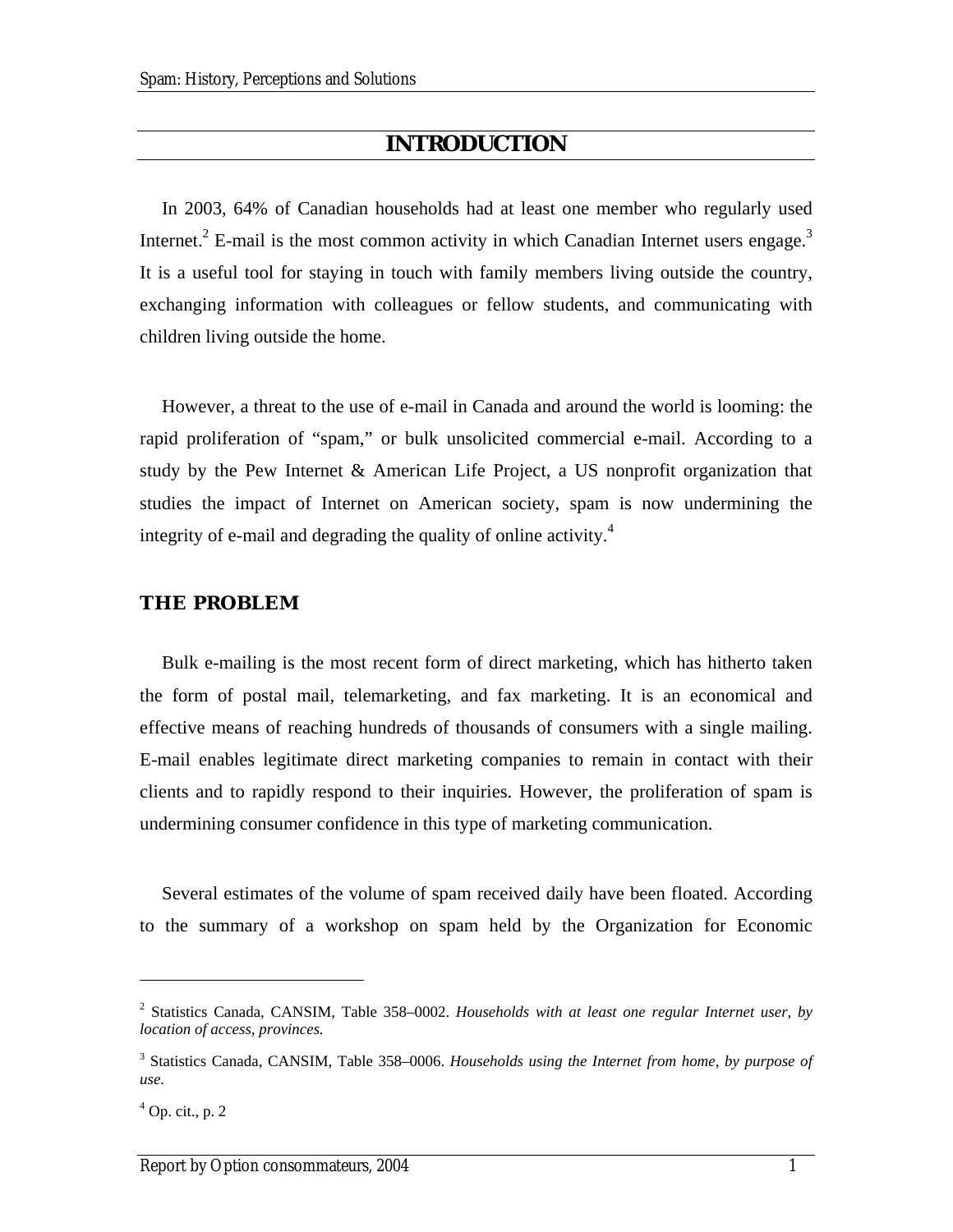<span id="page-11-0"></span>Cooperationand Development (OECD) in February  $2004$ ,<sup>5</sup> anti-spam software companies estimate that spam constituted 50–55% of total e-mail volume in 2003. According to discussions with experts, this figure appears very conservative. AOL, for example, blocks 2.4 billion spam e-mails per day, for a total of 500 billion in 2003!<sup>6</sup> The phenomenon does not appear to be on the wane despite the collaborative work of Internet service providers (ISP), anti-spam software developers, Internet user awareness campaigns, recent legislation, and international cooperation.

Contrary to postal advertising, bulk commercial e-mailing is enticing to advertisers because the costs are borne by the recipients (ISP, companies, consumers) instead of the sender. Moreover, even though the spam reply rate is relatively low, spammers do get responses and make profits.

#### **GOALS OF THE STUDY**

The main purpose of our study is to analyze the issues raised by spam and the corresponding consumer perceptions. We therefore adopted the following goals:

- 1. To conduct documentary research on the phenomenon in Canada and around the world.
- 2. To review the applicable European, US, and Canadian law.
- 3. To conduct a survey and hold two focus groups with Canadian consumers to learn about their experience and concerns regarding this issue as well as their expectations about what should be done to deal with it.

<span id="page-11-1"></span><sup>&</sup>lt;sup>5</sup> OECD, *Background Paper for the OECD Workshop on Spam*, DSTI/ICCP(2003)10/FINAL, 9 February 2004.

<span id="page-11-2"></span><sup>&</sup>lt;sup>6</sup> See [http://www.anti-spam.aol.fr/accueil.php.](http://www.antispam.aol.fr/accueil.php)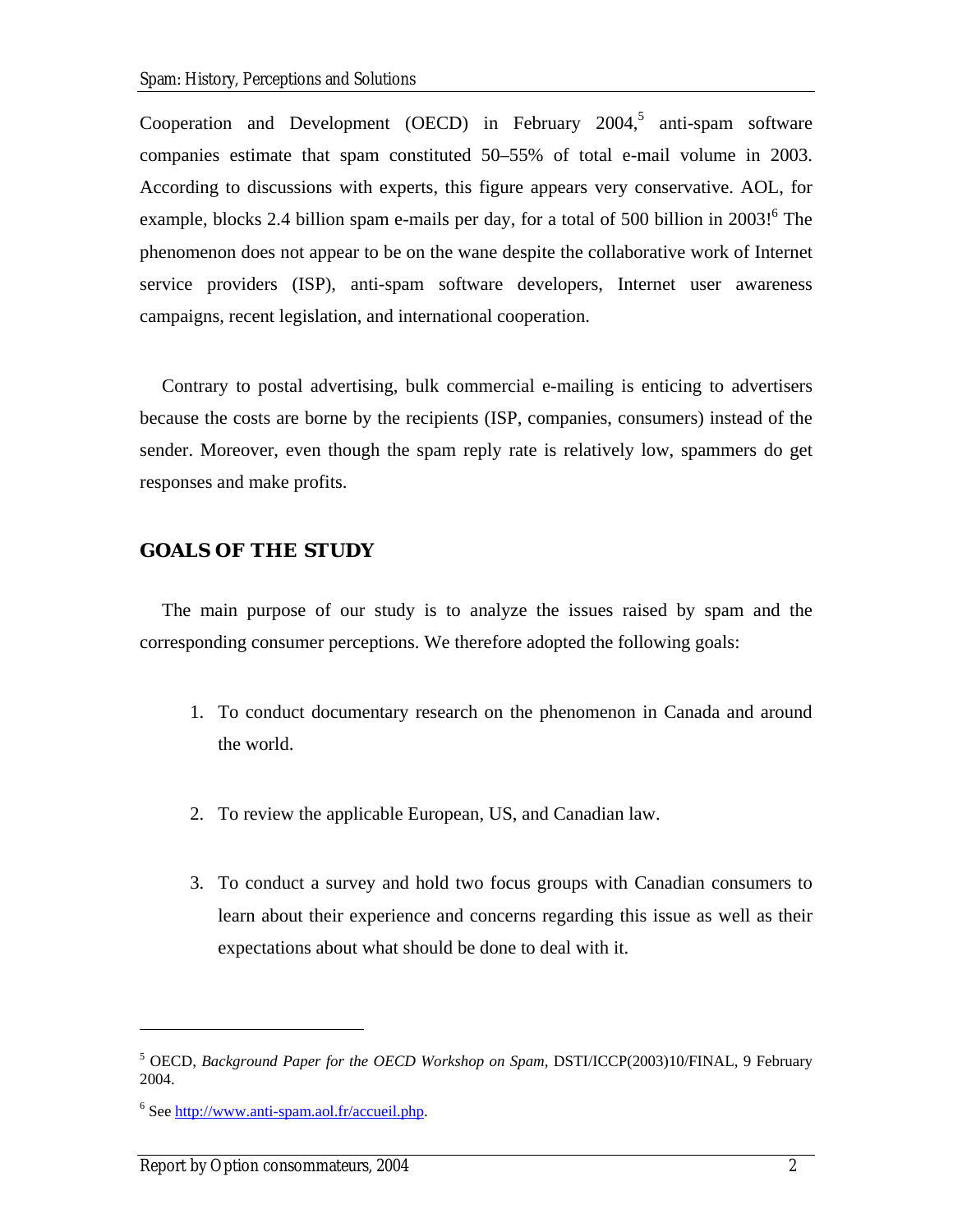<span id="page-12-0"></span>4. To ascertain the viewpoint and concerns of the principal stakeholders in this field.

Our analysis of this data will enable us to put forward recommendations, continue to develop expertise on the impact of new technologies on consumers' lives, and help publicize the issues raised by new technologies so as to make them more comprehensible to consumers. This will involve, in particular, the dissemination of the study results to consumers, government bodies, ISPs, and other consumer associations interested in this issue.

#### **METHODOLOGY**

With a view to discerning the issues raised by spam and characterizing the corresponding perceptions of Canadian consumers, we opted to use three separate techniques: documentary research, a survey, and focus groups.

#### DOCUMENTARY RESEARCH

Documentary research will enable us to circumscribe the phenomenon of spam and identify its main characteristics. We will also survey the consequences of spam proliferation, for consumers in particular.

This method will also allow us to explore various approaches to controlling spam, including using existing legislation or enacting new laws, improving the practices of legitimate direct marketing firms, improving filtering technologies used by networks and individuals, and creating consumer awareness and education materials.

#### FOCUS GROUPS

With the help of Environics Research Group, we held two focus groups in Montreal, one in French and the other in English. Although these focus groups are not clearly representative of the overall feeling among Canadian Internet users, they helped us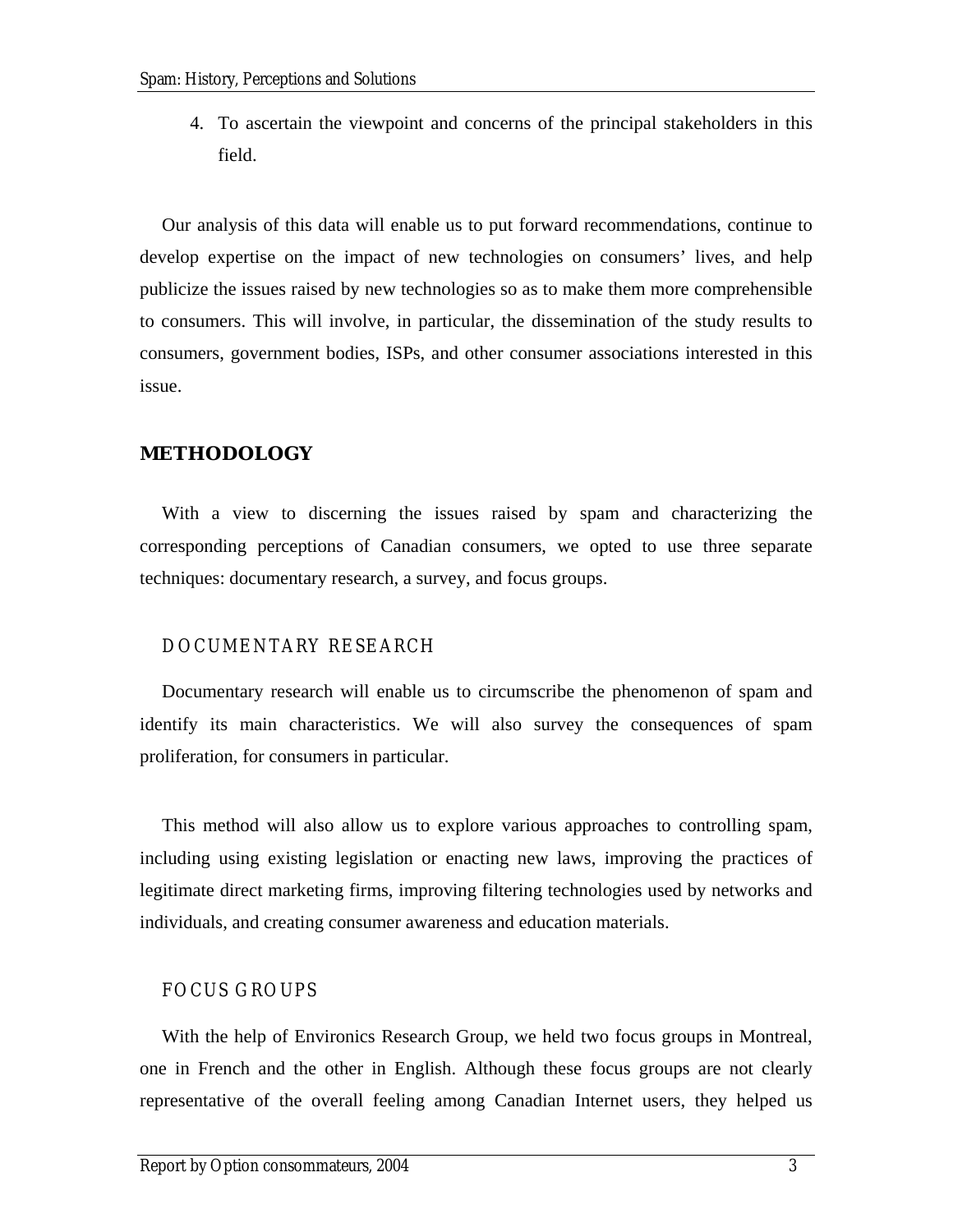<span id="page-13-0"></span>explore consumer perceptions about spam and prepare the questions to be asked in a Canada-wide survey on the issue.

## **SURVEY**

We commissioned Environics Research Group to ask Canadians seven questions as part of an omnibus survey in December 2003. We wanted to ascertain their experience with spam and their opinions on the best way to control it.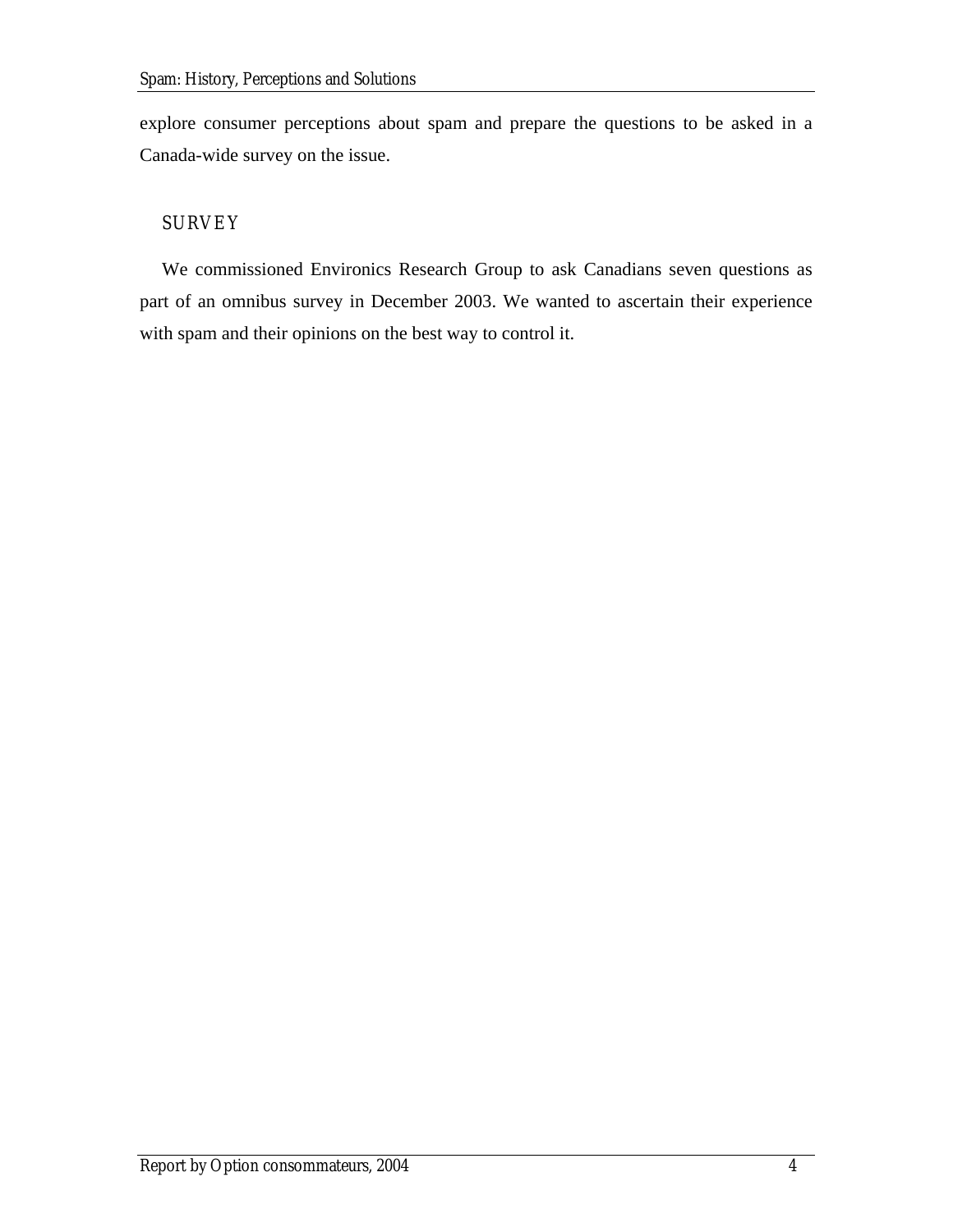## **1. SPAM IN CANADA AND THE WORLD**

### <span id="page-14-0"></span>**1.1 DEFINITION AND CHARACTERISTICS**

To date, there is no unanimous international definition of spam. However, one of the most standard definitions is that of France's Commission Nationale de l'Informatique et des Libertés (CNIL), in which spam is "bulk, at times repeated mailing of unsolicited electronic mail to people with whom the sender has never had contact and whose e-mail address was collected in an irregular manner." The OECD mentions a set of secondary characteristics: use of addresses collected without prior consent, uncontrollable, anonymous or disguised, or having offensive, misleading, fraudulent, or illegal content.<sup>7</sup> According to Spamhaus, a world authority on spam, no definition is complete without two essential characteristics: spam is always unsolicited and mailed in bulk.<sup>[8](#page-14-2)</sup>

As part of the "Boîte à spam" (Can the Spam) operation conducted by CNIL between 10 July and 24 October 2002, French Internet users were asked to send spam they received to a special e-mail address ( $spam@ceil.fr$ ). Some 325,000 spams were collected, making it possible to analyze and document the phenomenon in France. Nearly 85% of the spams received were written in English; 85% appeared to target individuals. As for the content, some 13% concerned health (Viagra, diet products, nutritional supplements, etc.), 40% advertised financial products (credit, debt repayment, loans, various investments, etc.) and 42% were pornographic or offered dating services.<sup>[9](#page-14-3)</sup> The Belgian privacy commission repeated the French experience in October 2002. Of the 50,000 spams received in 2½ months, 86% were in English. Spams were classified into four

<span id="page-14-1"></span> $<sup>7</sup>$  Op. cit., p. 9</sup>

<span id="page-14-2"></span><sup>&</sup>lt;sup>8</sup> For more information, see [www.spamhaus.org](http://www.spamhaus.org/).

<span id="page-14-3"></span><sup>&</sup>lt;sup>9</sup> Commission Nationale de l'Informatique et des Libertés, "Opération 'Boîte à spams': Les enseignements et les actions de la CNIL en matière de communications électroniques non sollicitées," report submitted by Ms. Cécile Alvergnat and adopted 24 October 2002.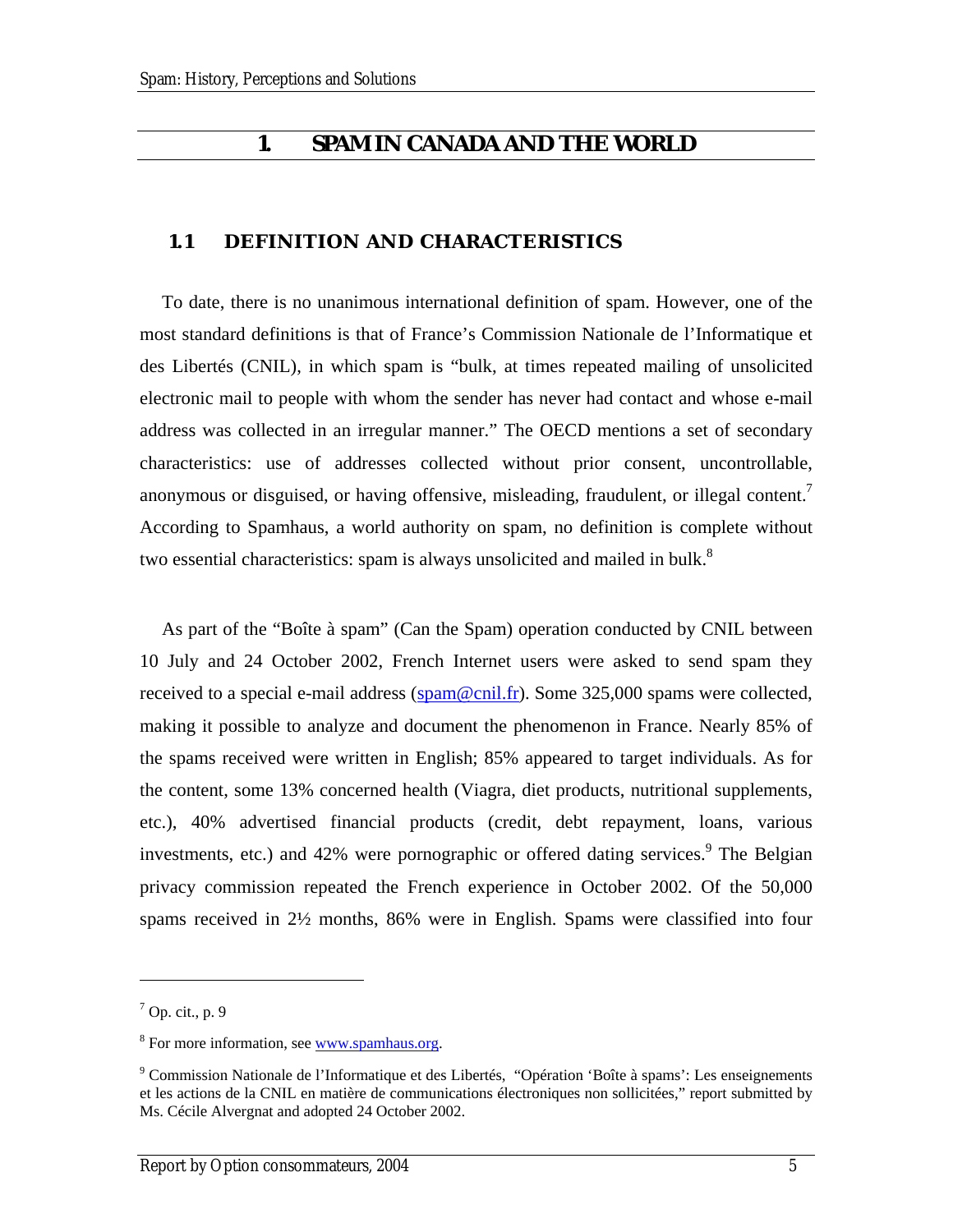categories: financial offers (reduced rate loans, credit cards, etc.), health products (plantbased remedies, Viagra, diet products, etc.), erotic or pornographic messages, and a miscellaneous category often involving electronics (mobile phones, ink cartridges, printers, cameras, etc.). Spam from the United States was most likely to offer pornography (27.7%) and health products (8.6%). Approximately 60% of spam contained a variety of promotional offers[.](#page-15-0)<sup>10</sup>

According to data collected by the OECD from Brightmail, an anti-spam software developer, the content of spam in 2004 was much more diversified. In descending order of frequency, it contained miscellaneous products and services, financial products, adult content, health-related content, scams, leisure content, and Internet-related content.<sup>11</sup> Regarding scams in particular, the US Federal Trade Commission (FTC) has identified a dozen scams frequently found in spam, including business opportunities, solicitation to buy address lists, chain letters, work at home, health and diet scams, income generating activities, free goods, investment opportunities, cable TV unscramblers, guaranteed or low-interest loans or credit, credit rehabilitation, or vacation promotions.<sup>12</sup>

Spammers (persons who send spam) use various methods to collect e-mail addresses. The two most common methods are to purchase existing lists from unscrupulous people or to use Web "spiders" to automatically search websites and newsgroups and compile addresses found on them. Another technique, called a "directory harvest attack," involves bombarding a server by sending a message to all alphanumeric combinations likely to appear as a user name (e.g., [yourname1@domainname.com](mailto:votrenom1@nomdedomaine.com), [yourname2@domainname.com\)](mailto:votrenom1@nomdedomaine.com), then compiling valid e-mail addresses associated with

<span id="page-15-0"></span> $10$  Commission de la protection de la vie privée, "Le spam en Belgique: état des lieux en juillet 2003." For more details see [http://www.privacy.fgov.be/publications/spam\\_4-7-03\\_fr.pdf](http://www.privacy.fgov.be/publications/spam_4-7-03_fr.pdf).

<span id="page-15-1"></span> $11$  Op. cit., p. 9.

<span id="page-15-2"></span><sup>12</sup> Federal Trade Commission. *False Claims in Spam: a Report by the FTC's Division of Marketing Practices*, 30 April 2003; for more details see<http://www.ftc.gov/reports/spam/030429spamreport.pdf>.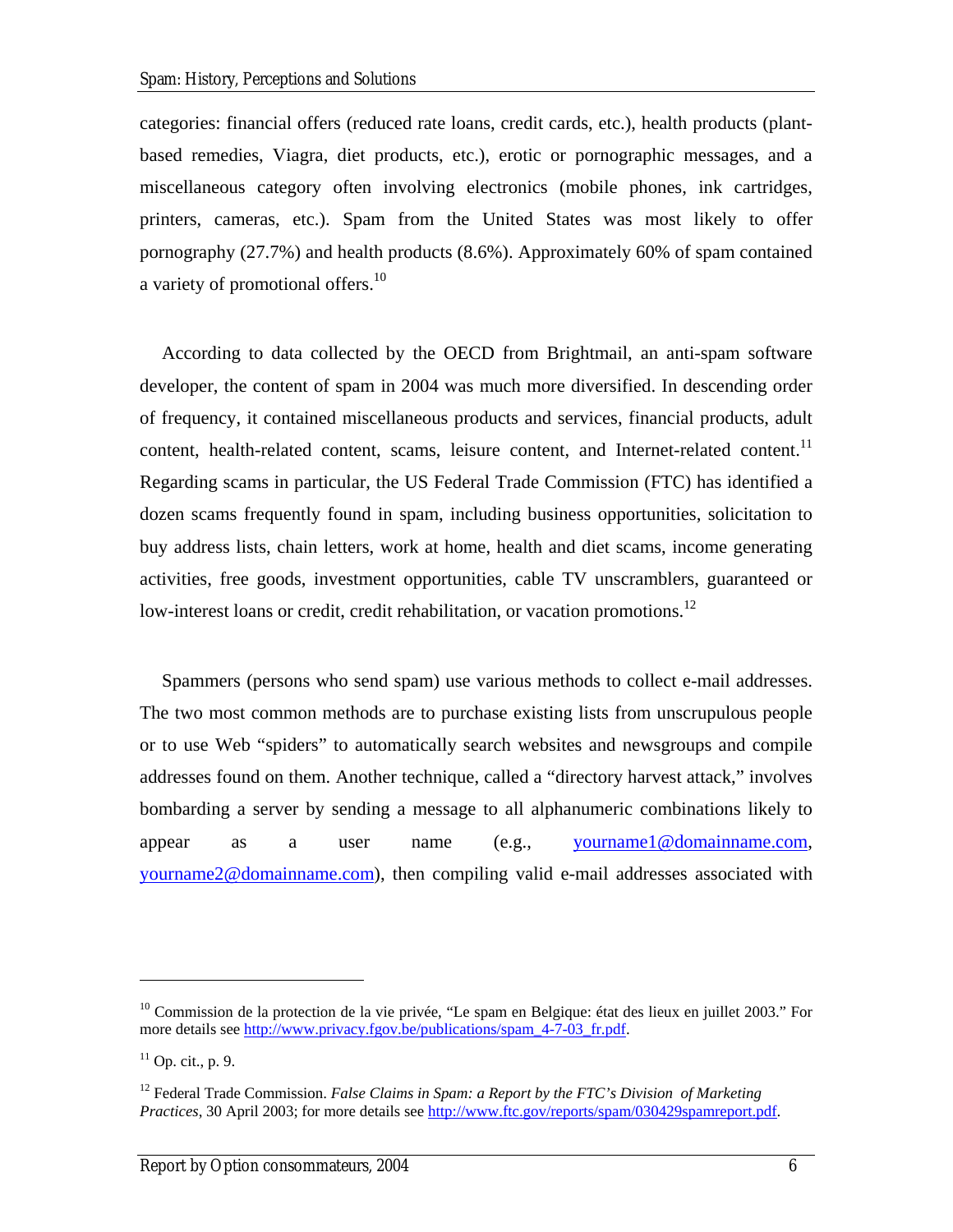<span id="page-16-0"></span>theserver into a spam database.<sup>13</sup> A study conducted by the Center for Democracy in 2003 confirmed that practically all (97%) of spam received in their study had been sent to addressesspelled exactly as they appeared on the Internet.<sup>14</sup>

Spammers mask the origin of their messages by doctoring the reply address and header of their e-mails. For this they use independent relay systems, routing their mail through a chain of servers, particularly targeting those that have not taken the relevant security precautions.

### **1.2 HISTORY**

The first documented bulk commercial e-mailing may date back to 1978 when the Internet (then known as ARPANET) was used only by academic researchers and the military!<sup>[15](#page-16-3)</sup>

Spams were initially distributed over newsgroups. Although the very first incident is disputed, two events are said to mark the beginning of unsolicited bulk mailings. The first took place in January 1994 when a young employee at a Michigan Adventist college sent a message to nearly 5000 newsgroups announcing the coming of Christ.<sup>16</sup> The second followed on its heels when two lawyers, Laurence Canter and Martha Seigal, sent a message to some 7000 groups offering help obtaining a green card. The offer involved

<span id="page-16-1"></span> $13$  For the complete definition see

[http://searchsecurity.techtarget.com/sDefinition/0,,sid14\\_gci970104,00.html](http://searchsecurity.techtarget.com/sDefinition/0,,sid14_gci970104,00.html).

<span id="page-16-2"></span><sup>&</sup>lt;sup>14</sup> For more information on this study see <http://www.cdt.org/speech/spam/030319spamreport.shtml>.

<span id="page-16-3"></span><sup>&</sup>lt;sup>15</sup> See [http://www.templetons.com/brad/spamreact.html#msg.](http://www.templetons.com/brad/spamreact.html)

<span id="page-16-4"></span><sup>&</sup>lt;sup>16</sup> The original message was: "The earthquake in Los Angeles, California, the flood in Europe, the *seemingly unstoppable war in the former Yugoslavia, the devastating fires in Australia, the flood in the Midwest of the United States of America, the devastating fires near Los Angeles, California, the rapid and appalling increase in violence in cities, towns, villages all over the world, the famines, the diseases, the rapid decline of the family unit, and the destructive earthquake in India (in 1993) are signs that this world's history is coming to a climax. The human race has trampled on God's Constitution, as given in Exodus 20:1-17 (King James Version Bible), and Jesus is coming to set things right. These rapidly accelerating signs are an indication that Jesus is coming soon (Matthew 24)."*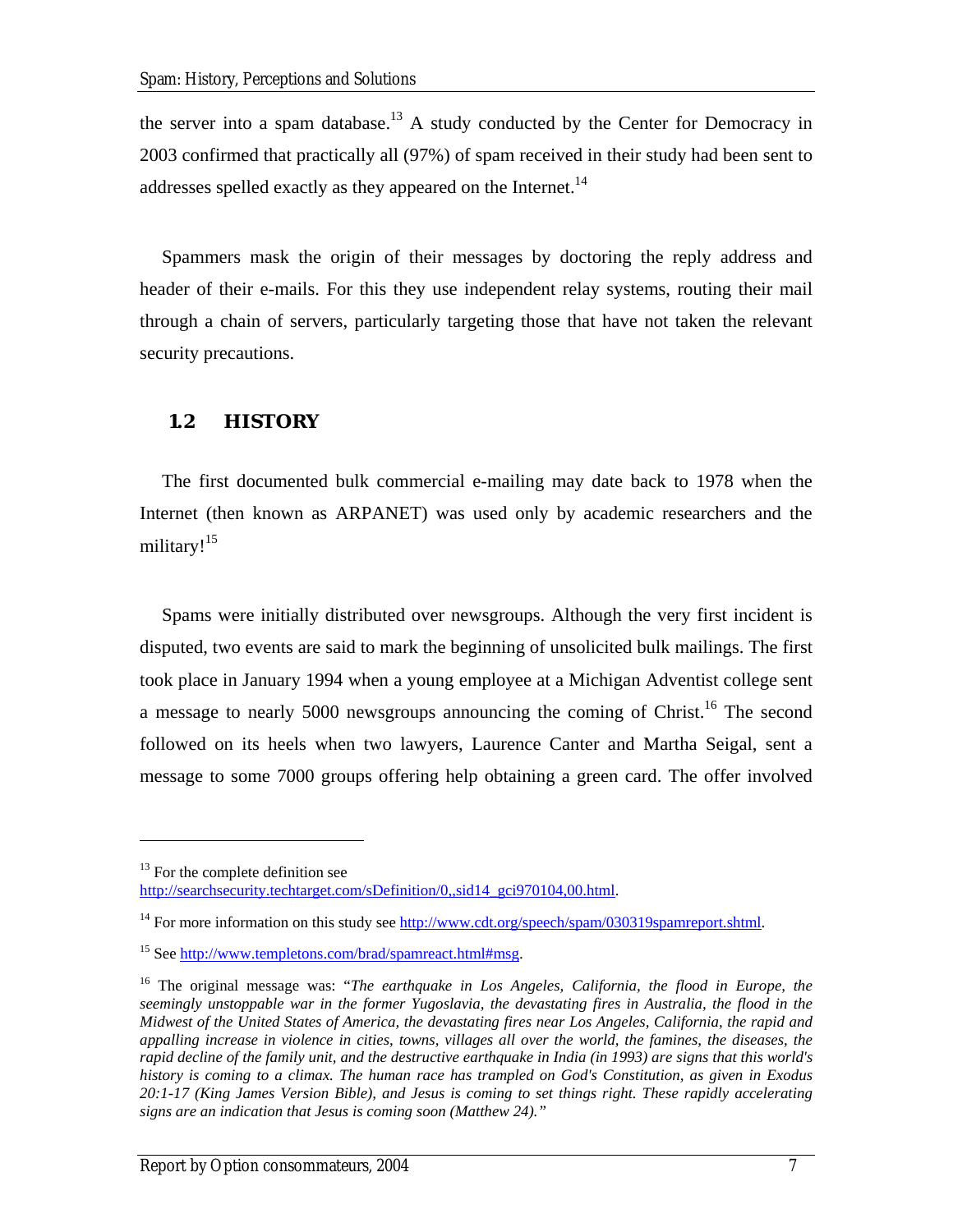the completion and mailing of forms available to anyone free of charge from the US government.

According to the Commission of the European Communities, spam accounted for only 7% of total e-mail traffic in 2001 while it was projected to reach 51% in 2003.[17](#page-17-0)

To overcome new obstacles put in their way, spammers have begun to join forces with virus writers and computer hackers. Their tactics appear to have undergone some refinement. They are past masters at the art of disguise, avoiding blacklists and hijacking servers with dexterity. While the first generation of spam was strictly designed for profit maximization, the current generation compromises business and consumer systems by spreading computer viruses. Another technique recently perfected is that of "phishing," or sending e-mail that imitates the web sites of known companies in an attempt to gather unsuspecting consumers' private information (e.g., credit card numbers, user names and passwords, social insurance number). As a by-product of this phenomenon, the targeted companies' reputations become tarnished. Recent data suggests that 5% of recipients respond to this type of e-mail. This phenomenon is growing rapidly, with the most affected companies being US banks, eBay and Paypal.<sup>[18](#page-17-1)</sup>

According to the Register of Known Spam Operations (ROKSO) kept by Spamhaus, 200 spam operations are responsible for 90% of spam traffic in North America and Europe. These operations are the work of 500–600 spammers grouped into gangs. They appear in the register because they have had their service terminated by at least three successive ISPs. A ROSKO version intended for the law enforcement authorities contains clear evidence of the misdeeds of these spam gangs.

<span id="page-17-0"></span> $17$  Commission of the European Communities, "Communication from the Commission to the European Parliament, the Council, the European Economic and Social Committee and the Committee of the Regions on Unsolicited Commercial Communications or 'Spam,'" COM (2004) 0028 of 22 January 2004; for more details see [http://europa.eu.int/eur-lex/en/com/cnc/en\\_cnc\\_month\\_2004\\_01.html](http://europa.eu.int/eur-lex/en/com/cnc/en_cnc_month_2004_01.html) .

<span id="page-17-1"></span><sup>&</sup>lt;sup>18</sup> For more information on the phenomenon of phishing see [http://www.antiphishing.org/.](http://www.antiphishing.org/)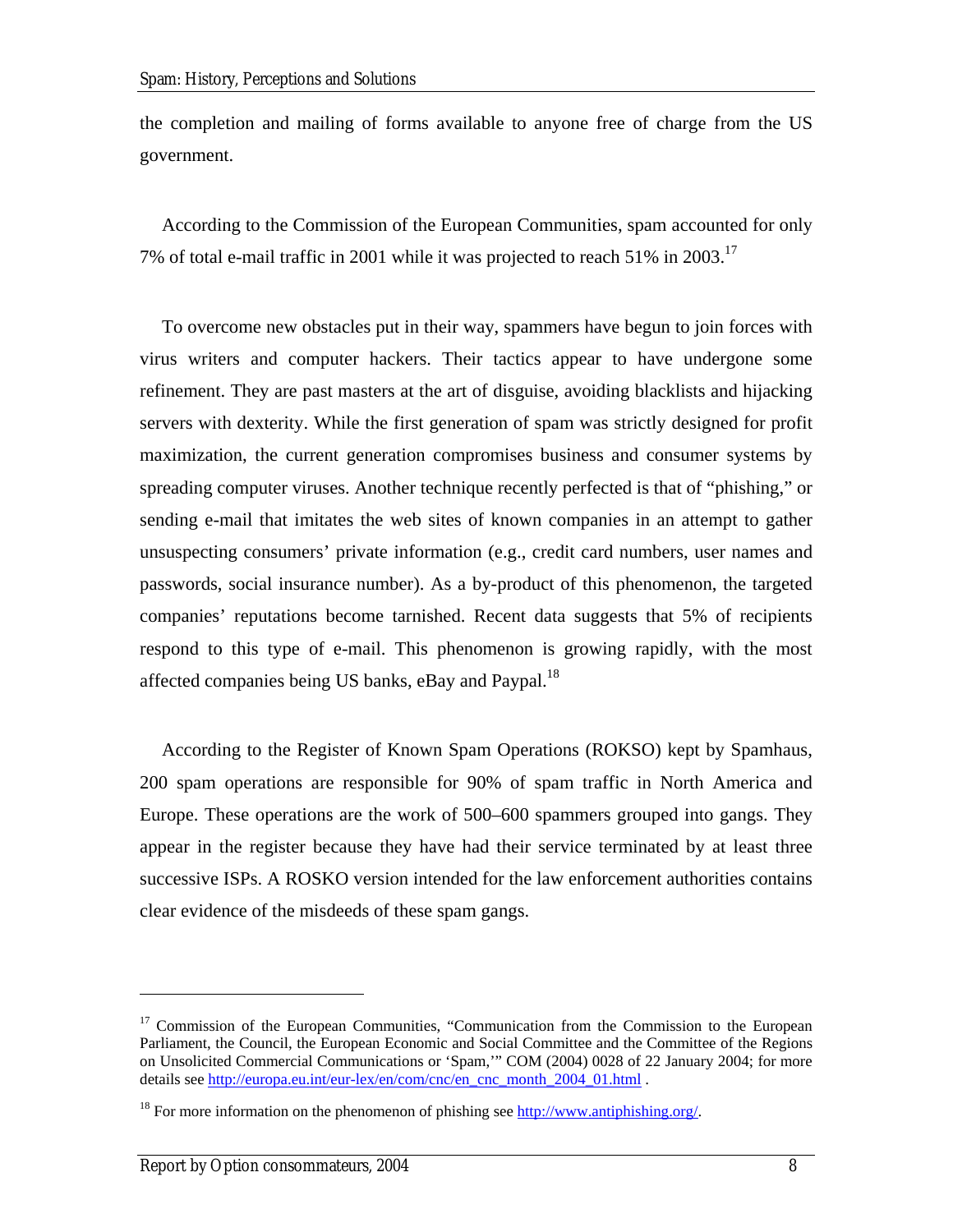#### <span id="page-18-0"></span>**1.3 CONSEQUENCES**

Spam has negative impacts on the economy (consumers and private enterprise), the protection of privacy, and consumer confidence in electronic communications and commerce. A big part of spam's success is due to the manner in which it transfers costs from the sender to the recipient.

Much of the cost is borne by the ISP and passed on to the users. Abuse of e-mail forces the ISP to constantly expand its bandwidth, computer memory, and customer complaint staff, and apply new technologies for filtering and managing the growing volume of e-mail. Furthermore, spam increases the costs of downloading messages, especially for residents of remote areas who use long-distance connections. Spam clogs email boxes, slows connection speeds, and saturates networks. It causes further indirect costs in that certain legitimate commercial or professional messages are wrongly filtered out by filtering software ("false positives") or overlooked by the recipient because of their resemblance to spam.<sup>[19](#page-18-1)</sup>

The proliferation of spam is also dealing heavy blows to economic productivity. A series of interviews conducted by Nucleus Research with employees of large US companies revealed that these employees received an average of 7500 spams in 2004, more than a 100% increase over the previous year. The loss of productivity was estimated at 3.1% per employee, or double the previous year's impact. Spam threatens organizational information technology infrastructure by increasing the frequency, severity, and costs of virus attacks. It can affect the reputation of companies that unintentionally spread spam and viruses.<sup>[20](#page-18-2)</sup>

<span id="page-18-1"></span> $19$  Op. cit., p. 8

<span id="page-18-2"></span><sup>20</sup> Sophos, *The Spam Economy: the Convergent Spam and Virus Threats,* 2004; for more details see [http://www.sophos.com/spaminfo/whitepapers.](http://www.sophos.com/spaminfo/whitepapers)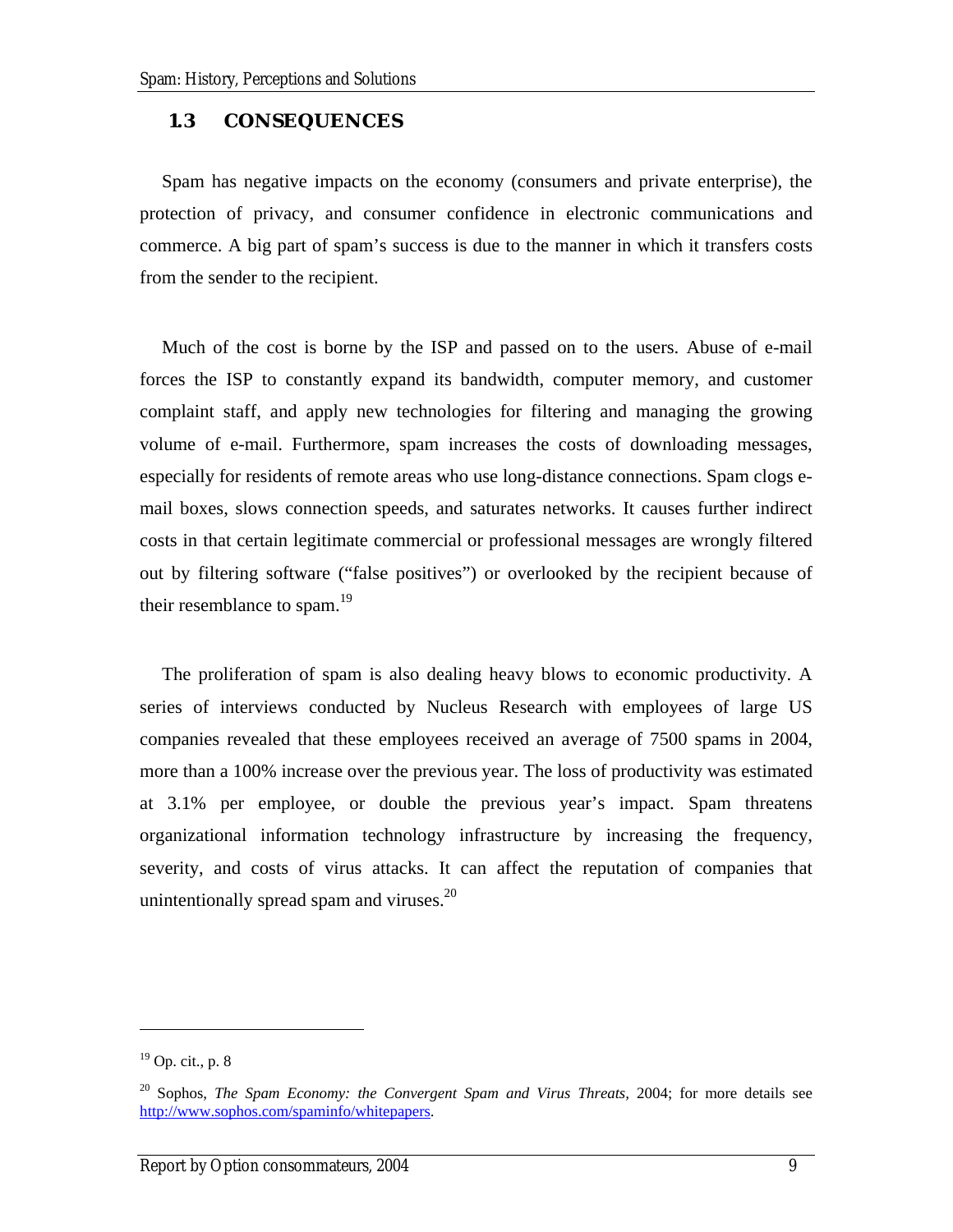In many countries, e-mail addresses are legally protected private information. The fraudulent use of e-mail addresses impairs the trust necessary to the survival of ebusiness. Spam infringes two types of privacy protection provisions: those relating to data collection and use and those relating to a person's right to opt out of such collection and use.

Moreover, a growing feeling of alienation is affecting users of electronic media. According to a US survey by the Pew Internet and American Life Project, 70% of Internet users feel that spam has made their online activity more irritating and less enjoyable. $^{21}$  $^{21}$  $^{21}$ 

<span id="page-19-0"></span> $21$  Op. cit., p. 2.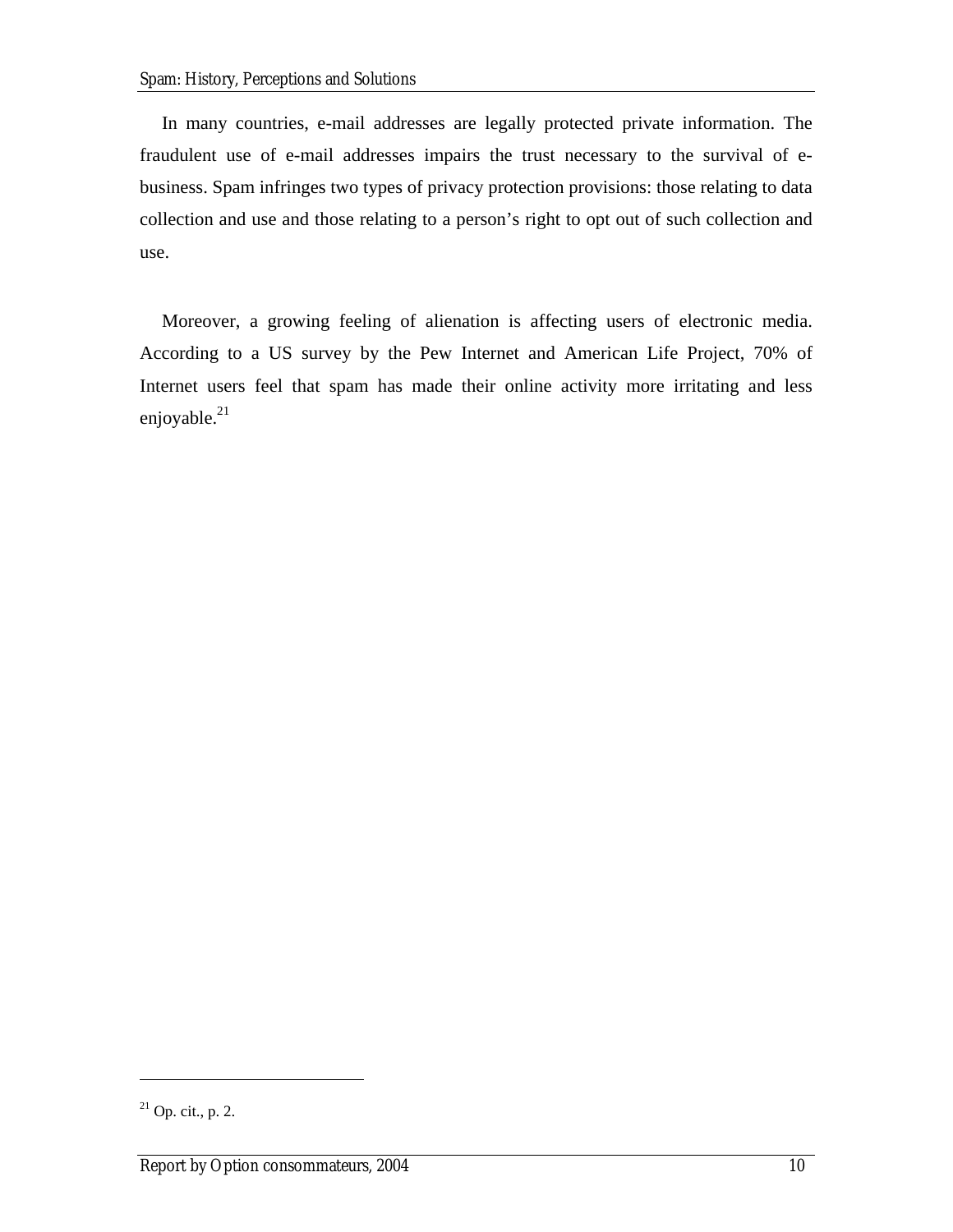## **2. PERCEPTIONS OF INTERNET USERS**

### <span id="page-20-0"></span>**2.1 FOCUS GROUPS**

Option consommateurs commissioned the Environics firm to conduct a Canada-wide survey and two focus groups, one in French and one in English. The focus groups were held in Montreal on 29 October 2003. The focus group participants all had Internet access at home or work, read their e-mail at least a certain number of times per week, and received unsolicited e-mail several times a week. The discussion guide is presented in Appendix 1.

#### 2.1.1 CONSUMERS' EXPERIENCE WITH E-MAIL AND SPAM

The consumers we met with use e-mail as a medium of communication at work, for exchange of information with fellow students, to stay in contact with children and family members living outside the country, and to conduct personal transactions.

When we asked them to define spam, the participants came up with both rational and emotional definitions. In both groups, the majority stressed that these are unsolicited, generally commercial e-mails from an unknown sender, frequently containing offensive content (pornography, explicit sexual references, etc.). The respondents stated that spam represents a waste of time, money, and space on their message server. Some also stressed that it is a violation of their privacy. Participants in both groups acknowledged that Internet users must bear some responsibility for divulging their addresses too readily.

As regards the volume of spam they receive daily, the participants mentioned startling figures (upwards of 60%), reflecting the growing magnitude of the problem.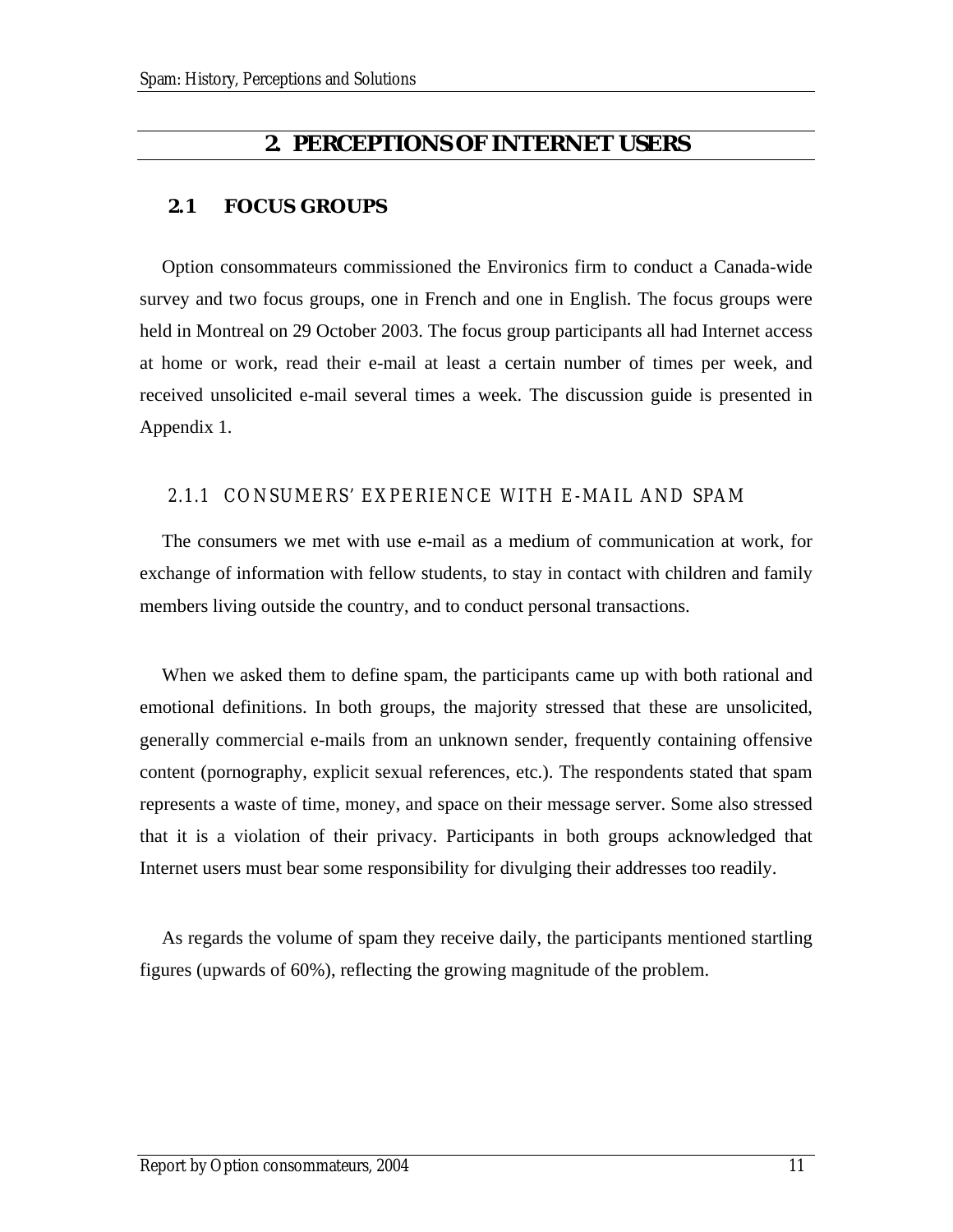#### <span id="page-21-0"></span>2.1.2 ATTITUDES TOWARDS SPAM

Spam evokes a variety of emotions in consumers, ranging from indifference to frustration. Our participants' main concern was that spam represents a waste of time; several consumers, however, pointed out the risk of losing legitimate e-mail, particularly when filters are used. One person was considering canceling his service.

Generally, consumers "recognize the enemy" by examining the sender and subject of the message. Most erase messages with suspicious titles from unknown senders. Many employ the filters packaged with their e-mail software or download special filters from the Internet. Some also use firewalls.

### 2.1.3 SPAM CONTROL METHODS

When we asked them who should be responsible for controlling spam, the majority of the participants responded that the ISP is primarily responsible. In particular, ISPs must prevent indiscriminate bulk mailings, do research on spam control technologies, refrain from selling their customer lists, develop strict privacy protection policies, provide filters, and inform their customers of the best ways to protect themselves. All participants concurred that ISPs must clearly inform their customers of the potential consequences of bulk e-mailings (denial of service, prosecution, etc.).

The participants also stressed that consumers and governments have a role to play in spam control. Consumers must not disclose their e-mail address indiscriminately and should never purchase items offered in a spam message. However, consumers alone cannot solve the problem, since they do not have the tools necessary to separate the good e-mails from the bad ones. The participants felt that governments should, among other things, appoint an Internet security ombudsman and require ISPs to have an address at which complaints may be filed. The participants in both focus groups were aware that governments have other priorities and that the problem of spam extends beyond national borders.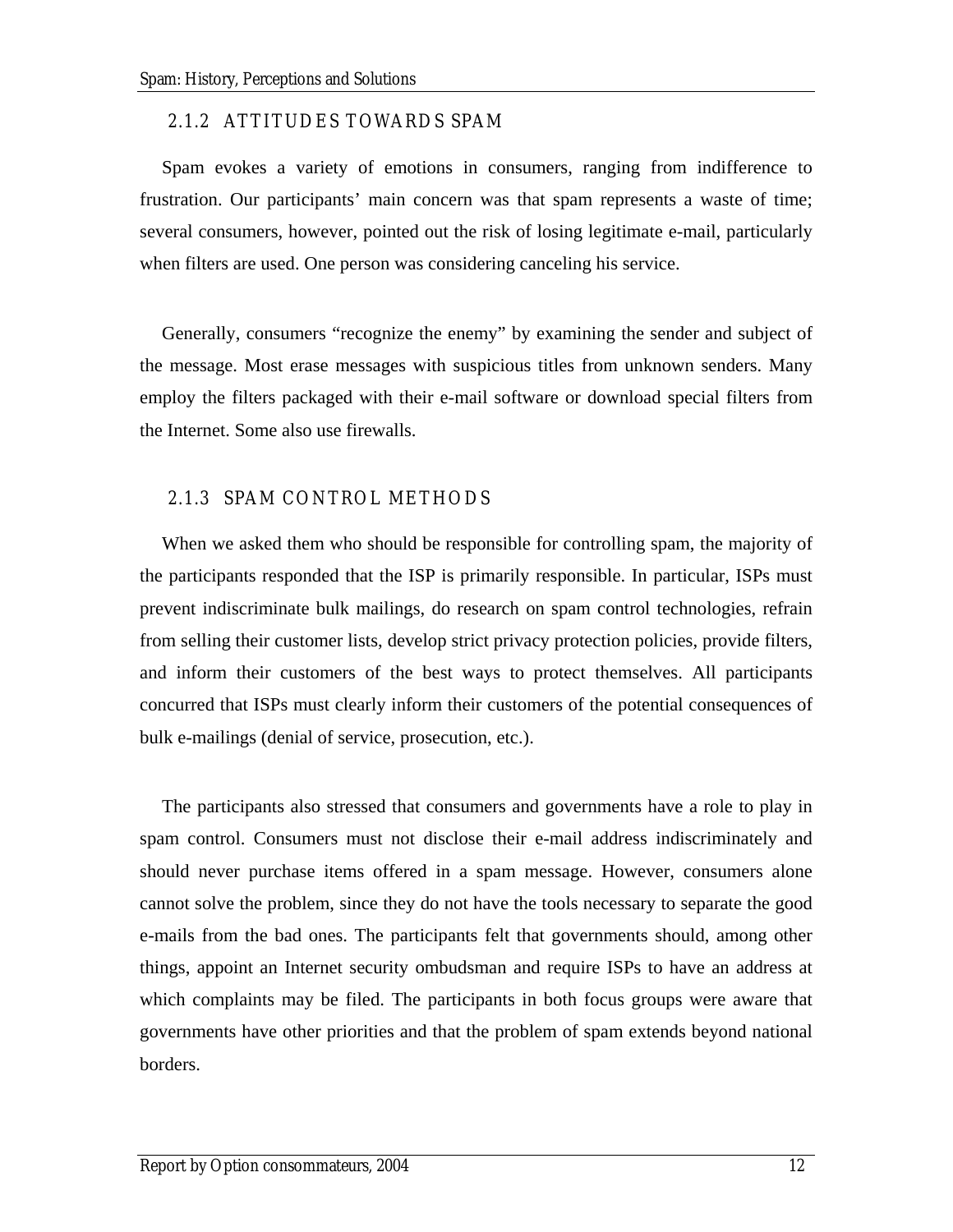<span id="page-22-0"></span>Concerning commercial e-mail solicitation, the participants felt that legitimate direct marketing companies should be registered, draft a code of ethics for e-mail advertising, and be required to provide the sender's complete contact information.

A majority of the participants were against an outright ban on commercial e-mail solicitation; instead, they would like to see an inclusion (opt-in) list. Finally, they expressed the hope that users would be given the right to sue spammers.

In conclusion, the focus group participants stressed the importance of complaining to one's ISP so as to create a movement against spam.

### **2.2 CANADA-WIDE SURVEY**

Following the focus groups, which provided clarification on some of the relevant issues, we sought to verify some of the key considerations put forward. To do so, we commissioned Environics to conduct a Canada-wide survey. The survey results are based on 2002 telephone interviews held 11–29 December 2003. The respondents were located in all regions of Canada, including 247 in the Atlantic provinces, 500 in Québec, 563 in Ontario, and 692 in the West. The margin of error for a sample of this size is plus or minus 2.2%, 19 times out of 20. The complete survey data is presented in Appendix 2.

#### 2.2.1 INTERNET ACCESS

In response to our question about Internet access, 70% Canadians stated that they have access, 34% of them at home and at work, 29% only at home, 6% only at work, and 1% elsewhere, such as at an Internet cafe or library. It is important to note that 42% of Québec respondents stated they had no Internet access while only 19% of British Columbia respondents were in the same situation. Moreover, 43% of francophones stated they had no Internet access, compared with 25% of anglophones and 27% of allophones (persons whose mother tongue is neither French nor English). Among native people, 46% had no access.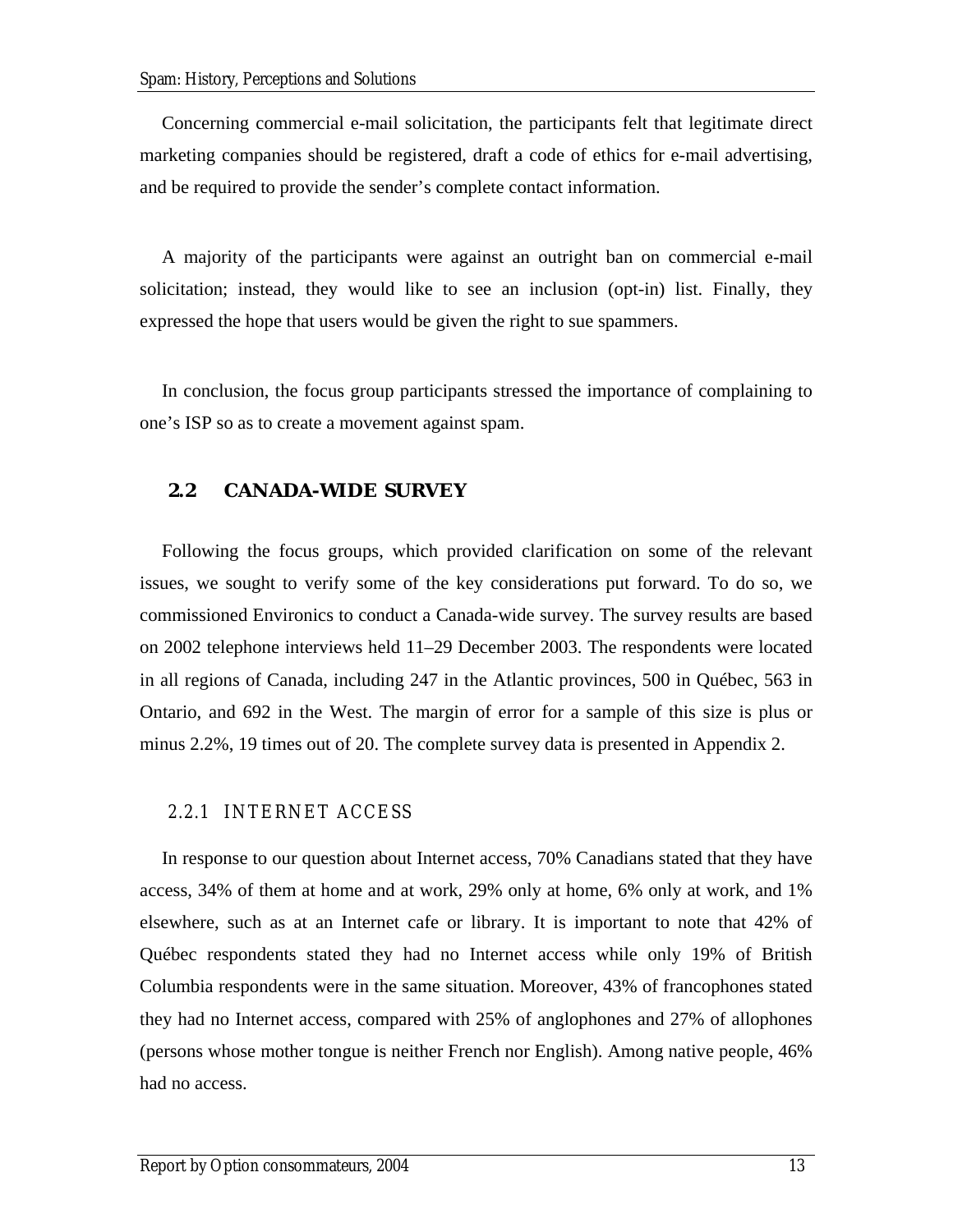<span id="page-23-0"></span>The majority of respondents with annual family incomes under \$20,000 had no Internet access (54%). Internet access also increased with education, and younger age groups were more likely to have access than older groups. For the purposes of the survey, the remaining questions were asked only to those who had Internet access.

| PLACE OF ACCESS               |        | <b>REGION</b>  |              |                  | LANGUAGE<br><b>SPOKEN AT HOME</b> |        |                |  |  |  |  |
|-------------------------------|--------|----------------|--------------|------------------|-----------------------------------|--------|----------------|--|--|--|--|
|                               | Canada | Quebec         | BC           | PEOPLE<br>NATIVE | English                           | French | Other          |  |  |  |  |
| Home                          | 29     | 30             | 30           | 22               | 28                                | 29     | 31             |  |  |  |  |
| Work                          | 6      | 7              | 5            | 10               | 6                                 | 7      | 3              |  |  |  |  |
| <b>Both</b>                   | 34     | 22<br>21<br>45 |              | 38               | 21                                | 37     |                |  |  |  |  |
| Elsewhere (cafes,<br>$etc.$ ) | 1      | $\ast$         | $\mathbf{1}$ |                  | $\overline{2}$                    | $\ast$ | $\overline{2}$ |  |  |  |  |
| DK/NA                         | $\ast$ | $\ast$         |              |                  | $\ast$                            | $\ast$ |                |  |  |  |  |
| No access                     | 29     | 42             | 19           | 46               | 25                                | 43     | 27             |  |  |  |  |

**Table 1. Percentage of Canadians having Internet access at home, work, or elsewhere** 

## 2.2.2 SPAM FREQUENCY

The survey respondents estimated that an average of 36.4% of e-mails they receive are spam, with the highest average in Alberta (42.6%). Native people stated, on average, that 43.3% of their e-mails are spam. Particularly high levels were also found among youth 30 and under and respondents with annual family incomes under \$20,000 (44.9% and 40.5%, respectively). Surprisingly, people aged 60 and over had an average of only 27.7% spam.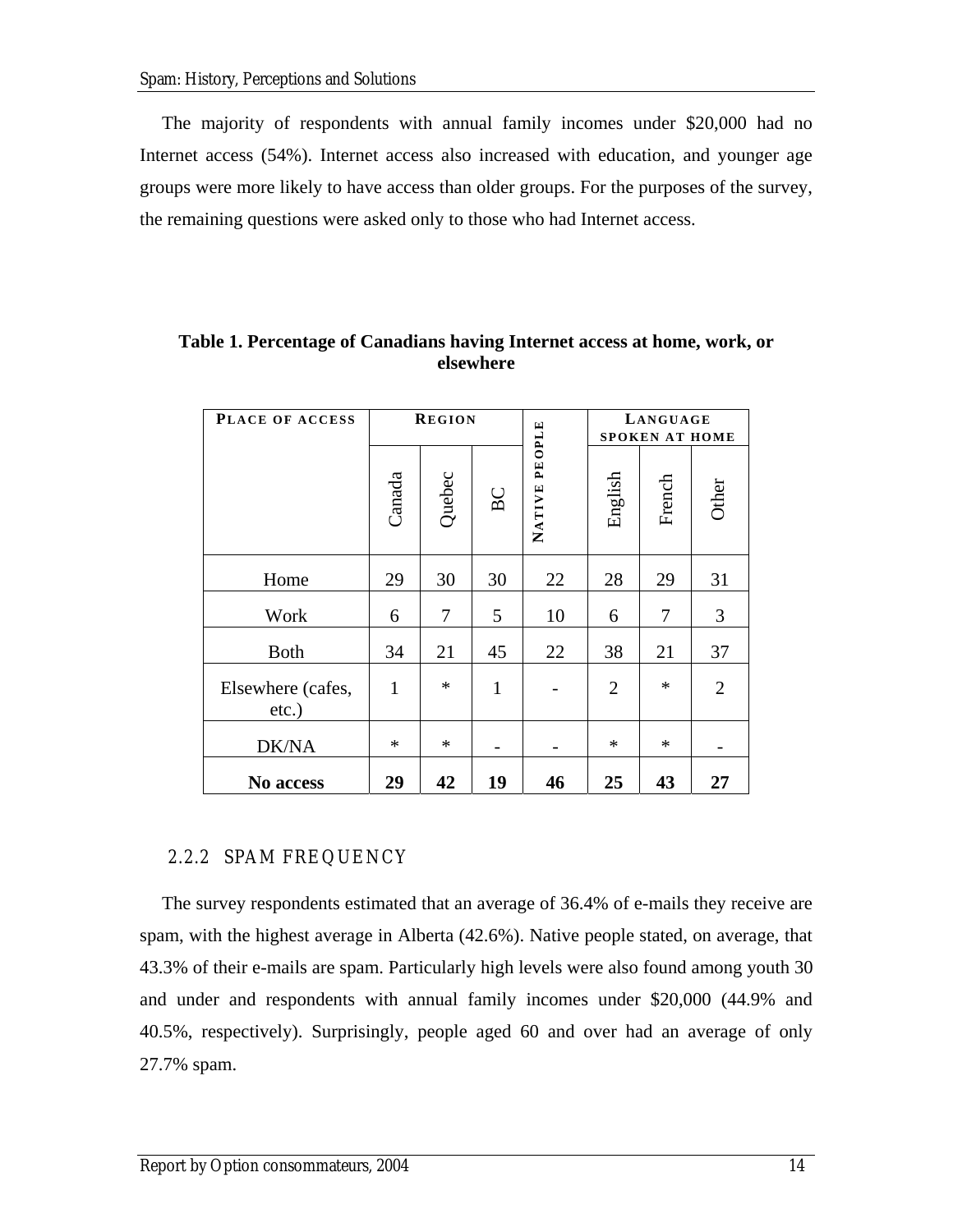<span id="page-24-0"></span>

| ESTIMATE (%) | <b>REGION</b>  |                |                  |                                    | AGE<br><b>BRACKET</b> |                |
|--------------|----------------|----------------|------------------|------------------------------------|-----------------------|----------------|
|              | Canada         | Alberta        | PEOPLE<br>NATIVE | FAMILY INCOME<br>\$20,000<br>UNDER | $18 - 29$             | $60+$          |
| None         | 12             | 8              | 20               | 15                                 | 6                     | 20             |
| $1 - 10%$    | 29             | 25             | 16               | 25                                 | 22                    | 33             |
| $11 - 25%$   | 9              | 9              | 5                | $8\,$                              | 12                    | 8              |
| 26-49%       | 7              | 9              | 8                | $\overline{2}$                     | 7                     | $\overline{4}$ |
| 50%          | 9              | 7              | 11               | 9                                  | 10                    | $\tau$         |
| 51-74%       | 8              | 9              | 10               | 8                                  | 10                    | 6              |
| 75-99%       | 22             | 29             | 27               | 27                                 | 30                    | 15             |
| 100%         | $\ast$         | $\mathbf{1}$   | 3                | $\mathbf{1}$                       | $\ast$                |                |
| DK/NA        | $\overline{4}$ | $\overline{4}$ | $\mathbf{1}$     | 5                                  | $\overline{2}$        | 8              |
| Average      | 36.4           | 42.6           | 43.3             | 40.5                               | 44.9                  | 27.7           |

**Table 2. Estimated spam as a percentage of total e-mail** 

## 2.2.3 MAGNITUDE OF THE PROBLEM

The majority of Canadians surveyed (54%) felt that spam is, all things considered, a minor problem. Quebecers were the most likely to state that it is not a problem (29%) while 30% of native people said that it is a major problem. It is interesting to note that people working at home were more likely to consider spam relatively unimportant.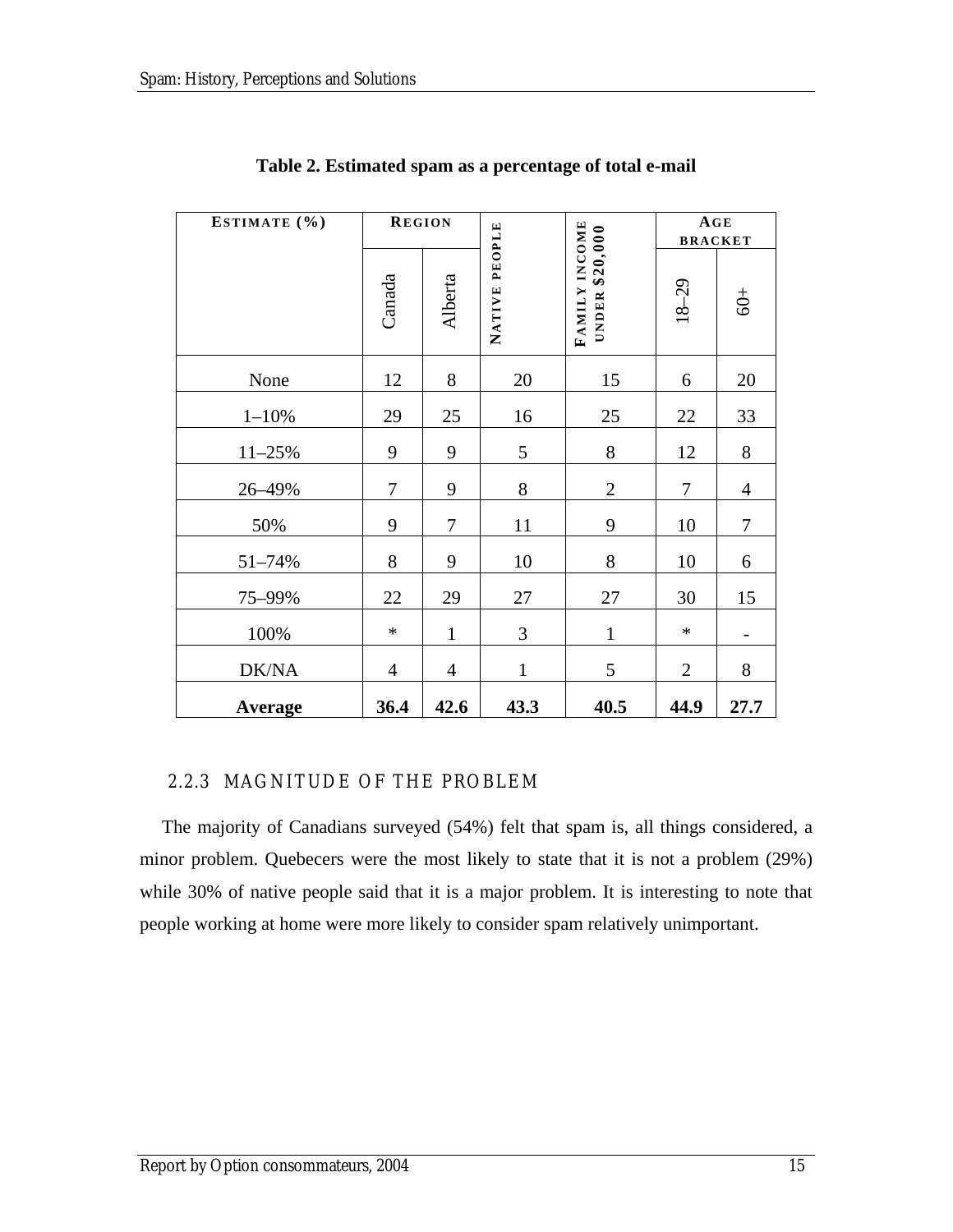|                      | <b>REGION</b> |        |                  |                                  |                                                          |                                              |
|----------------------|---------------|--------|------------------|----------------------------------|----------------------------------------------------------|----------------------------------------------|
|                      | Canada        | Quebec | PEOPLE<br>NATIVE | HOME<br>$\mathbf{A}$ T<br>PEOPLE | <b>FAMILY</b><br>UNDER<br>000<br>INCOME<br><b>ANNUAL</b> | WITHOUT<br>HIGH SCHOOL<br>DIPLOMAS<br>PEOPLE |
| Major problem        | 21            | 20     | 30               | 17                               | 30                                                       | 36                                           |
| Minor problem        | 54            | 51     | 42               | 46                               | 39                                                       | 39                                           |
| Not at all a problem | 25            | 29     | 28               | 38                               | 32                                                       | 25                                           |
| <b>DK/NA</b>         |               |        |                  |                                  |                                                          |                                              |

#### <span id="page-25-0"></span>**Table 3. Respondents' assessment of spam as a problem**

People whose annual family income is under \$20,000 as well as those without high school diplomas were much more divided on this question.

#### 2.2.4 MANAGING SPAM

On the question of what they do when they receive spam, 87% of respondents said they ignore it; 55% said they use filtering software. Only 6% nationwide stated that they respond to spam, but this figure was 11% for residents of the Atlantic provinces, 14% for native people, and 15% for unemployed people.

British Columbians were most likely to use filtering software (62%) while Quebecers were least likely (49%).

Respondents over age 60, those with annual family incomes under \$20,000, and those without high school diplomas were less frequent users of filtering software. Young people under 30 were the most likely to use such software (61%).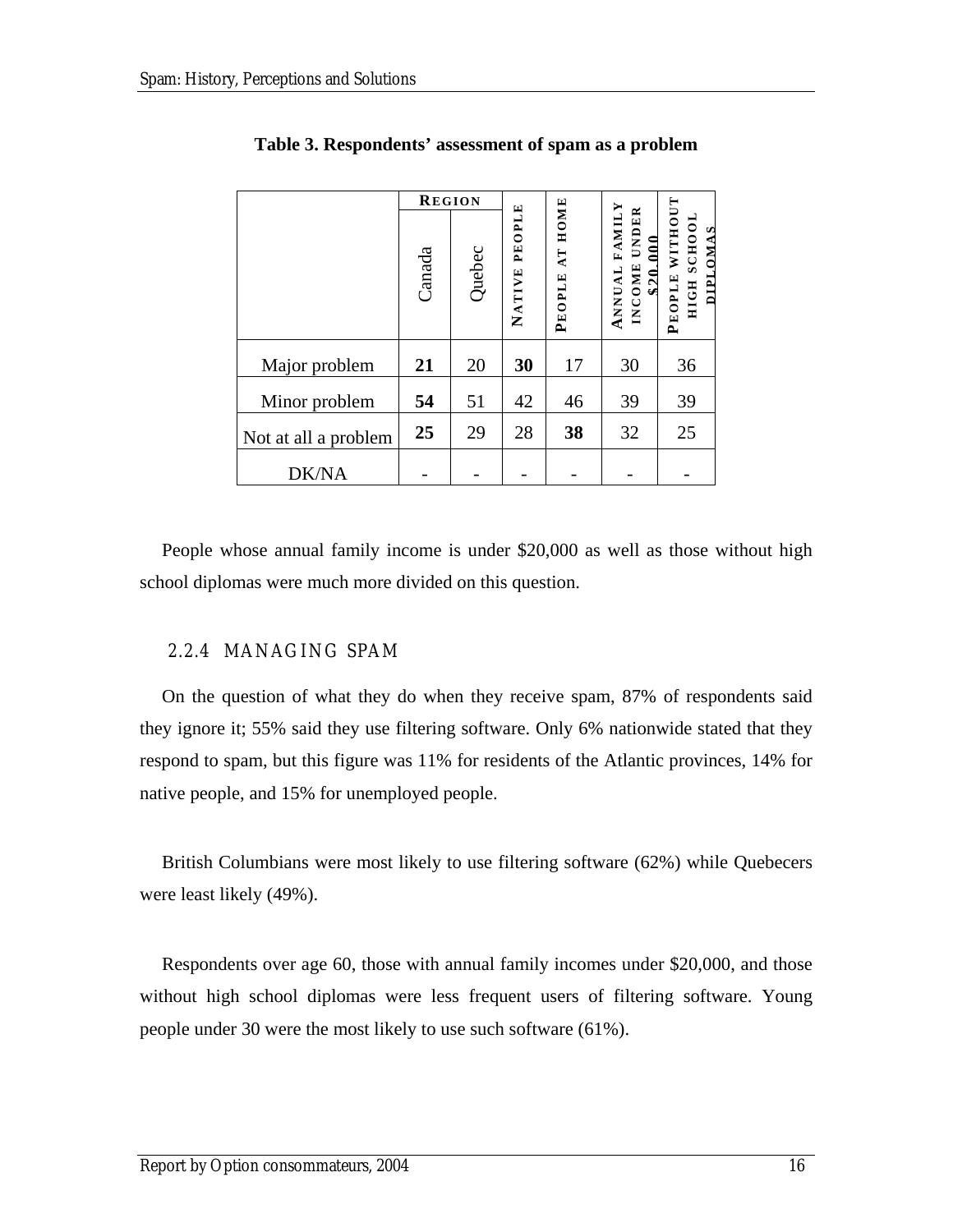<span id="page-26-0"></span>

|               |        | Ignore | Use filters | Complain to ISP | spam<br>$\mathbf{c}$<br>Respond | Other | DIZ AT |
|---------------|--------|--------|-------------|-----------------|---------------------------------|-------|--------|
| <b>REGION</b> | Canada | 87     | 55          | 12              | 6                               | 32    | ∗      |
|               |        |        |             |                 |                                 |       |        |

Atlantic provinces | 80 | 58 | 14 | **11** | 22 | -

### **Table 4. Spam management**

Quebec  $90 | 49 | 7 | 5 | 13$  -British-Columbia | 86 | 62 | 12 | 3 | 39 | -**NATIVE PEOPLE** 80 56 **28 14** 28 -  $JOB STATUS$  **Demployed** 87 53 2 15 38 -Retired | 85 | 42 | 17 | 5 | 25 | -**ANNUAL FAMILY INCOME (-\$20,000)** 84 **47** 8 11 33 - **EDUCATION** No high school diploma | 84 | **46** | 13 | 7 | 22 | -AGE BRACKET | 18 - 29 | 88 | 61 | 6 | 9 | 28 | -60 + 89 **43** 17 2 27 \*

Unemployed respondents and Quebecers were less likely to complain to their ISP (2% and 7%, respectively) while native people were more likely to file a complaint (28%).

## 2.2.5 RESPONSIBILITY

The next question concerned the party considered responsible for anti-spam measures. Half the respondents stated that ISPs have this primary responsibility. People with annual

DK/NA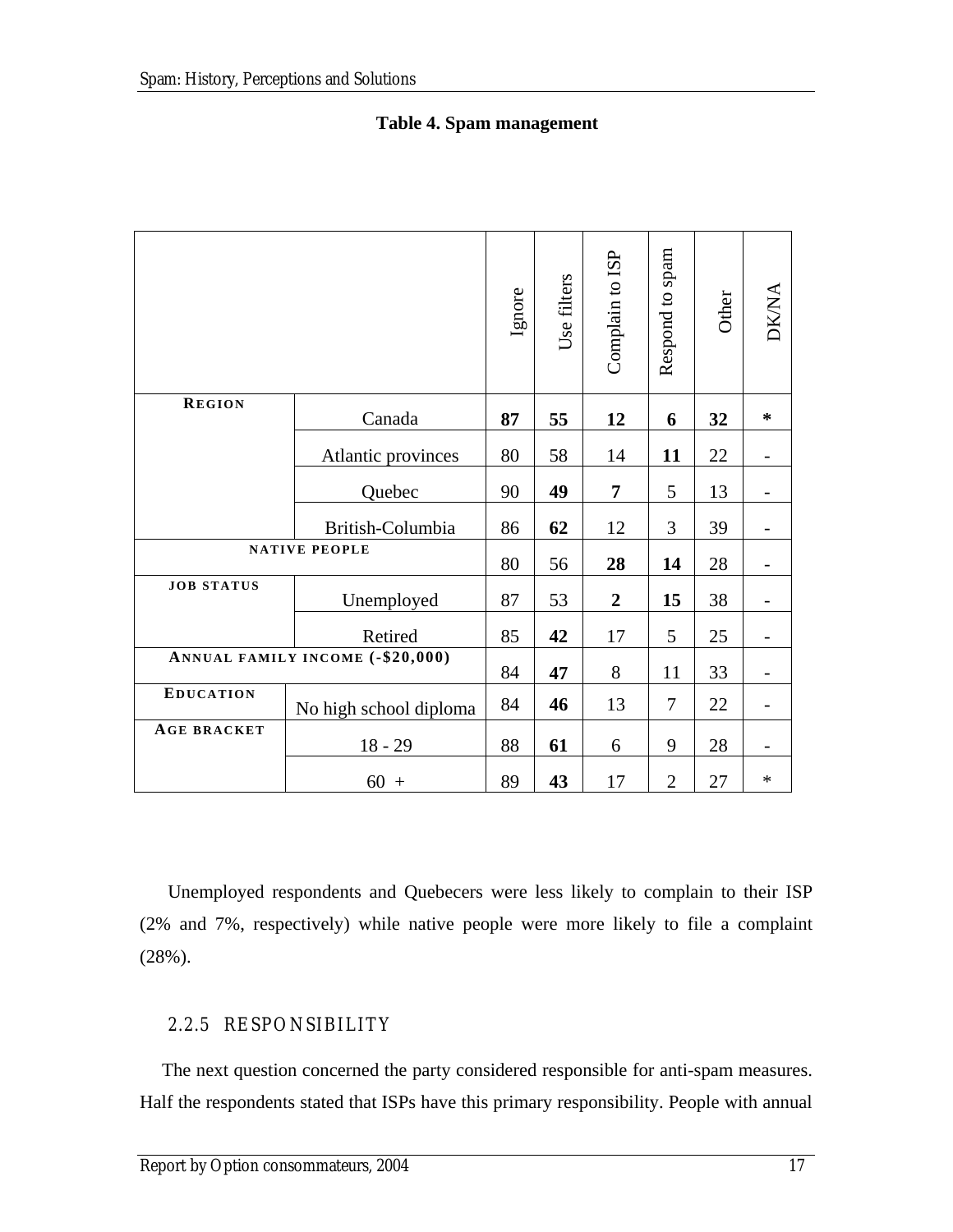<span id="page-27-0"></span>family incomes under \$20,000 were least likely to give this answer (43%) while those with annual family incomes over \$80,000 were most likely (58%).

|                            | <b>REGION</b> |        | s       |                | ANNUAL<br><b>FAMILY</b><br><b>INCOME</b> |                |                |
|----------------------------|---------------|--------|---------|----------------|------------------------------------------|----------------|----------------|
|                            | Canada        | Quebec | RETIREE | \$20000        | +\$80000                                 | Francophones   | Native people  |
| <b>SERVICE PROVIDERS</b>   | 50            | 48     | 57      | 43             | 58                                       | 45             | $\overline{4}$ |
| <b>MARKETING COMPANIES</b> | 29            | 24     | 23      | 26             | 25                                       | 24             | 2              |
| INDIVIDUALS                | 10            | 17     | 8       | 11             | 8                                        | 20             |                |
| <b>GOVERNMENT</b>          | 9             | 8      | 10      | 14             | 9                                        | 8              |                |
| <b>OTHER</b>               | $\mathbf 2$   |        |         | 3              |                                          |                | $\overline{2}$ |
| DK/NA                      |               |        |         | $\overline{2}$ |                                          | $\overline{2}$ |                |

**Table 5. Organizations or persons with primary responsibility for anti-spam measures** 

Native people and low-income people (under \$20,000/year) were greater believers in governments' role (17% and 14%, respectively). Only 21% of native people and 23% of retirees stated that marketing companies who send spam have primary responsibility.

Quebecers and Francophones were most likely to believe that individuals are chiefly responsible for protecting themselves against spam (17% and 20%, respectively).

## 2.2.6 BELIEF THAT PROBLEM CAN BE SOLVED

Respondents were sharply divided on the issue of whether the spam problem can be solved: 50% were somewhat or very pessimistic while 48% were somewhat or very optimistic. Quebecers were the most optimistic (62%) and British Columbians the most pessimistic (59%). Native people were also quite optimistic about the possibility of controlling spam (59%).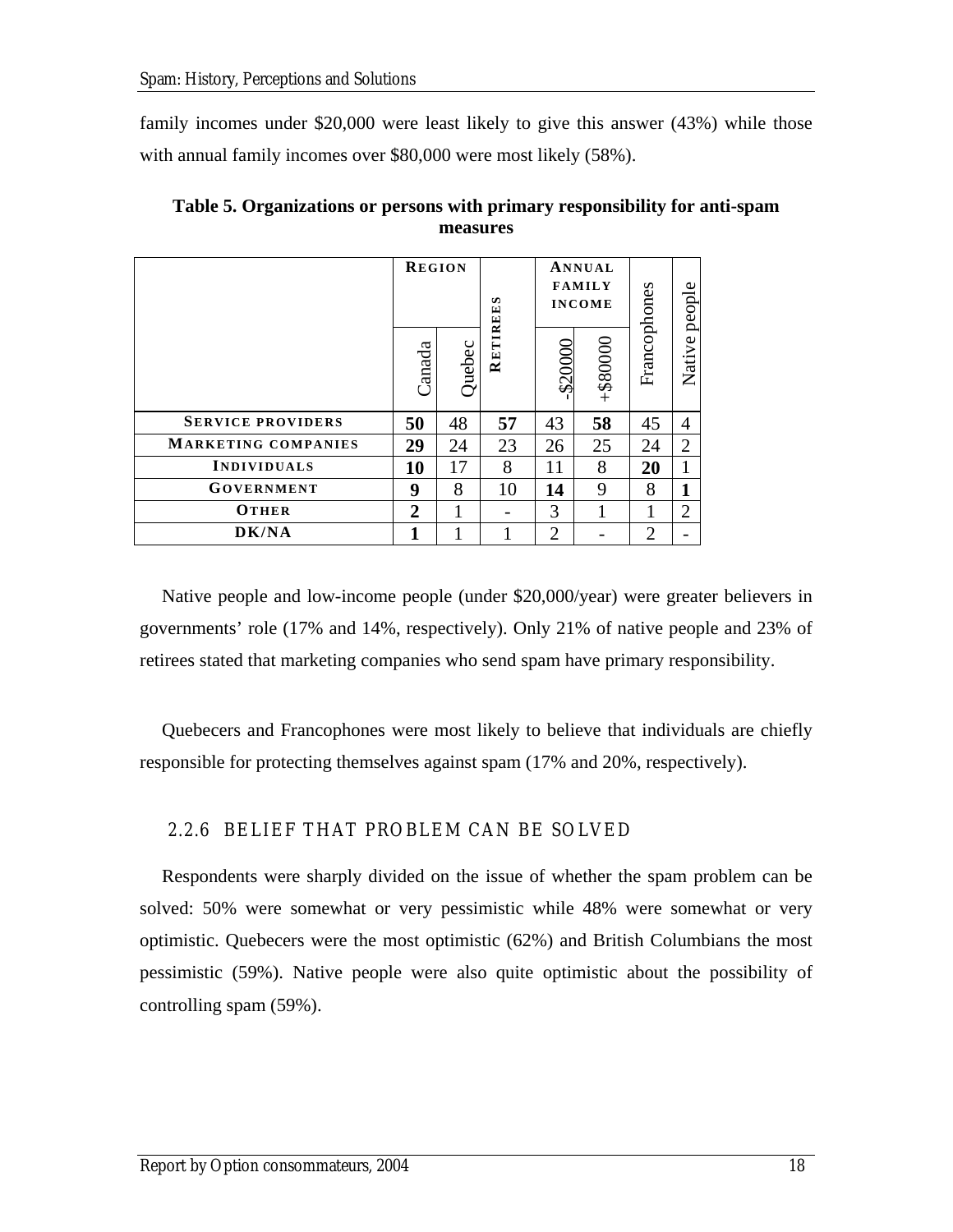<span id="page-28-0"></span>

|                      | <b>REGION</b> |        |           |               |  |  |  |  |  |  |  |  |
|----------------------|---------------|--------|-----------|---------------|--|--|--|--|--|--|--|--|
|                      | Canada        | Quebec | <b>BC</b> | <b>PEOPLE</b> |  |  |  |  |  |  |  |  |
| Very optimistic      | 19            | 25     | 15        | 31            |  |  |  |  |  |  |  |  |
| Somewhat optimistic  | 29            | 37     | 26        | 28            |  |  |  |  |  |  |  |  |
| Somewhat pessimistic | 26            | 23     | 29        | 23            |  |  |  |  |  |  |  |  |
| Very pessimistic     | 24            | 13     | 30        | 17            |  |  |  |  |  |  |  |  |
| <b>DK/NA</b>         |               |        |           |               |  |  |  |  |  |  |  |  |

## **Table 6. Beliefs about possibility of spam control**

## 2.2.7 BEST WAY TO CONTROL SPAM

According to the respondents, spam control depends most importantly on the improvement of filtering technologies (36%), passage of a law (24%), adoption of a direct marketing industry code of conduct (24%), and international cooperation (12%).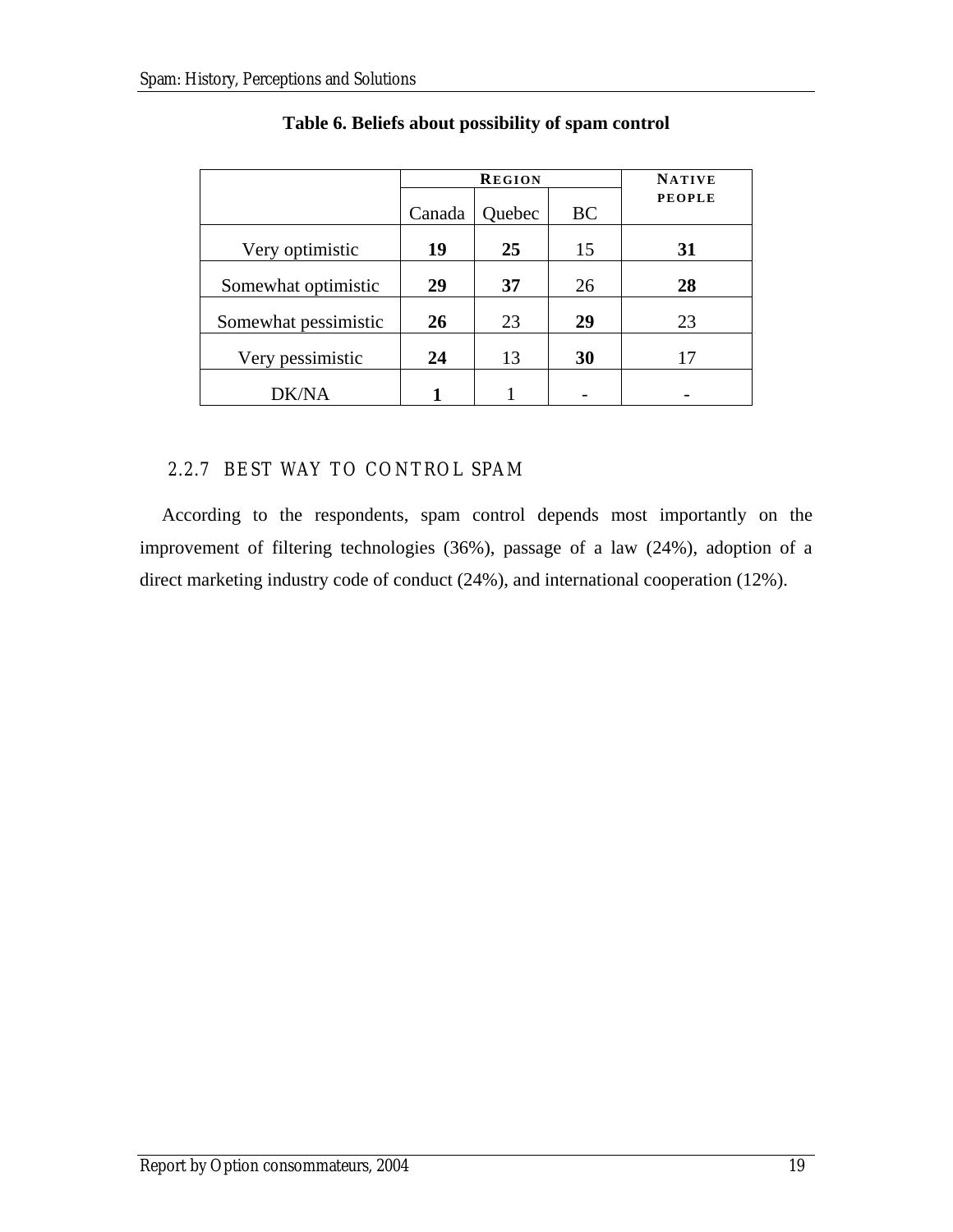|                                       | <b>REGION</b> |                       |                |          |                                                         |
|---------------------------------------|---------------|-----------------------|----------------|----------|---------------------------------------------------------|
|                                       | Canada        | Atlantic<br>provinces | NATIVE PEOPLE  | RETIREES | ANNUAL FAMILY<br>0.00<br><b>INCOME</b><br>$\mathbf{12}$ |
| Improvement of filtering technologies | 36            | 41                    | 32             | 45       | 32                                                      |
| Anti-spam legislation                 | 24            | 17                    | 40             | 18       | 17                                                      |
| Direct marketing code of conduct      | 24            | 25                    | 7              | 16       | 21                                                      |
| More international cooperation        | 12            | 9                     | 19             | 14       | 25                                                      |
| Other                                 | 3             | 6                     | $\overline{2}$ | 5        | $\overline{4}$                                          |
| DK/NA                                 | 1             | $\overline{2}$        |                | 1        |                                                         |

### **Table 7. Best ways to control spam**

Geographically, the Atlantic provinces differed from the rest of the country in their opinions on improvement of filtering technologies (41%) and the role of the government  $(17\%)$ .

Native people, as compared with the rest of the country, put a stronger emphasis on the role of the government (40%) and international cooperation (19%).

This latter method was mentioned in highest proportions by persons with annual family income under \$20,000 (25%), who put less emphasis on government action (17%).

Retirees stood out in naming improvements in filtering technology as the most important strategy (45%).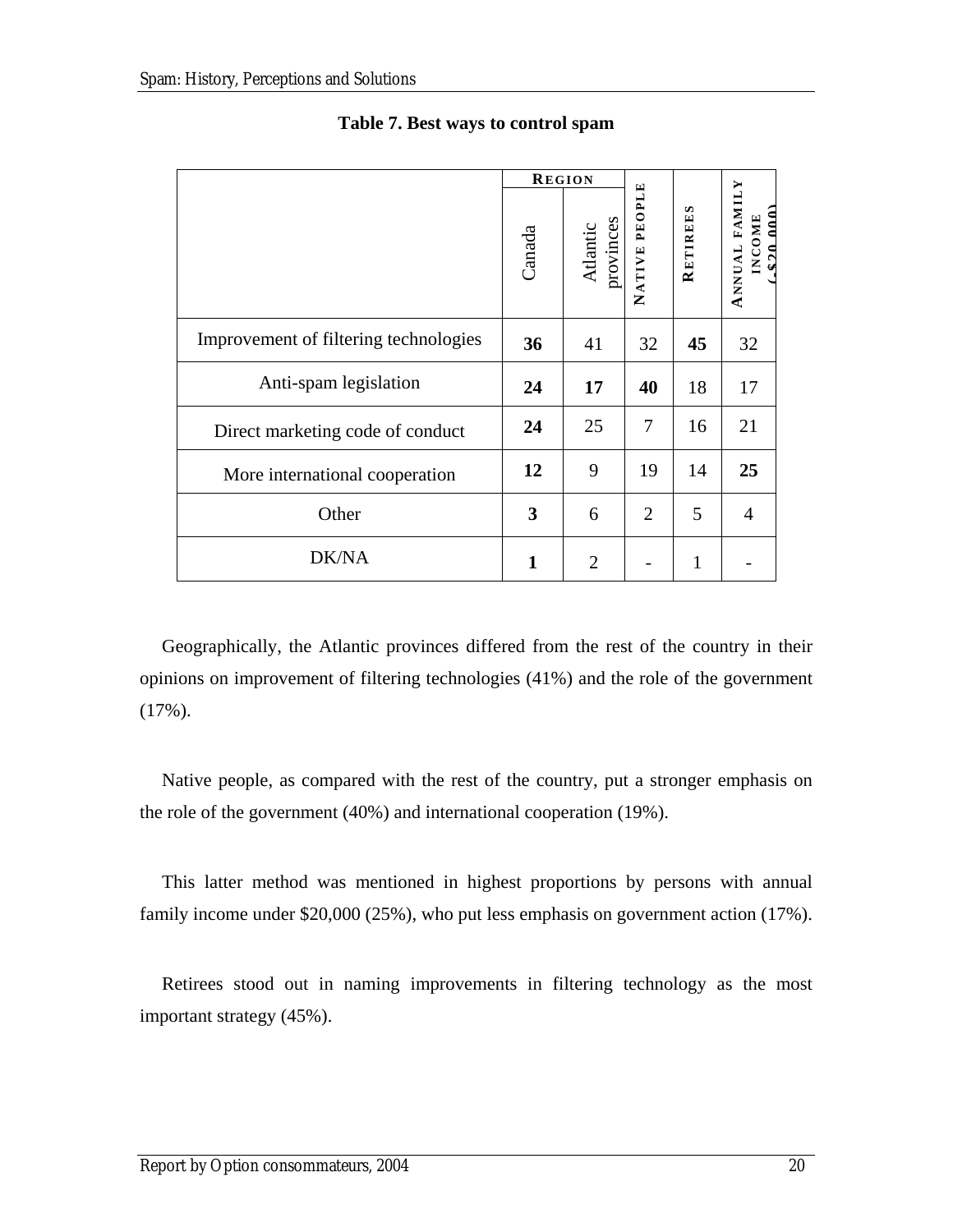### <span id="page-30-0"></span>2.2.8 ROLE OF GOVERNMENT

Finally, when asked what governments can do to control spam, 42% of respondents agreed that spam should only be allowed if consumers clearly consent to receive it (opt-in approach), 26% said that all unsolicited e-mail should be required to be marked "spam," and 24% said that a mechanism must be instituted to allow consumers to opt out of spam mailings. Native respondents were most clearly in favour of the opt-in approach (56%) and were not very favourable to a spam labeling requirement (9%).

|                                                         |                |                  |                                  |                         | <b>AGE BRACKET</b> |           |                |
|---------------------------------------------------------|----------------|------------------|----------------------------------|-------------------------|--------------------|-----------|----------------|
|                                                         | CANADA         | PEOPLE<br>NATIVE | $\boldsymbol{\omega}$<br>RETIREE | $-29$<br>$\frac{8}{16}$ | $30 - 44$          | $45 - 59$ | $60 +$         |
| Consumer consent required<br>(opt-in approach)          | 42             | 56               | 33                               | 47                      | 46                 | 39        | 28             |
| Requirement to mark<br>unsolicited mail as "spam"       | 26             | 9                | 34                               | 28                      | 25                 | 23        | 36             |
| Consumer access to exclusion<br>list (opt-out approach) | 24             | 27               | 28                               | 20                      | 24                 | 28        | 28             |
| Other                                                   | $\overline{2}$ | 6                | 3                                | 1                       | $\mathbf{1}$       | 3         | $\overline{4}$ |
| Nothing                                                 | 3              | 1                | $\overline{2}$                   | 3                       | 3                  | 4         | $\overline{2}$ |
| DK/NA                                                   | 2              |                  |                                  | 1                       |                    | 3         | $\overline{2}$ |

#### **Table 8. Opinions on governments role in controlling spam**

The opt-in approach is more popular with young people, while the "opt-out" concept gains popularity with respondents' age. Likewise, retirees were among those respondents least favourable to the opt-in approach (33%) and most favourable to spam labeling (34%).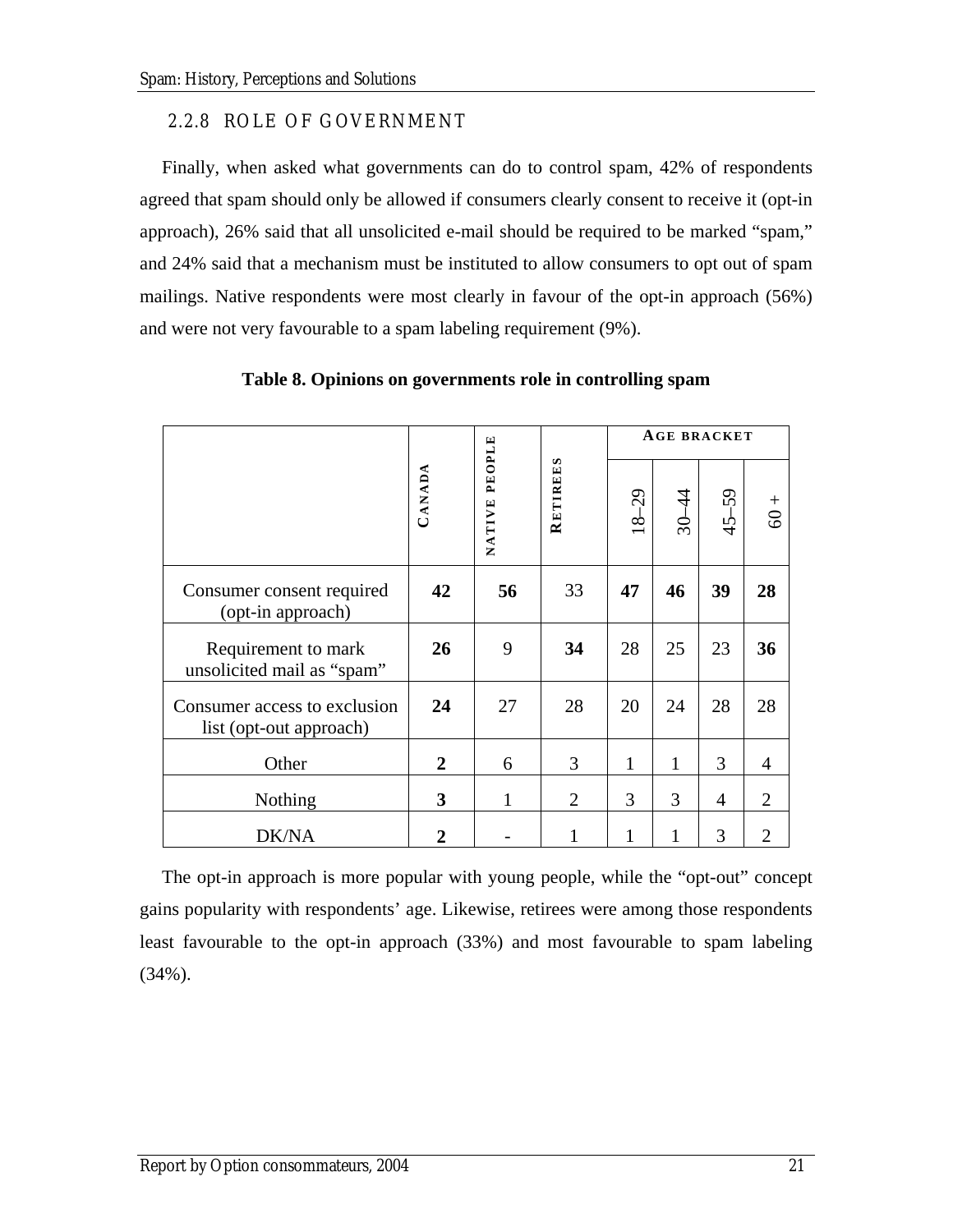### <span id="page-31-0"></span>2.2.9 CONCLUSION

Our survey and focus group results show that spam accounts for nearly 40% of total email volume. People under 30 stated that they receive more spam than other Internet users, suggesting that the manner in which they use their e-mail addresses may be of concern.

Although not a major problem for the time being, spam is nonetheless an annoyance for a sizable part of the population. Overall, few Canadians apparently respond to spam; however, certain segments of the population should probably be sensitized to the importance of the phenomenon. For every person with good online habits, there are enough users who respond to spam to guarantee spammers a viable and lucrative future.

We also feel that some education of francophones, elderly people, and low-income people on filtering software is necessary. Since young people are the most frequent users of filters and retirees are generally favourable to their use, intergenerational exchanges are an interesting possibility to consider.

For most Canadian consumers, the ISP is the primary contact, and we hope ISPs will be involved in any decision concerning spam control and consumer protection in this area.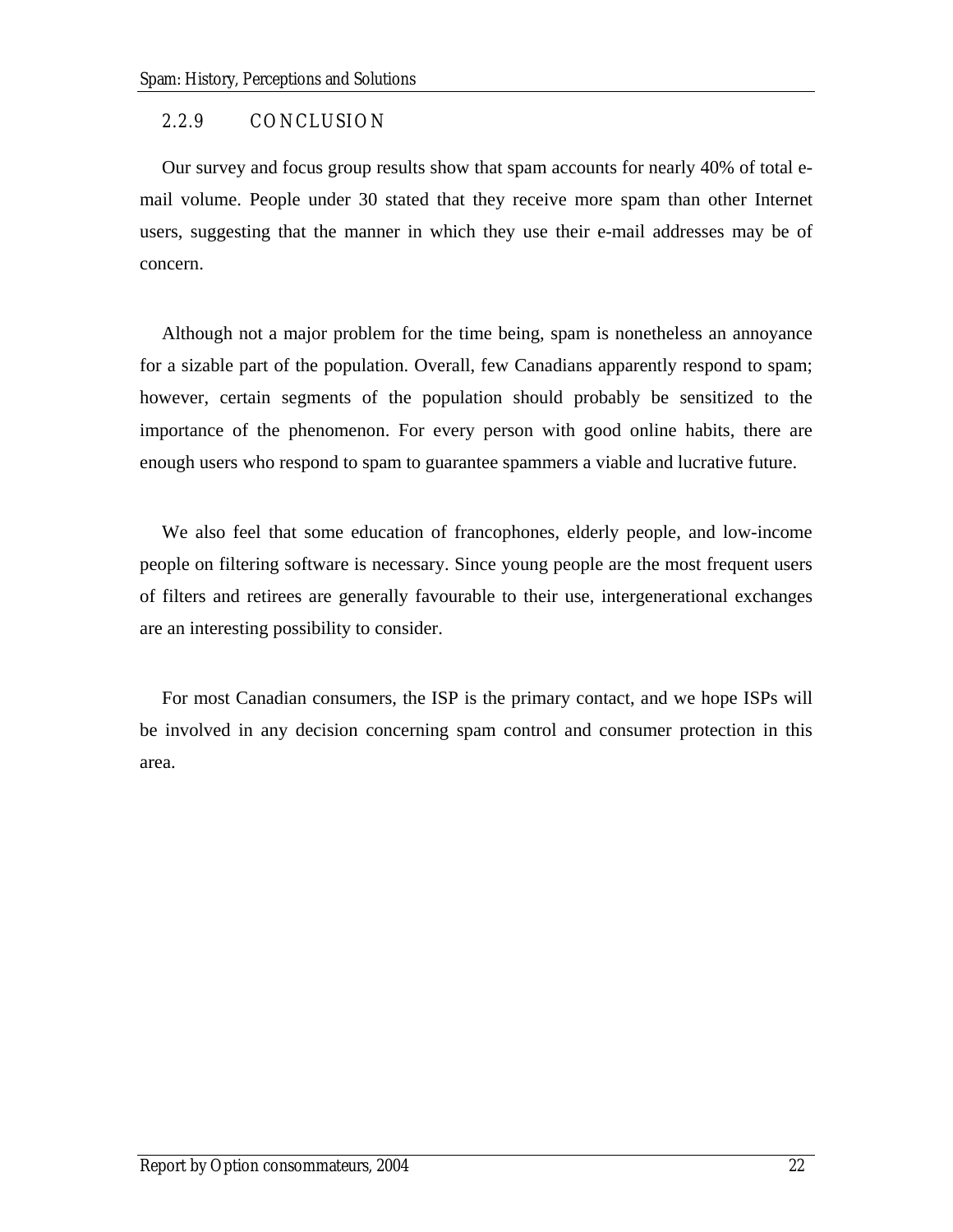## **3. LEGISLATION**

<span id="page-32-0"></span>In terms of spam legislation and regulation, governments have generally opted either to apply existing laws on privacy protection, contractual liability, competition, and misleading advertising or to amend these laws or develop new regulations specifically designed to combat spam.

An arsenal of regulatory provisions is available to combat spam. Two major systems go head to head: "opt-in" and "opt-out." An opt-in system or inclusion list requires the consumer's prior consent before any e-mail solicitation can legally occur.<sup>22</sup> The "opt-out" system or exclusion list authorizes commercial e-mailings unless and until the Internet user explicitly refuses them. Generally, consumers and their representatives favour the opt-in system, while direct marketing companies prefer the opt-out system. The techniques used to collect personal data as well as the requirements of managing a national or even global centralized registry of consumers opposed to commercial e-mail solicitation militate against opt-out.

Some of the regulatory provisions used by governments to combat spam require fair and accurate disclosure of sender's name and header in e-mails, identification of commercial e-mails (ADV) or e-mails with explicit sexual content (ADLT) in the subject line, bans on using Web spider software to collect e-mail addresses on the Internet and in newsgroups, bans on the sale of personal information without explicit consent, and specific obligations imposed on ISPs.

<span id="page-32-1"></span> $22$  The term "soft opt-in" is sometimes used to refer to cases where a business relationship already exists between business and consumer.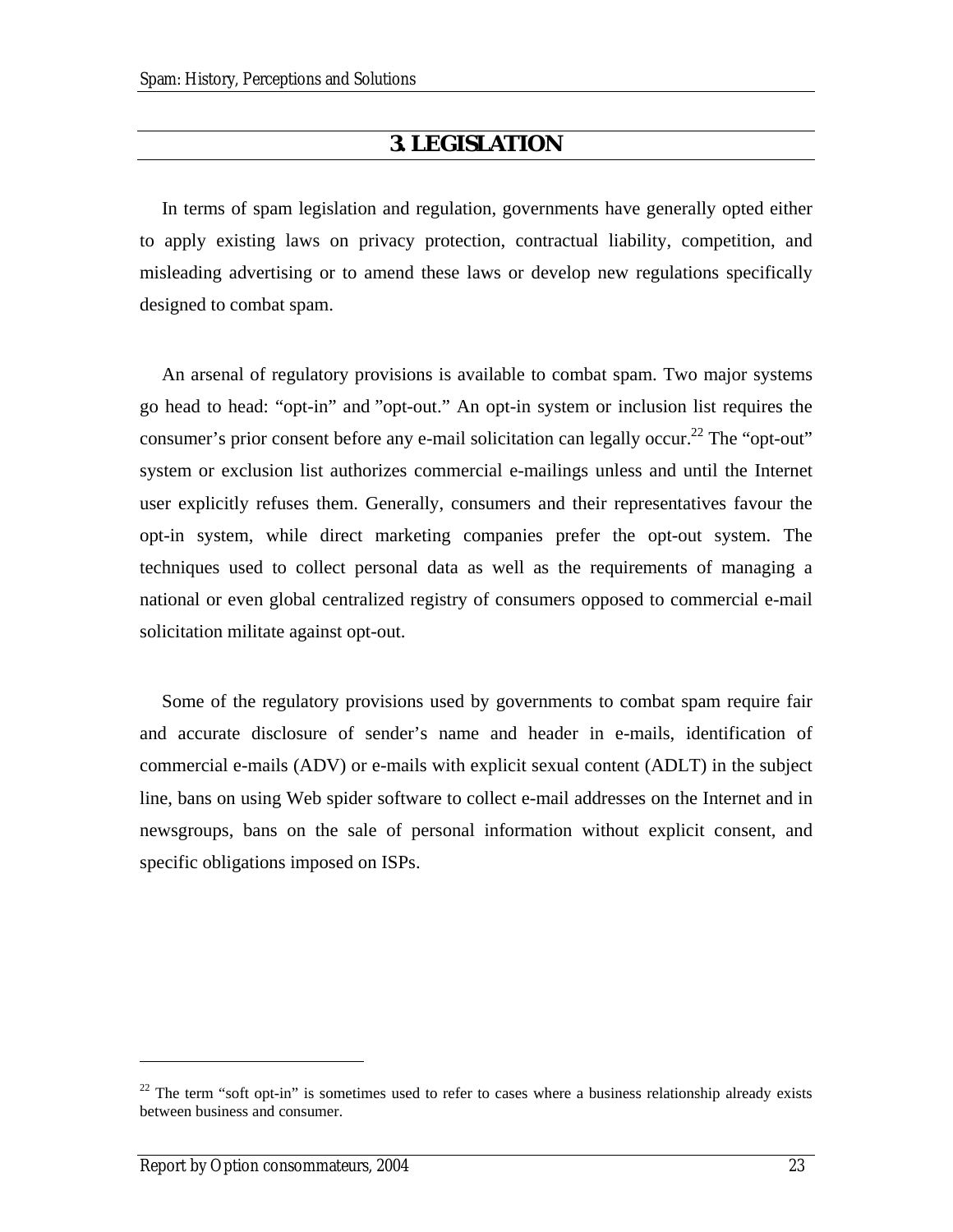#### <span id="page-33-0"></span>**3.1 EUROPE**

#### 3.1.1 EUROPEAN DIRECTIVE 95/46/EC OF 1995

This directive on the protection of individuals with regard to the processing of personal data and on the free movement of such data takes as a principle that e-mail addresses are personal data. "Personal data" is defined as any information relating to an identified or identifiable natural person ("data subject"); an identifiable person is one who can be identified, directly or indirectly, in particular by reference to an identification number or to one or more factors specific to his physical, physiological, mental, economic, cultural or social identity.

The primary objective of the 1995 directive is to ensure that member states protect the fundamental rights and freedoms of individuals, especially their privacy, with respect to processing of personal data, while allowing for the free movement of this data among members of the community.

Article 6 provides that personal data must be collected for specified, explicit and legitimate purposes, processed fairly and lawfully, and not further processed in a way incompatible with those purposes. The directive forbids data processing unless the person concerned gives his free and informed consent. The directive establishes the rights of individuals as regards the processing of personal data concerning them. The person has, *inter alia,* the right to information, access, and correction as well as a right to object.

Concerning this last right, Article 14 provides that individuals have the right to be informed before their personal data are disclosed to third parties or used on their behalf for the purposes of direct marketing, and to be expressly offered the right to object to such disclosures or uses. In short, Article 14 enshrines the opt-out principle.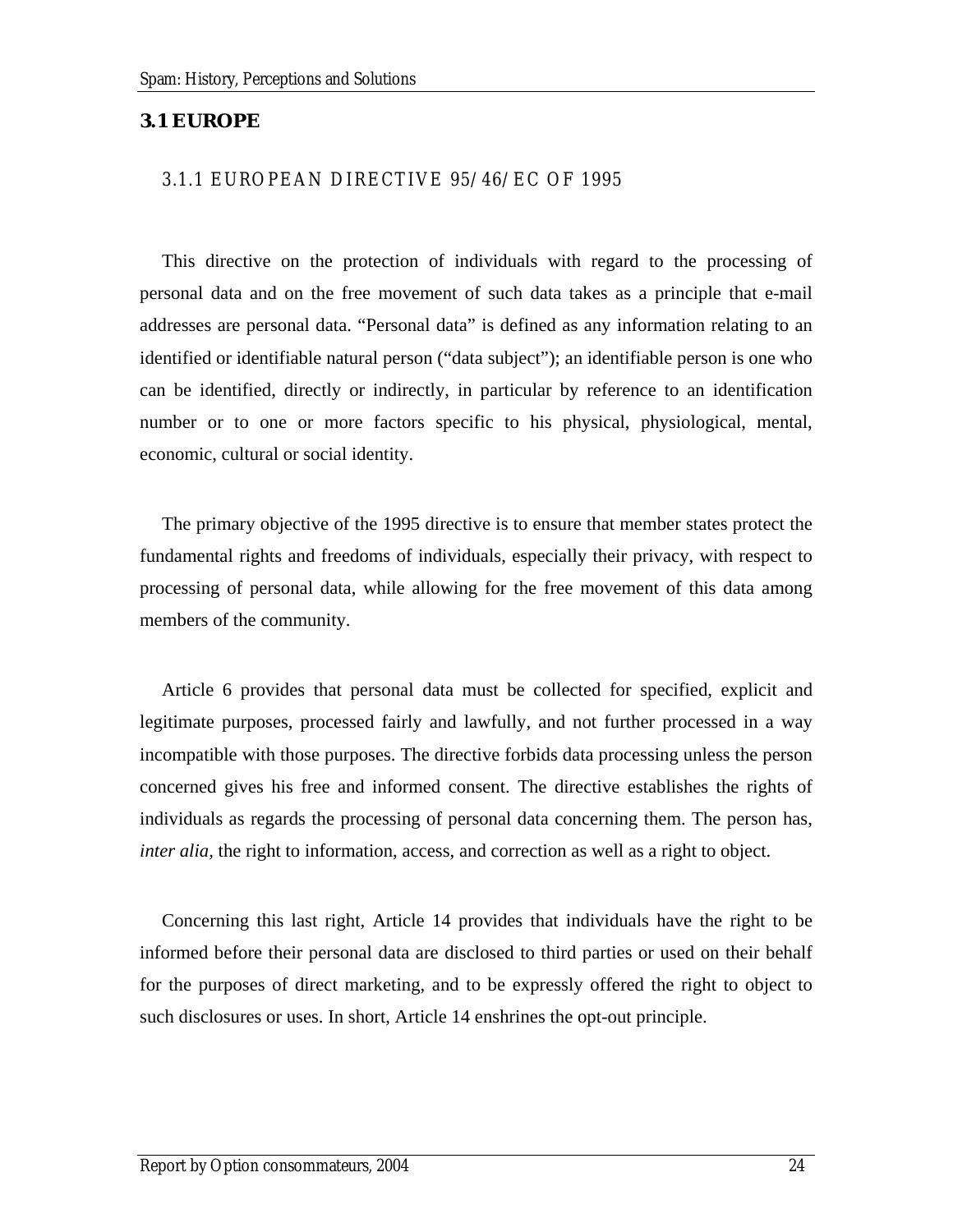#### <span id="page-34-0"></span>3.1.2 EUROPEAN DIRECTIVE 2002/58/EC OF 2002

In July 2002, the European Union adopted Directive 2002/58/EC concerning the processing of personal data and the protection of privacy in the electronic communications sector. This directive regulates and sanctions electronic direct marketing practices. It was to be implemented and transposed into domestic legislation before 31 October 2003. Article 13 of this directive enshrines the opt-in system for the entire European Union. As a result, all communication for purposes of direct marketing is only authorized where the Internet user gives his prior consent. An exception is that, subject to the 1995 directive, direct marketing is authorized without prior consent where data is gathered under a contractual relationship and the direct marketing covers similar products or services. Nevertheless, Internet users must be given the opportunity to object to such a use of their data when they are gathered and/or when each message is sent if they did not refuse such use initially (Article 13, par. 2 of the Directive).

The European system comprises three basic rules: mandatory prior consent to e-mail direct marketing, a ban on disguising or masking the sender's identity, and the requirement of indicating a valid postal address for Internet users who want to unsubscribe from the mailing list.

Member states must also provide penalties as well as individual and other remedies in case of infringement. Individuals have the right to compensation in the event of harm as well as penalties in the event of infringement.

Automatic collection of personal data on public Internet sites is illegal under Directive 95/46/EC, whether or not such collection is done automatically with the help of software.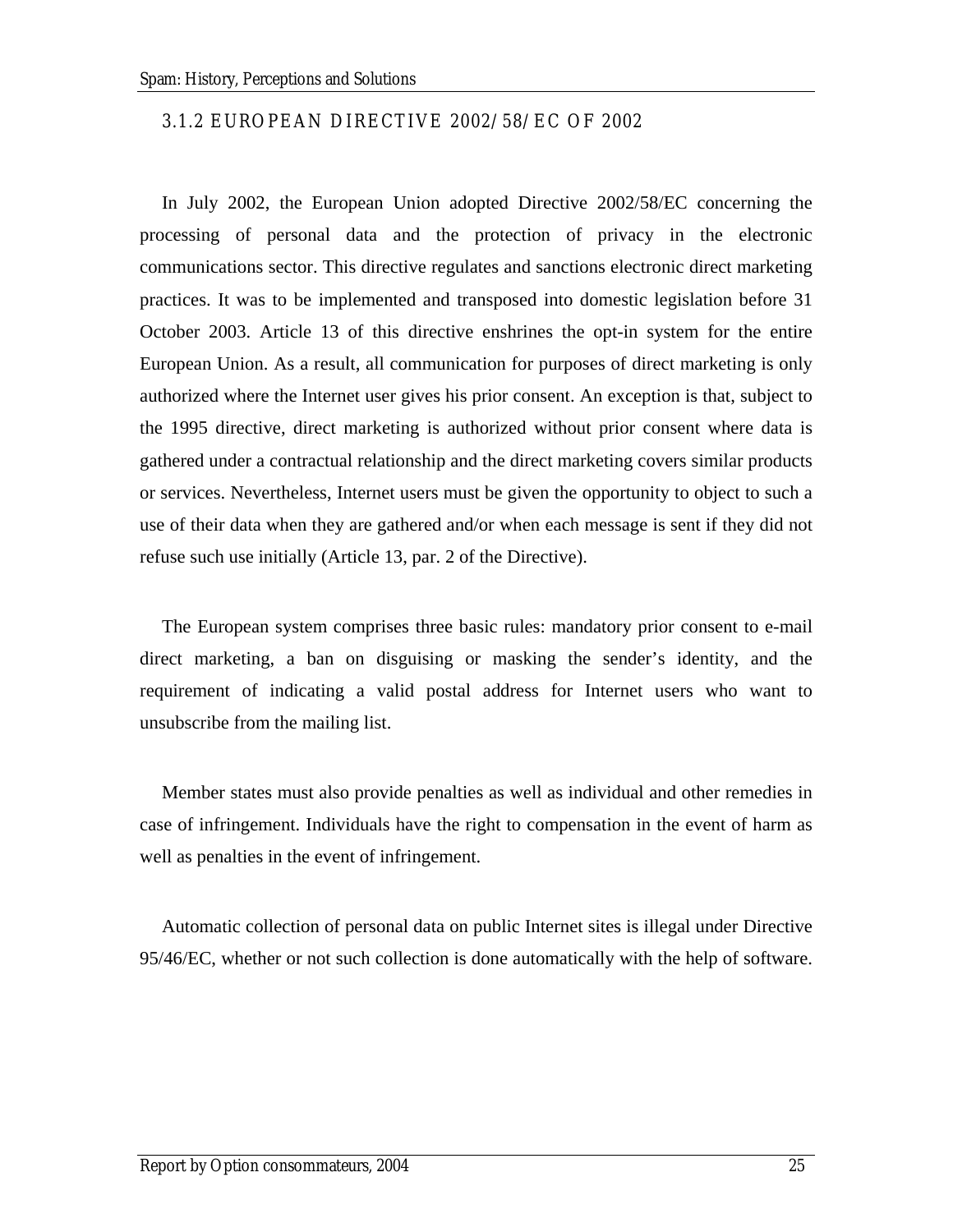Fraudulent and misleading spam is illegal under the existing European Union rules on false and misleading advertising and unfair trade practices.<sup>23</sup>

Concerning the application of the Directive, the Commission recommends the effective implementation of the prior consent principle and asks member states to devote sufficient resources to this effort. According to the Commission, the following factors makes for better application of anti-spam policy: availability of fines or other effective sanctions as law enforcement tools, nature of complaint mechanisms and available remedies, coordination among national authorities, Internet users' awareness of their rights and how to assert them, and resources available to track down spammers.

In terms of sanctions, the European Union recommends giving victims the right to sue for damages, using an administrative (rather than judicial) authority for effective low-cost application of the prior consent principle, applying meaningful penalties, and ensuring that the competent authorities have the necessary investigative and enforcement powers.

Concerning complaint handling, the member countries are asked to consider setting up e-mail addresses as France and Belgium have done.

Conscious of the limits of regulation, the Commission expresses the hope that member states will cooperate among themselves and with non-member states of the European Union. It suggests a balanced array of actions including a legal component, an implementation monitoring mechanism, industry self-regulation, technical solutions, and public education efforts.

<span id="page-35-0"></span><sup>23</sup> European Union, *Council Directive 84/450/EEC of 10 September 1984 relating to the approximation of the laws, regulations and administrative provisions of the Member States concerning misleading advertising.*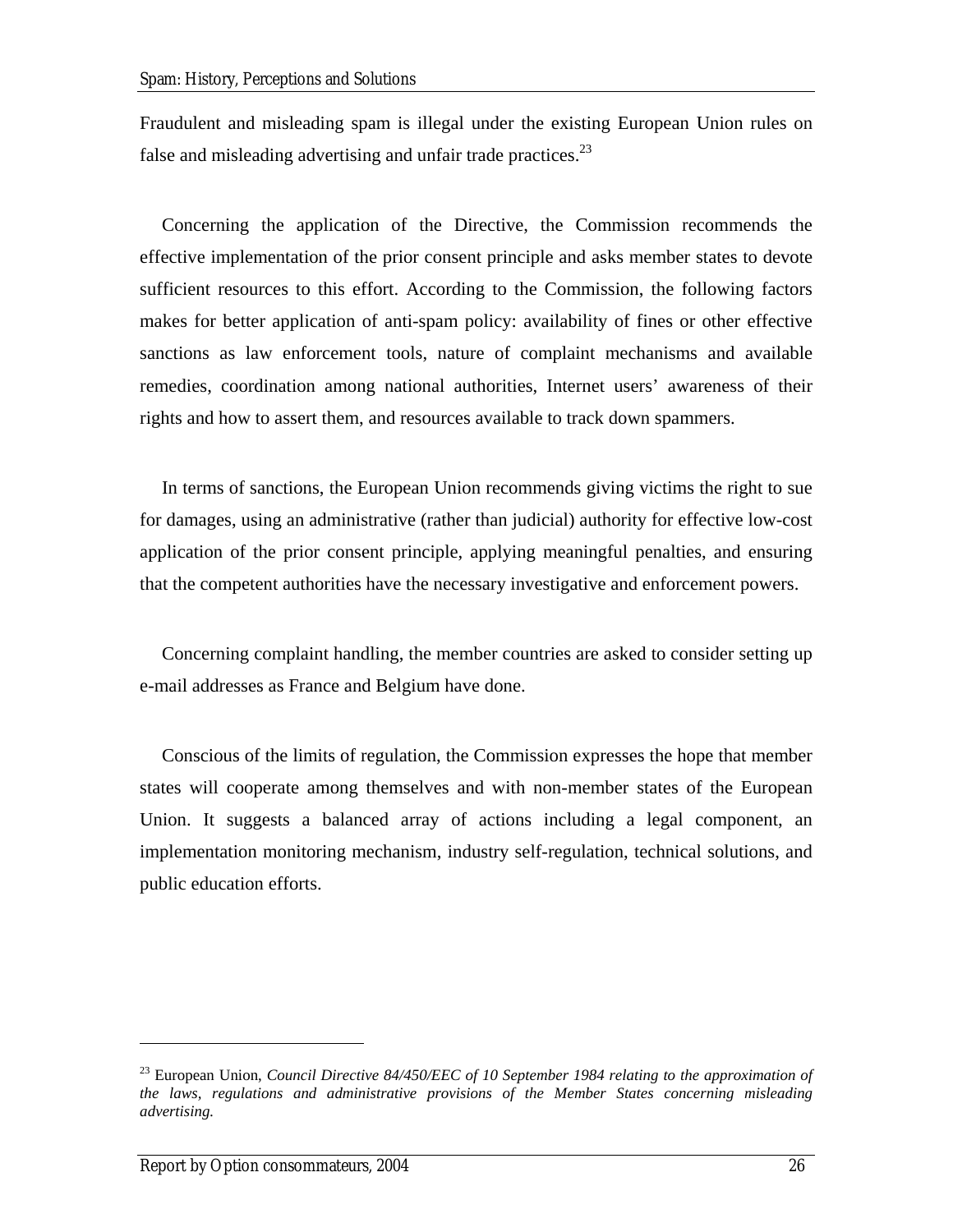#### <span id="page-36-0"></span>**3.2 FRANCE**

The Confidence in the Digital Economy Act (Loi sur la confiance dans l'économie numérique) was passed in June 2004. While we were conducting our research, the bill was in second reading before Parliament. The bill makes prior consent of Internet users (opt-in approach) the rule. E-mail solicitation of consumers is only allowed if they give their explicit prior consent. Direct marketing companies may solicit businesses without prior consent provided that they offer the option of unsubscribing from mailing lists (optout approach).

With this bill, France has belatedly incorporated the European directive of July 2002 into its domestic law. Prior to the passage of the Confidence in the Digital Economy Act, European law was applicable in France.

Since spamming presupposes data collection and processing, what makes the activities of spammers illegal is the way they accomplish these goals. Spammers collect and use email addresses indiscriminately, a method of processing prohibited by the law.

Prior to June 2004, the French laws and European directives under which spam was illegal in France were the Information Technology, Files, and Freedoms Act (Law 78–17 of 6 January 1978), the Criminal Code, sections 1135 (equity in contractual relationships) and 1184 (termination of contracts) of the Civil Code, European Directive 95/46/EC of 1995, and European Directive 2002/58/EC of 12 July 2002. Several sections of these laws are cited in the Confidence in the Digital Economy Act.

### 3.2.1 THE LAW OF 1978

The purpose of this law is to guarantee the protection of privacy and individual and public freedoms while making possible developments in information technology.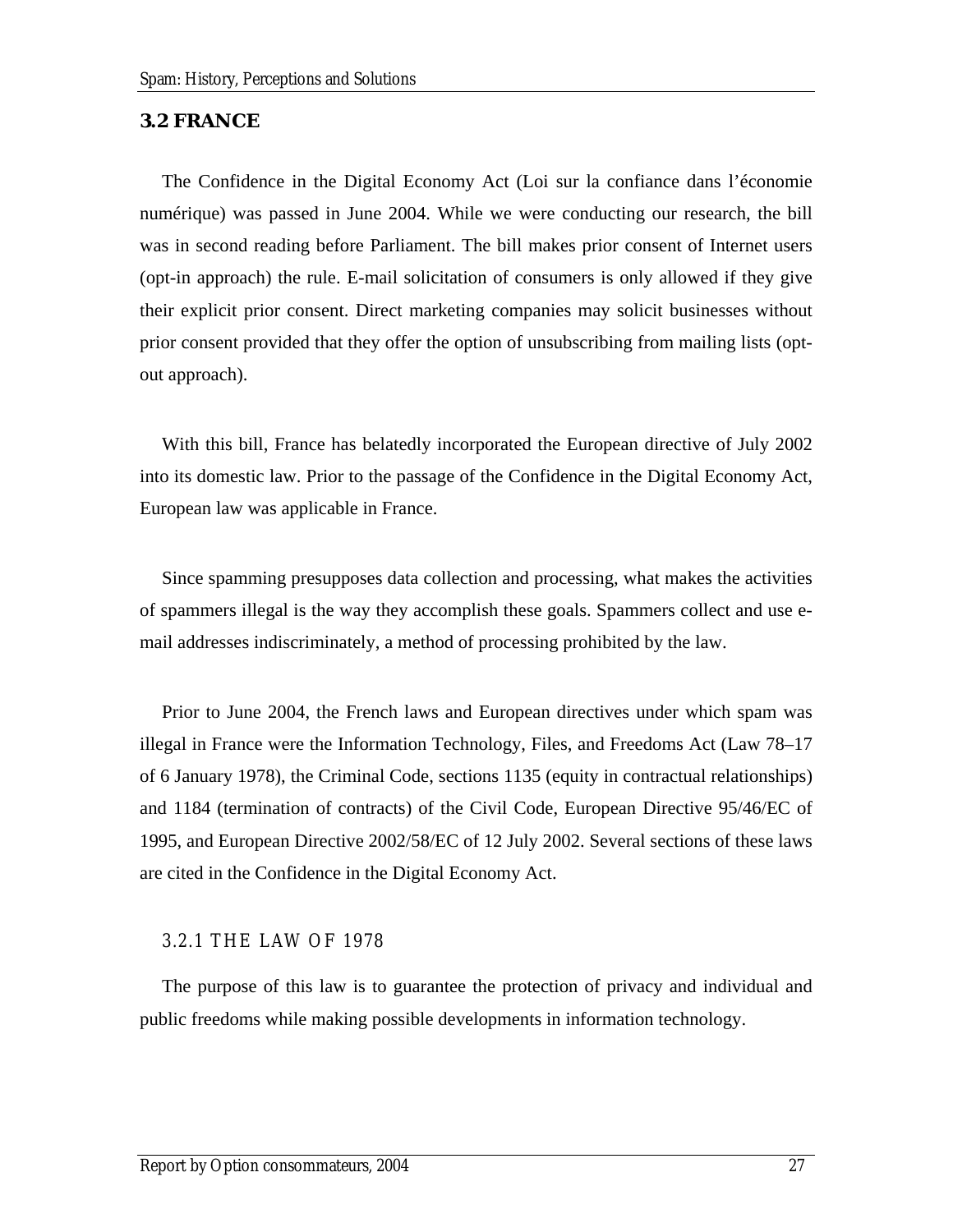Section 6 provides for the creation of the Information Technology and Freedoms Commission (CNIL) as the administrative authority responsible for enforcing the law. Under the law, the creation of any file on an individual engenders rights for that individual and imposes obligations on the file's creator. E-mail addresses constitute personal data (section 4). Section 16 provides that computer processing of personal data requires a prior filing with the CNIL. This declaration must contain an undertaking to the effect that the processing will be done in accordance with the law. Section 25 prohibits unfair, fraudulent, or illicit collection of personal data. The opt-out principle is established in section 26, which establishes the right of anyone to object to the processing of information concerning them.

To summarize, persons or companies wishing to create files containing personal data must declare their intentions to the CNIL, including the purpose of the database, the information it is to contain, and the period of time during which it will be maintained. The declaration must be given according to law and must guarantee the right of the persons concerned to access and correct information concerning them.

The CNIL receives complaints and has the power to issue warnings and notify the law enforcement authorities of violations of which it has knowledge (section 21). Criminal offenses under this law are covered, with their corresponding penalties, under sections 226–16 to 226–24 of the Criminal Code (section 41). Prison terms and heavy fines are provided.

Thus, the law does not prohibit bulk mailings as such if they are done based on fair collection of e-mail addresses and processed in accordance with the applicable regulatory framework. Spam becomes illegal when it contravenes the law by involving, for instance, unfair or fraudulent collection of e-mail addresses or denial of the right to object. With spam, moreover, the right to access and correct personal data usually cannot be exercised because the person is not even informed of the collection and spammers do not declare their e-mail address databases to the CNIL.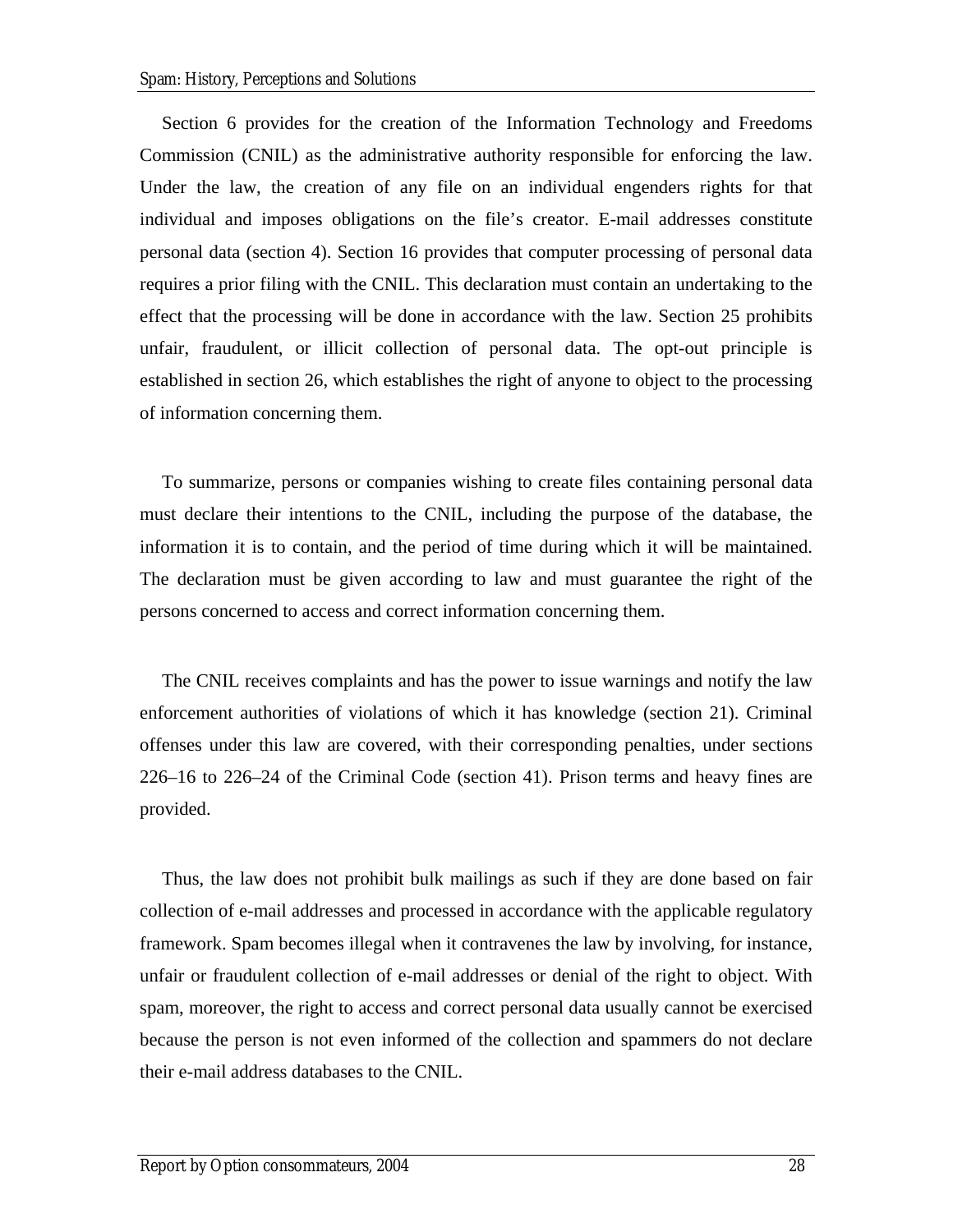<span id="page-38-0"></span>Since 1999, the CNIL has taken an interest in the e-mail practices of direct marketing firms and adopted a set of recommendations. In July 2002, the CNIL created a special mailbox designed to receive forwards of undesired e-mail from Internet users. The success of the "Boîte à spam" (Can the Spam) campaign outstripped expectations, with some 300,000 e-mails received in three months, and the CNIL decided to close the box and take action against spammers.

One of these actions was to notify the law enforcement authorities of five large corporations that were in violation of the Law of 1978 on the collection and use of e-mail addresses for direct marketing purposes. Two of these prosecutions had to be dropped since it was impossible to identify the spammers. In June 2003, one company was convicted for failing to file a declaration with the CNIL. All things considered, this legal action constitutes a real and welcome change of course for the CNIL, which had used this power only eight times between 1978 and 2001.

The CNIL's action is hampered by the fact that it cannot prosecute spammers outside of France, and most spam, of course, comes from the United States. With the entry into force of the Confidence in the Digital Economy Act, the CNIL's powers are augmented with punitive options.

#### 3.2.2 THE CRIMINAL CODE

Violations of the Information Technology and Freedoms Act of 1978 are sanctioned by sections 226-16 to 226-24 of the Criminal Code. Also applicable is the chapter on interference with automated data processing systems (sections 323–1 to 323–7).

### 3.2.3 CIVIL CODE SECTIONS 1135 AND 1184

In contractual relations, the parties (e.g., ISP and business client) are bound by the obligations contained in their contract but also by everything ensuing from it in the spirit of equity, custom, or the law, depending on the nature of the obligation.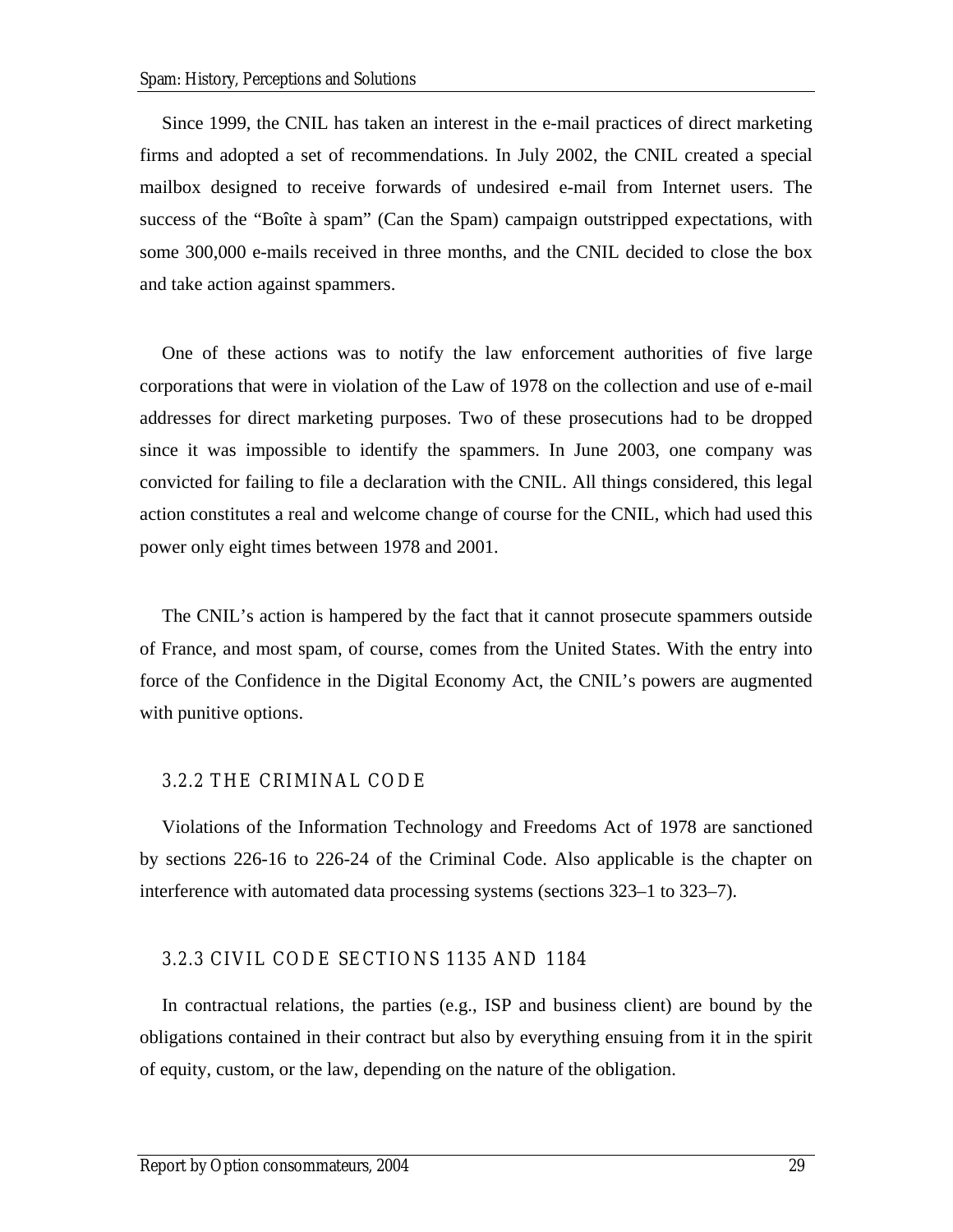<span id="page-39-0"></span>The Civil Code also provides that parties may terminate a contract if either party defaults on its obligations. However, the contract is not terminated as of right; the injured party may compel enforcement of the contract where possible or demand termination with compensation before the courts.

The majority of contracts between ISPs and subscribers specifically prohibit spam and stipulate that the service may be interrupted if the subscriber acts as a spammer. Some contracts, however, are silent on this matter. In practice, where the contract explicitly prohibits spam, the ISP may avail itself of the termination clause provided under Civil Code section 1184 to terminate the subscriber's contract definitively and claim damages for the subscriber's default on its obligations. Normally the ISP has to go to court to terminate a contract, but in one recent case (*Paul* v. *Liberty Surf*), the court recognized that the provider had been fully justified in terminating a contract in view of the subscriber's bad faith. The latter had used the service for purposes of spam and had continued to do so despite numerous warnings from the ISP.

Where the subscriber's contract is silent on the issue of spam, the ISP can still terminate a contract by invoking "netiquette." A decision of the district court of Rochefort sur Mer of 28 February 2001 reaffirmed this principle, condemned spam, and upheld the termination of a contract by an ISP. Netiquette is a set of rules of courtesy that must be obeyed by Internet users; "an evolving, unwritten code based on the principles of neighbourliness that is necessary for the orderly development of the information highway."

### **3.3 UNITED STATES**

The federal *Controlling the Assault of Non-Solicited Pornography and Marketing Act of 2003* (*CAN-SPAM Act of 2003*) entered into force on 1 January 2004, replacing 36 state laws.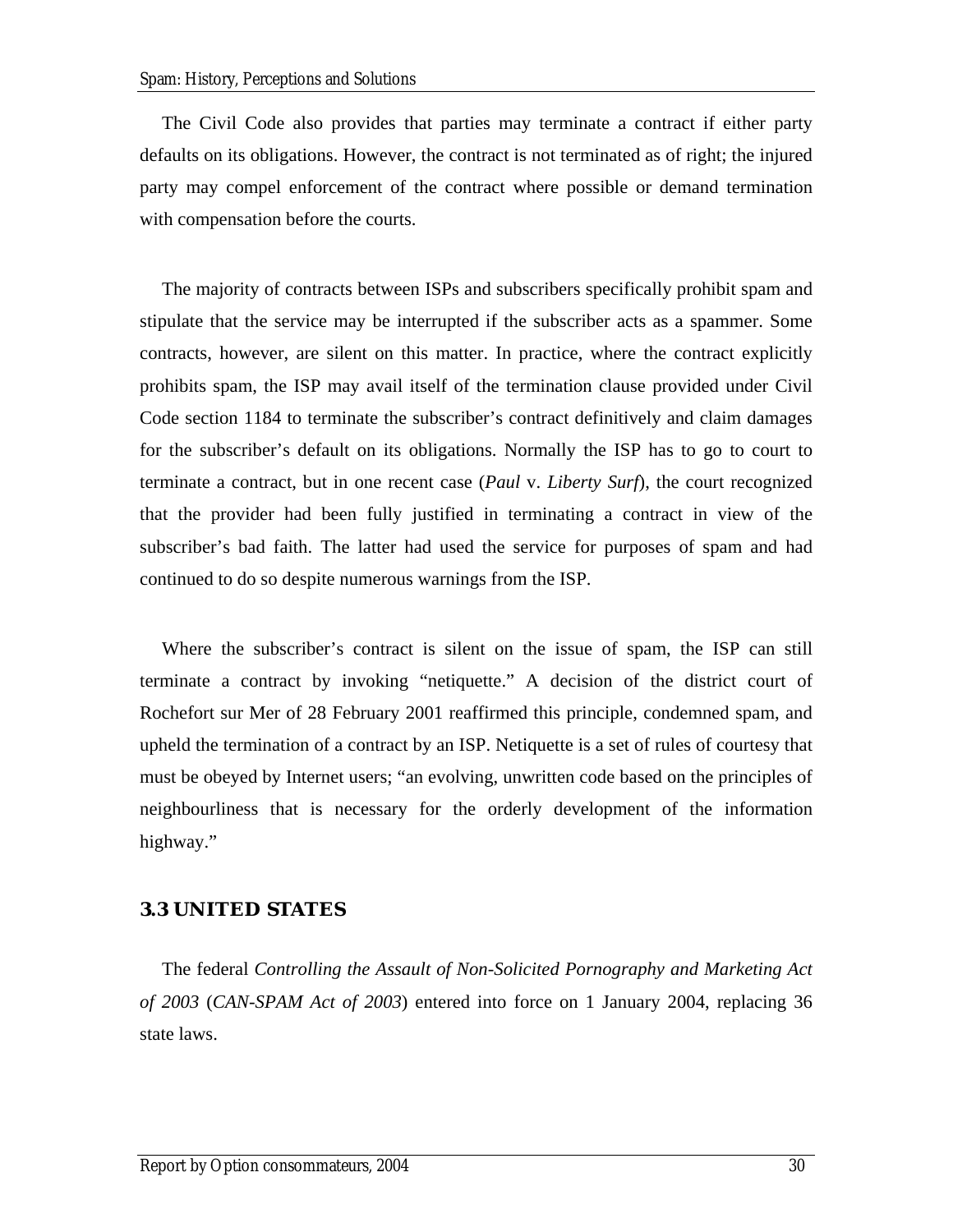The law rules out any further suits by individuals, this responsibility now being vested in the Attorney General and the Federal Trade Commission (FTC). The law establishes the opt-out principle. It prohibits fraud, deceit, and false information in e-mails (sections 4–5). The sender's address must remain valid for 30 days following the mailing. Any optout request must be honoured within 10 days following receipt thereof unless a technical problem can be adduced. Commercial e-mail must be clearly identified as such, the possibility of opting out of must be clearly offered, and the sender must provide a valid physical mailing address (section 5).

Commercial e-mails containing material with a sexual connotation must be clearly identified as such (section 5). Under section 6, legal liability is expanded from the senders to include the company for which the advertising is done (principle of liability for third-party action).

Section 9 provides for the creation of a "do-not-e-mail" registry that will probably be administered by the FTC.

Heavy sanctions (fines and prison terms) apply to offenders.

Prior to the entry into force of this law, about 36 US states had enacted anti-spam laws. The majority had opt-out laws, but some states in the vanguard, such as California, had an opt-in system. These laws did not prove effective, however. There were a few convictions, but these were incommensurate to the number of e-mails originating from the United States. Although individuals were allowed to sue, few did so given the high costs involved. The small compensation yielded by successful suits was an additional discouraging factor.

According to experts in the field, a federal anti-spam law was needed to replace the more than sixty applicable laws in force at that time. The resulting legal maze was difficult for legitimate direct marketing firms to navigate.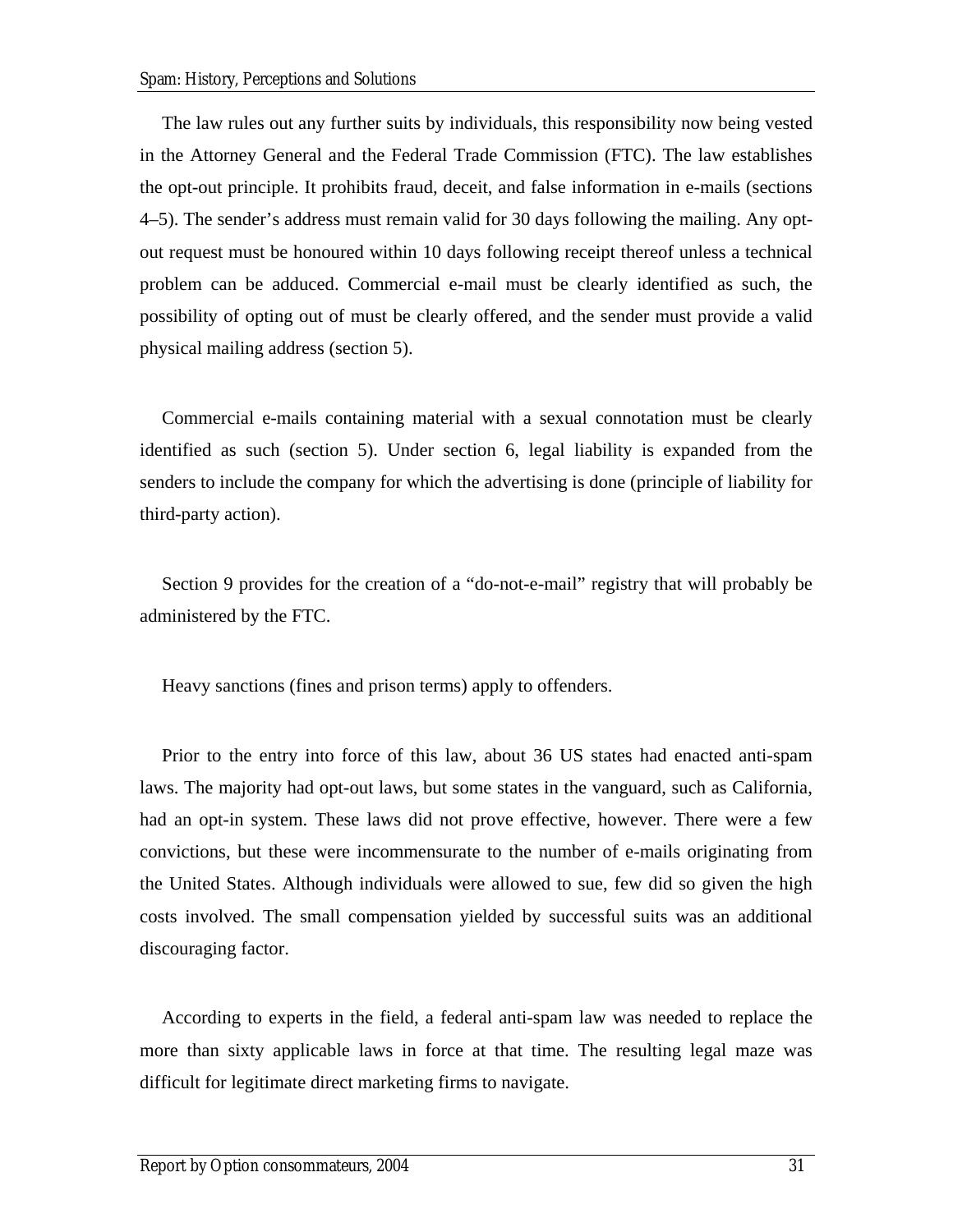### <span id="page-41-0"></span>**3.4 CANADA**

There is no specific anti-spam law, but several consumer advocacy associations and other organizations have weighed in on this issue alongside the many Internet users clamouring for change. Among those proposing an opt-in or prior-consent approach are the Public Interest Advocacy Centre and the Coalition Against Unsolicited Commercial Email (CAUCE Canada).

The applicable laws in Canada are the *Criminal Code* (indictable offence under section 342.1), the *Civil Code of Québec* (sections 1457 and 1434 on civil and contractual liability), the *Personal Information Protection and Electronic Documents Act* and the *Competition Act*.

In Canada, the voluntary approach has been preferred so far. The Canadian Marketing Association has adopted the *Code of Ethics and Standards of Practice* for Internet distribution of promotional material. "Under this code, consumers who are solicited must be given the opportunity of 'opting-out' of any further communication from the marketer. A marketer who fails to live up to the CMA code is expelled from the Association.<sup>24</sup> The Canadian Association of Internet Providers (CAIF) has also adopted a code of ethics that allows providers to contractually establish the rules governing the use of the service and the termination of a contract in the event of non-compliance.

In September 2003, Senator Oliver tabled bill S-23, First Reading, titled *An Act to prevent unsolicited messages on the Internet*. This bill calls for the creation of an antispam list and prohibits the sending of spam to persons appearing on the list or persons who object to receiving such e-mail. Therefore, it is an opt-out approach (section 11 of first reading).

<span id="page-41-1"></span><sup>&</sup>lt;sup>24</sup> Industry Canada, *Internet and Bulk Unsolicited Electronic Mail*, July 1997, online at http://ecom.ic.gc.ca/epic/internet/inecic-ceac.nsf/en/gv00188e.html.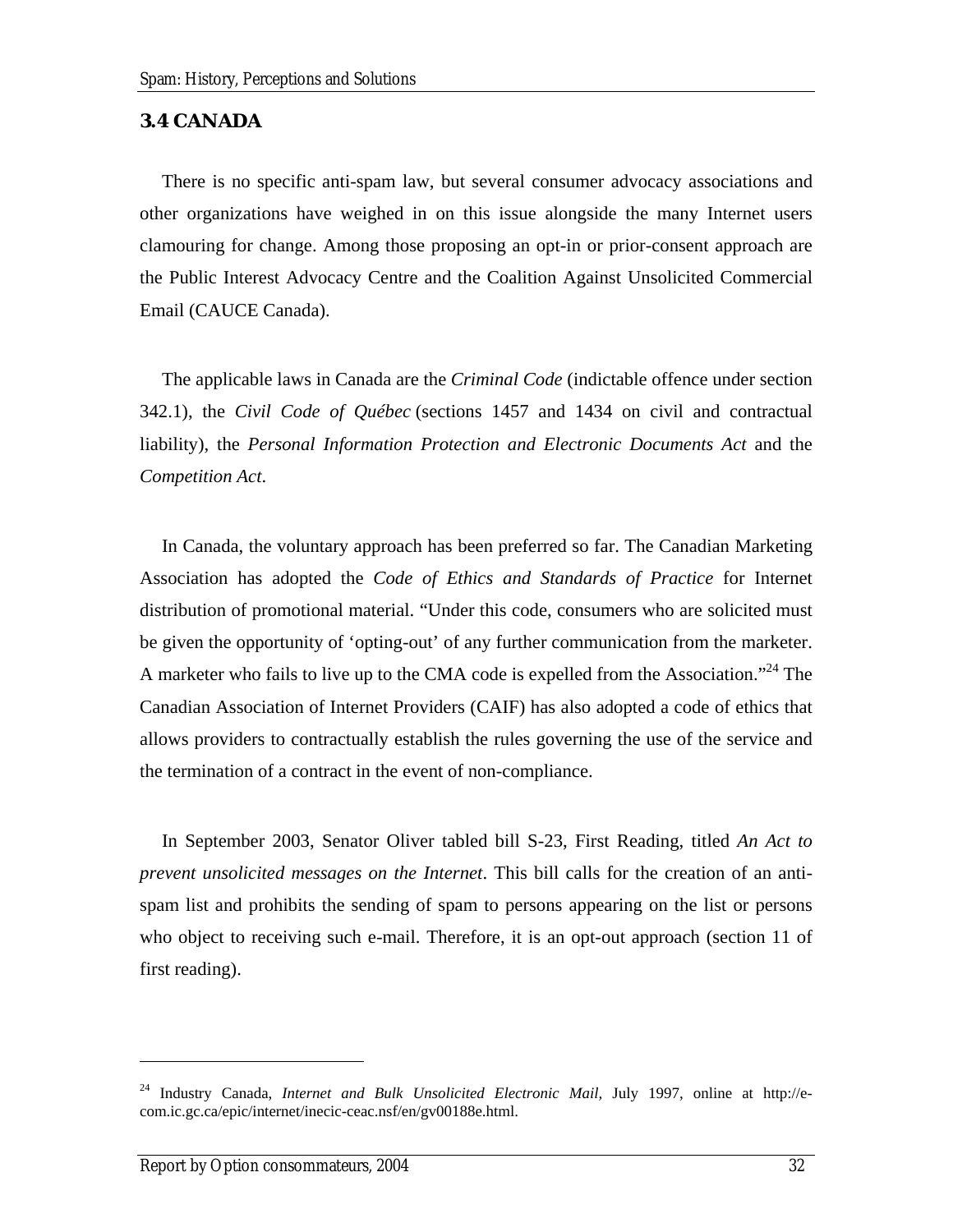The principle of netiquette was invoked and accepted by the court in at least one decision, that of *1267632 Ontario Inc.* v. *Nexx Online Inc.,* Superior Court of Ontario, 9 July 1999. An ISP, Nexx Online, was sued for terminating the contract of a subscriber, 1267632 Ontario Inc., the manager of the Beaverhome.com site. Between 31 March 1999 and the end of the contract, Beaverhome.com sent more than 200,000 spams per day. Justice Wilson threw out the suit, concluding that the defendant had been justified in terminating the contract under the rules of netiquette. The contract stipulated that the client would observe netiquette and consent to the addition of new clauses during the contract. The ISP had informed its client several months previously that spamming would not be tolerated. Based on a series of documents on the subject, the court concluded that bulk unsolicited e-mailings contravene the unwritten rules of netiquette, except where specifically authorized in a contract between the parties.

At the time of our research, this was to our knowledge the only Canadian decision on the subject.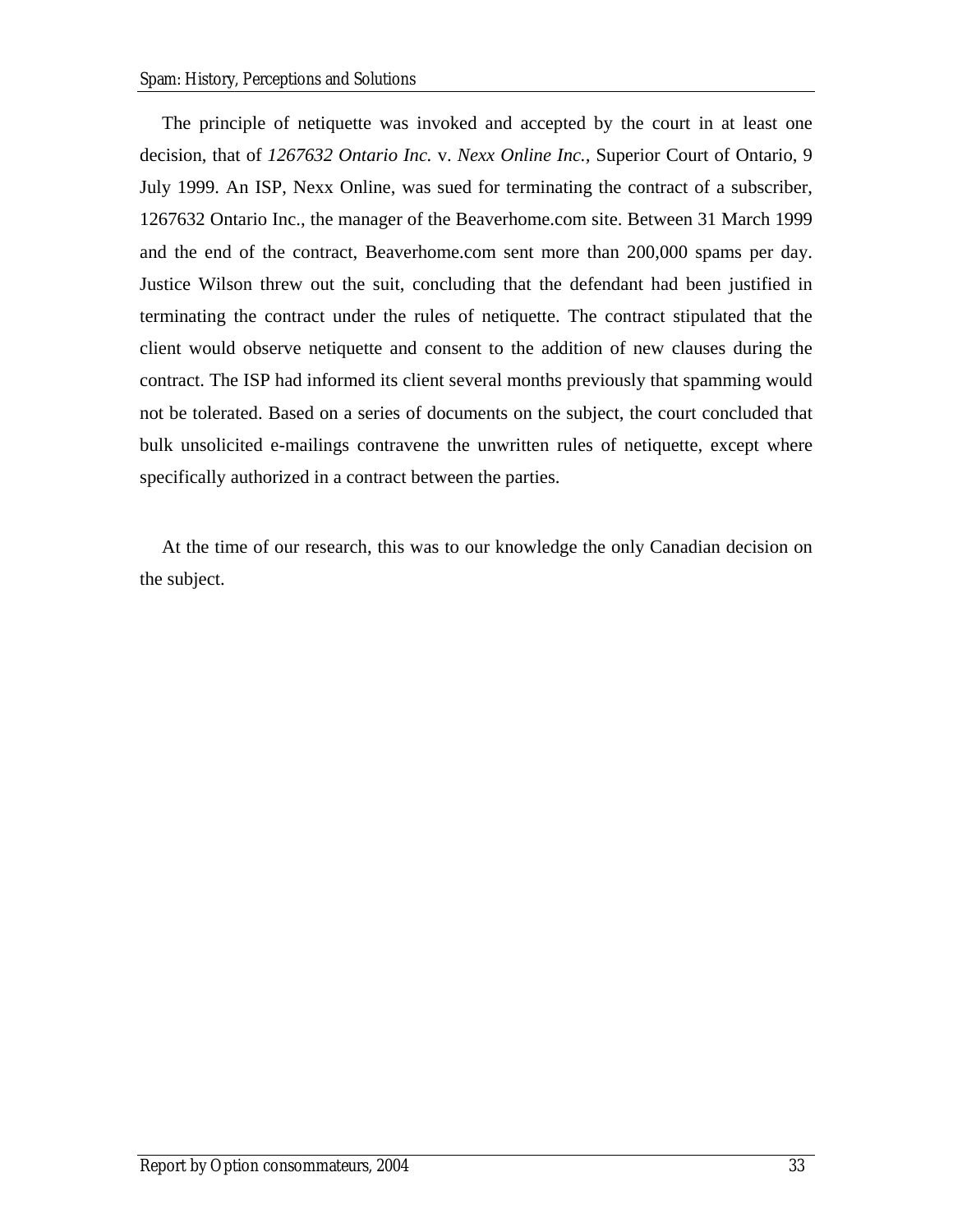## **CONCLUSION**

<span id="page-43-0"></span>Although there is no consensus on the definition of spam, its negative impact is decried throughout the world and by all stakeholders in cyberspace, whether they be consumers, ISPs, direct marketing companies, or network managers. Spam is unsolicited, invasive, and designed to shift the cost of advertising to the recipient.

Spam is spreading at a ferocious rate and is posing serious problems in terms of financial and human resource management, computer security, invasion of privacy, network reliability, fraud and deceit, and confidence in e-mail as a tool for communication and consumerism.

Canadian consumers are annoyed or offended by spam, but they do not find it to constitute a major problem, mainly just a considerable waste of time. Although the majority of respondents to our survey stated that they delete spam, those who respond are speeding the development of the phenomenon. Our respondents felt that ISPs must play a predominant role in solving the problem of spam and that individuals and governments have a lesser role to play. Nevertheless, our focus group participants stressed the importance of individuals' taking some responsibility for protecting their e-mail address and refraining from replying to spam. Finally, both the focus group participants and the Canada-wide survey respondents favoured an opt-in approach requiring their prior consent.

An increasing number of countries around the world are enacting anti-spam legislation but, as the OECD notes,  $2^5$  factors such as the difficulty of identifying spammers, the difficulty of building an airtight case against them, and the diversity of laws and regulations among states limit the scope of such measures. What can be done to enhance the efficacy of anti-spam laws?

<span id="page-43-1"></span> $25$  Op. cit., p. 26.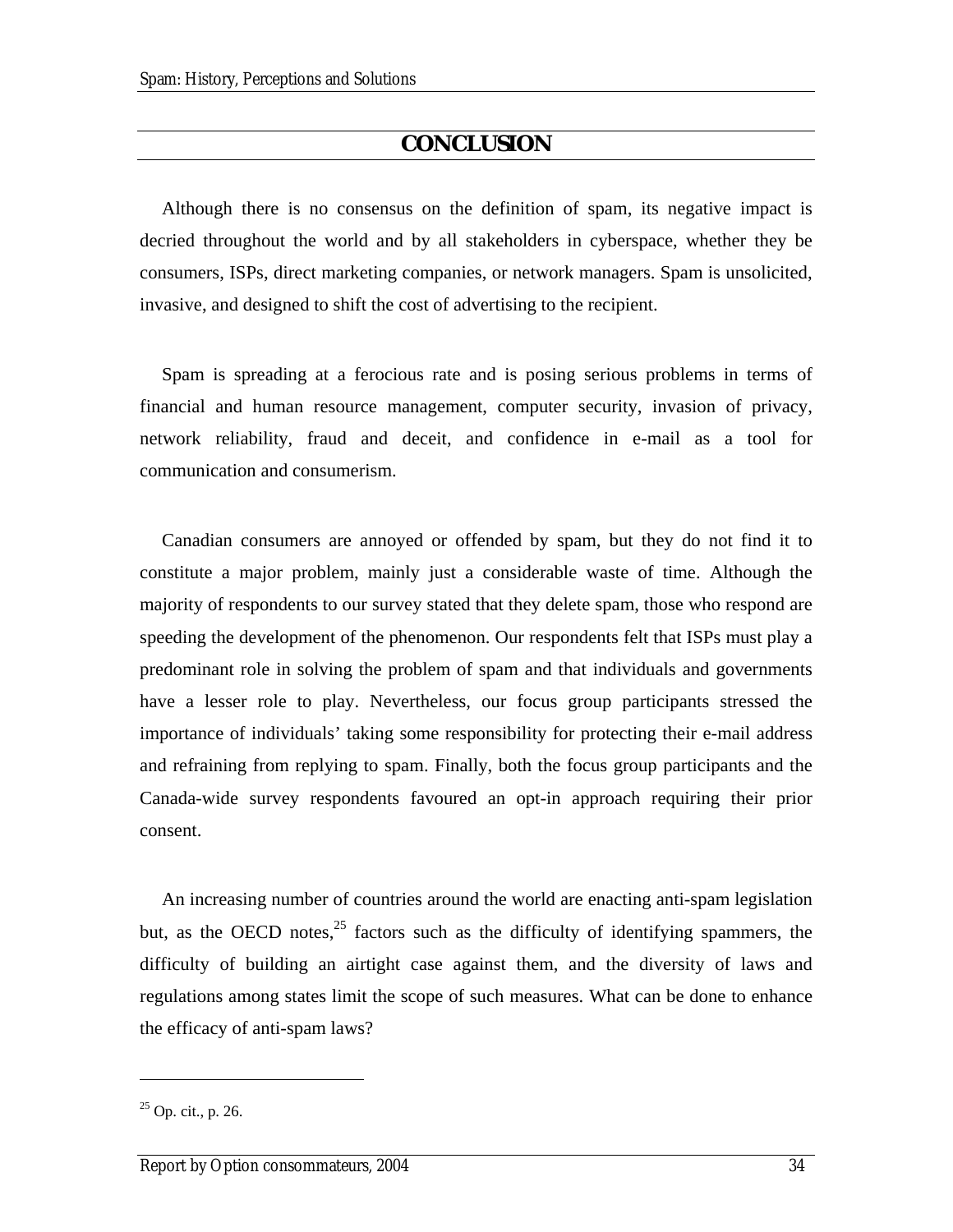In the light of our research results, we believe that the multi-faceted nature of spam necessitates a multi-faceted response. Legislation, self-regulation by legitimate direct marketing companies, availability of technical solutions, consumer awareness and education, and international cooperation appear to be key to fighting spam.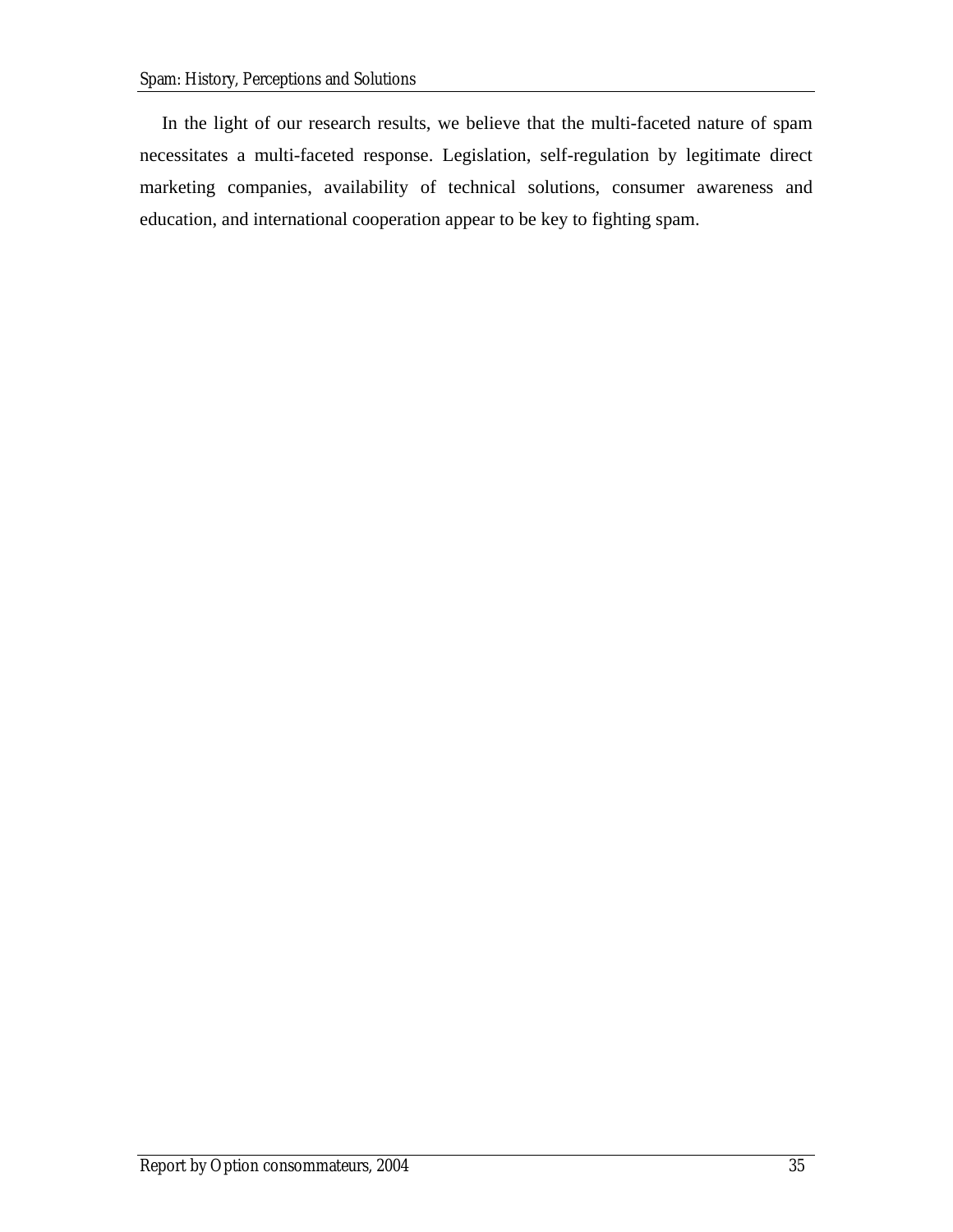## **APPENDIX 1**

 **October 22, 2003** 

# **Discussion Guide Environics PN 5413**

### **Internet Spam**

### <span id="page-45-0"></span>**INTRODUCTION TO PROCEDURES (10 MINUTES)**

Welcome to the group. We want to hear your opinions. Not what you think other people think - but what you think !

Feel free to agree or disagree. Even if you are just one person among ten that takes a certain point of view, you could represent hundreds of thousanbds of people in the country who feel the same as you do.

You don't have to direct all your comments to me; you can exchange ideas and arguments with each other too.

You are being taped and observed to help me write my report.

I may take some notes during the group to remind myself of things also.

The hostess will pay you your incentives at the end of the session.

Let's go around the table so that each of you can tell us you name and a little bit about yourself, such as what you do for a living, who lives in your house and what you like to do fun.

#### **CONSUMER EXPERIENCE WITH E-MAIL AND SPAM (15 MINUTES)**

As you have guessed from the questions we asked to recruit you here, we are going to be discussing some issues relating to the Internet and e-mail. I'd like each of you to tell me about what role the Internet and e-mail play in your life.

How often do you get e-mail ? Is it mostly personal or business ? How important is it to you ?

Now I want to talk about "spam". What is spam? How would you define it?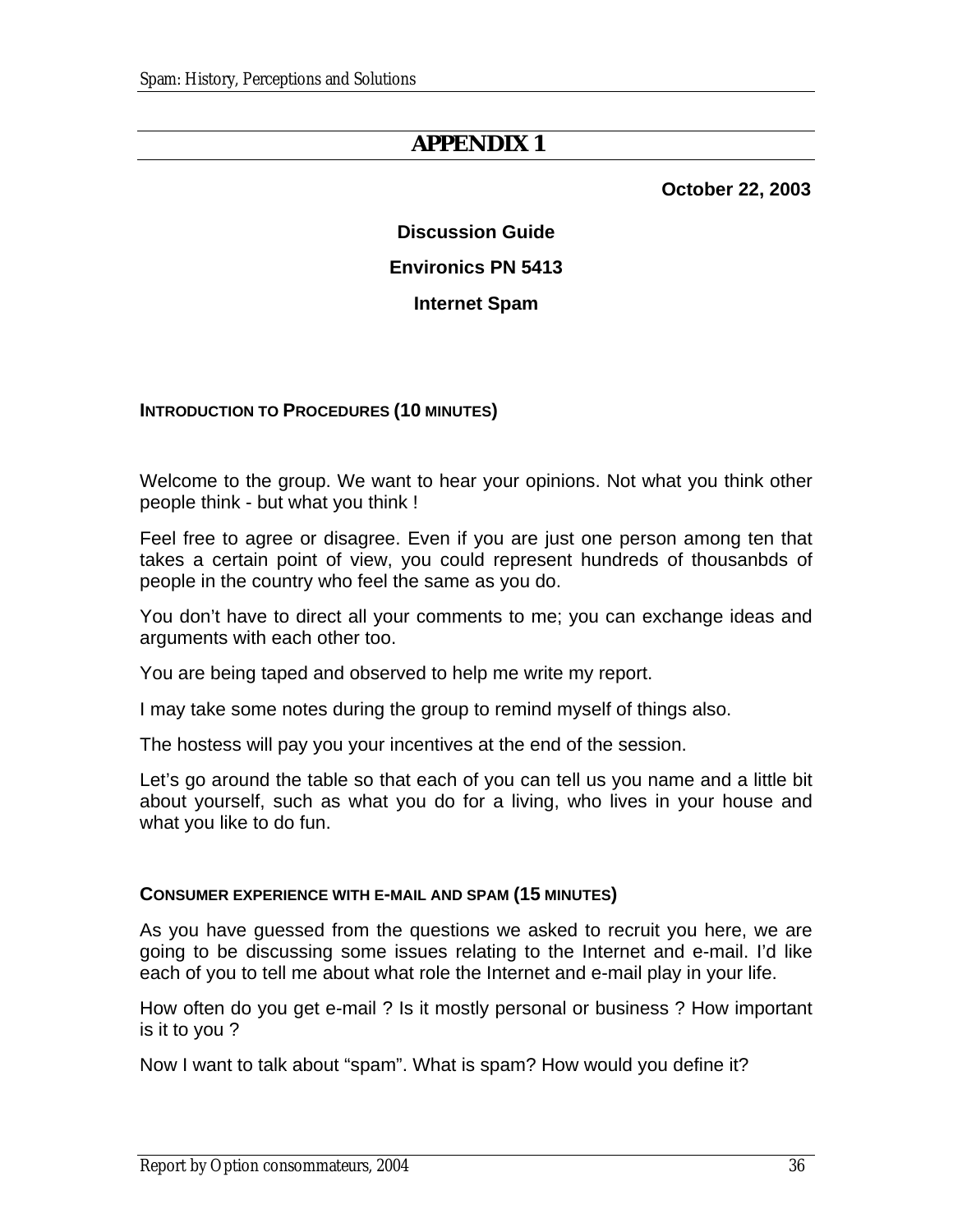Is ALL unsolicited e0mail automatically spam? What about when you get e-mail about sales and promotions from companies that you may shop at, etc…. Is that Spam?

How often do you get it? What proportion of your e-mail is "spam"?

What are some examples of stuff you get that you would consider spam? Who does it come from?

Have you ever received a message that might be considered spam but that you actually found useful? Have any of you ever responded to a spam message?

How long ago did you start to notice it? Is it getting worse?

## **COPING WITH SPAM (15 MINUTES)**

What is your attitude towards spam? Is it something we just have to accept? Is it something that concerns you? Does it make you angry? Why?

Do people talk about spam a lot? Is it a common complaint these days?

Have you or anyone you know considered canceling your entire Internet service just to avoid it?

How do you deal with spam? PROBE Just ignore it? Read some of it? Use some technological tool to avoid it?

If you have used technological tool to prevent spam, what was it? Is this working? If no, why not?

Have you heard of anything being done about spam? What?

## **WAYS OF CONTROLLING SPAM (45 MINUTES)**

I want to move on to talking about different ways we could possibly deal with spam.

First of all, who do you think has take the most responsibility for dealing with the spam problem? Government? Internet Service Providers? Individuals? Employers? Etc…?

Do you think that Internet Service Providers (ISPs) and other e-mail providers have a responsibility or a role in the management of their customers'e-mail preferences? In other words should they have to find a way to accommodate your desire as a subscriber not to get certain types of e-mails?

For example, could an ISP require that a potential customer register his preferences about spam, etc….before activating an account?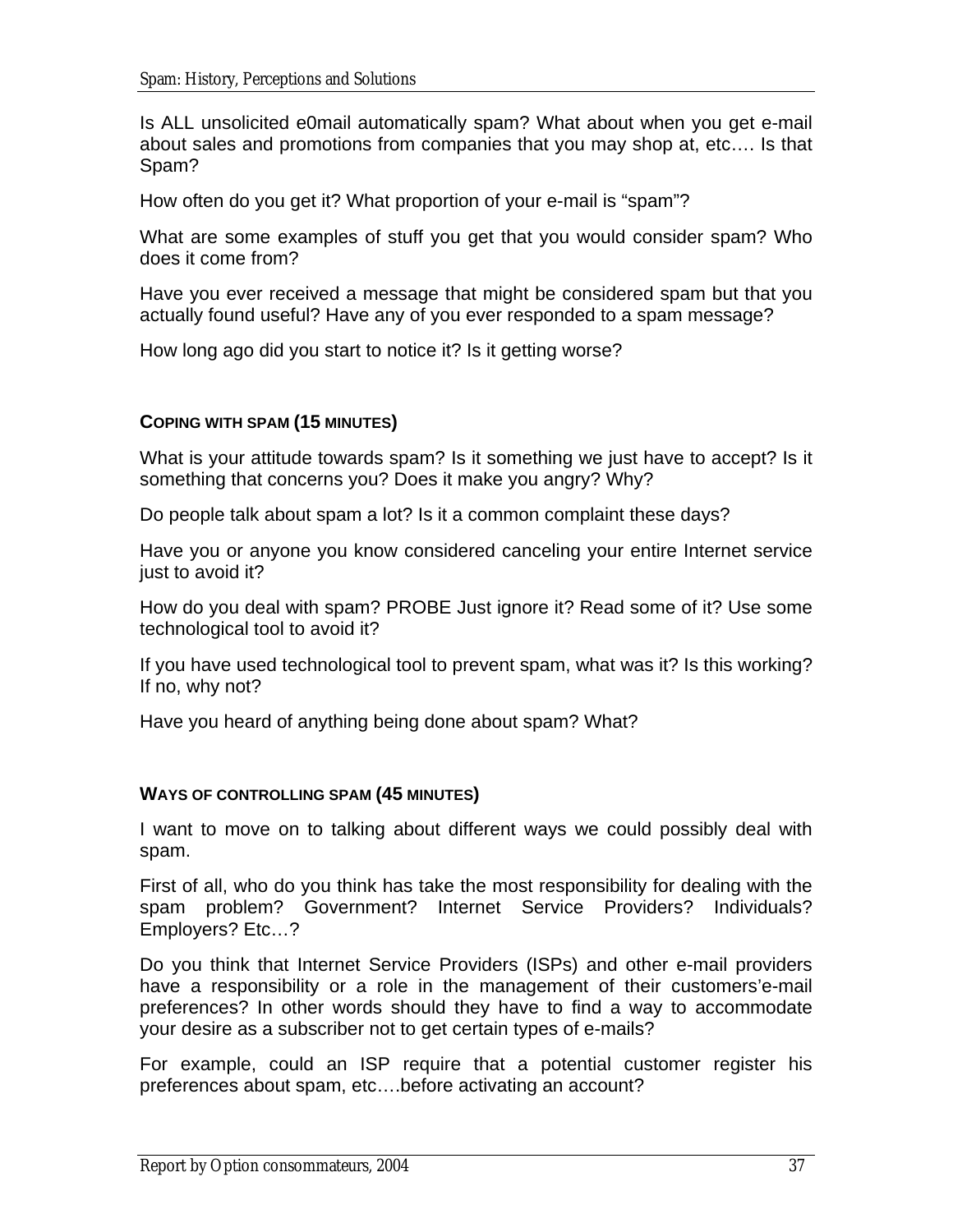How much does each you pay for an ISP (if anything)?

Should e-mail filtering be considered as a part of basic electronic mail service or as an added value service that costs a bit more ? What about the argument that it is costly for an ISP to block out spam so it should be considered a more deluxe service?

How much more per month would you be willing to pay to not get any more spam?

Do you think it would be possible to screen out spam without also screening out legitimate e-mails that you may not want to miss?

Where do you think most spam originated? Is it from accounts here in Canada or in the US? Or is it mostly offshore?

Should Internet users be advised of the possible consequences of e-mail abuse, such as a denial of service by other providers? In other words if you are discovered to be the source of spam you could de denied any access to the Internet?

Is this practical?

Will people just find an offshore ISP?

Should ISPs work with legitimate marketing companies to do research into finding technological tools to combat spam? What would you like to see them do?

What about things that can be done on the regulatory side? What would you think of having laws in place that there has to be complete public contact information for all marketing companies doing business in Canada and that the public should be able to report fraudulent and other illegal emails, such as spam, etc.

What about national and international legal solutions? Should a new law about spam be enacted in Canada? If so, what kind of activities should be targeted?

Prohibiting ALL commercial solicitation?

"Opting-in" (email address is provided to a company for addition to a mailing list; owner of the address is notified of this action, and asked to confirm that he actually wishes to be subscriber to the said list)? Would this solve the problem at all?

How could the ISP industry and government improve public awareness and education?

What are your final thoughts on what can be done? Can anything de done or is spam something we just have to tolerate?

### **THANK YOU FOR YOUR PARTICIPATION**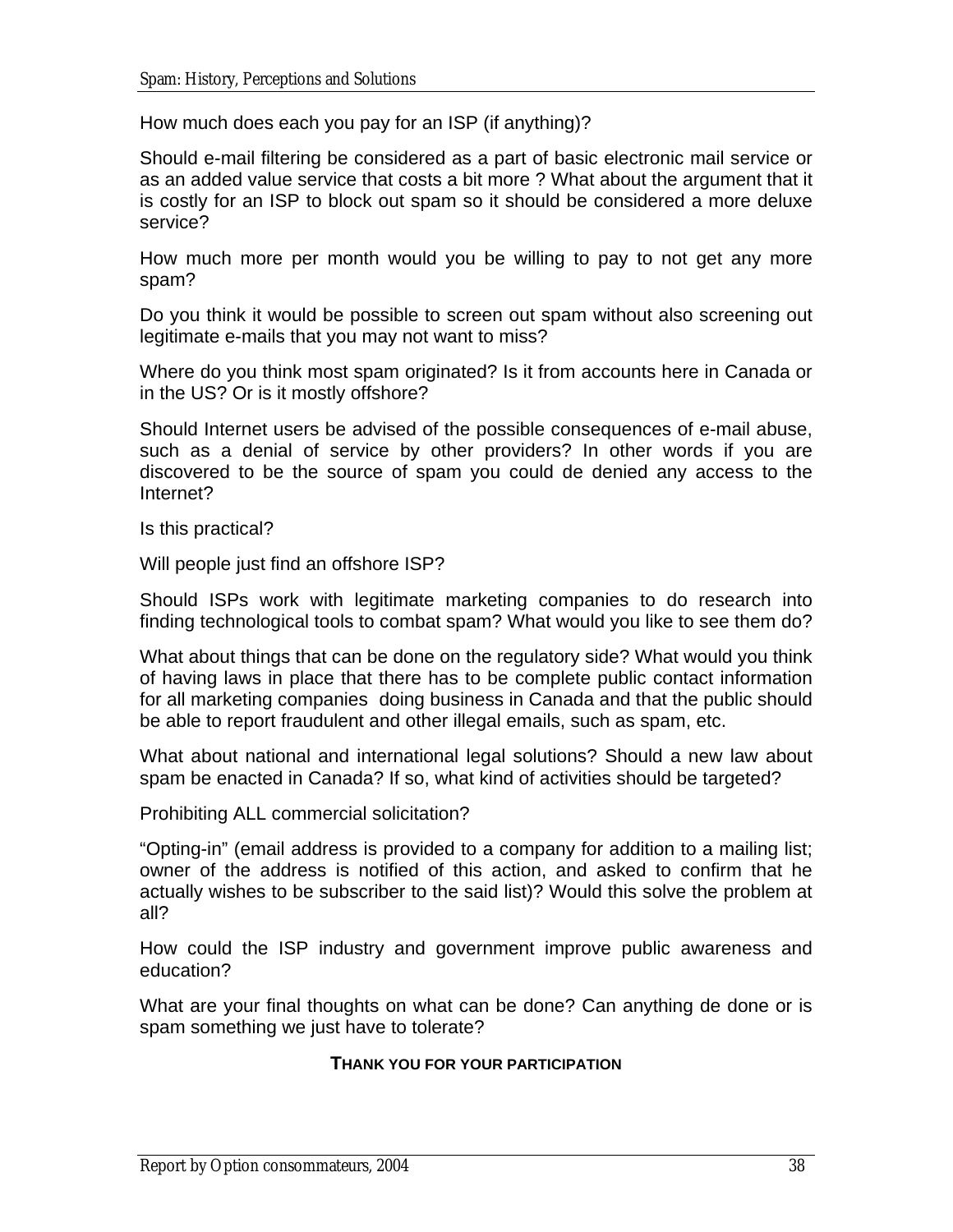## **APPENDIX 2**

#### THE FOCUS CANADA REPORT 2003-4 OPTION CONSOMMATEURS

<span id="page-48-0"></span>78. Do you have access to the Internet or e-mail? PROBE: Would that be at work (including school), at home or both?

|                                                                  |         |      | <b>REGION</b> |     |                                  |     | SUB-REGION                         |        |     |     |     |    |              |        | COMMUNITY<br>SIZE |         |                    |     |  |  |
|------------------------------------------------------------------|---------|------|---------------|-----|----------------------------------|-----|------------------------------------|--------|-----|-----|-----|----|--------------|--------|-------------------|---------|--------------------|-----|--|--|
|                                                                  | TOTAL   | Atl. |               |     | Prai<br>Prov Que. Ont. ries B.C. |     | Tor. Mtl. Van. Man. Sask Alb. Que. |        |     |     |     |    | Can.<br>Excl | 1 M+ - | 100K 5K-          | 1M 100K | Less<br>Than<br>5К | Yes |  |  |
| UNWEIGHTED SAMPLE                                                | 2002    | 247  | 500           | 563 | 464                              | 228 | 182                                | 200    | 105 | 135 | 124 |    | 205 1502     | 487    | 507               | 499     | 509                | 93  |  |  |
| WEIGHTED SAMPLE                                                  | 2002    | 155  | 483           | 763 | 339                              | 262 | 344                                | 210    | 120 | 75  | 65  |    | 199 1519     | 674    | 450               | 453     | 425                | 80  |  |  |
| No access                                                        | 29      | 38   | 42            | 24  | 28                               | 19  | 24                                 | 36     | 16  | 27  | 34  | 26 | 25           | 26     | 23                | 32      | 39                 | 46  |  |  |
| At work/school                                                   | 6       | 6    | 7             | 6   | 8                                | 5   | $\overline{4}$                     | 6      | 7   | 11  | 6   | 7  | 6            | 5      | 7                 | 7       | 6                  | 10  |  |  |
| At home                                                          | 29      | 32   | 30            | 29  | 25                               | 30  | 27                                 | 33     | 27  | 22  | 27  | 26 | 28           | 29     | 30                | 28      | 29                 | 22  |  |  |
| <b>Both</b>                                                      | 34      | 23   | 21            | 40  | 37                               | 45  | 43                                 | 23     | 49  | 36  | 31  | 40 | 38           | 38     | 38                | 33      | 26                 | 22  |  |  |
| Have access<br>elsewhere(i.e<br>Internet cafe,<br>library, etc.) |         |      | $^\star$      | 2   | $\overline{2}$                   |     | 2                                  | $\ast$ |     | 3   | 2   |    | 2            |        | 2                 |         | $\mathbf 1$        | -   |  |  |
| DK/NA                                                            | $\star$ |      |               |     |                                  |     |                                    |        |     |     |     |    |              |        |                   |         |                    |     |  |  |

|                                                                  |         | <b>EMPLOYMENT</b>                                    |     |     |     |        |                                                | HOUSEHOLD INCOME |     |                          |                                  |     | <b>EDUCATION</b> |     |     |                | LANG. AT HOME |     |
|------------------------------------------------------------------|---------|------------------------------------------------------|-----|-----|-----|--------|------------------------------------------------|------------------|-----|--------------------------|----------------------------------|-----|------------------|-----|-----|----------------|---------------|-----|
|                                                                  | TOTAL   | Full Part Home Unem Reti<br>Time Time maker ploy red |     |     |     |        | Less 20K- 40K- \$80K<br>\$20K \$40K \$80K More |                  |     |                          | Less<br>H.S. H.S. Coll Univ Deg. |     | Comm Some Univ   |     |     | Eng. Fre. Othr |               |     |
| UNWEIGHTED SAMPLE                                                | 2002    | 852                                                  | 211 | 102 | 120 | 387    | 247                                            | 545              | 639 | 347                      | 226                              | 342 | 626              | 233 | 555 | 1423           | 474           | -82 |
| WEIGHTED SAMPLE                                                  | 2002    | 829                                                  | 211 | 101 | 118 | 410    | 249                                            | 516              | 638 | 367                      | 221                              | 323 | 629              | 238 | 571 | 1432           | 446           | 100 |
| No access                                                        | 29      | 19                                                   | 25  | 40  | 34  | 59     | 54                                             | 41               | 20  | 10                       | 69                               | 43  | 28               | 18  | 12  | 25             | 43            | 27  |
| At work/school                                                   | 6       | 11                                                   |     |     | 5   | $\ast$ | 4                                              | 6                | 9   | 6                        | 1                                | 6   | 6                | 6   | 9   | 6              | 7             | 3   |
| At home                                                          | 29      | 21                                                   | 32  | 42  | 42  | 37     | 24                                             | 35               | 28  | 22                       | 23                               | 31  | 33               | 26  | 26  | 28             | 29            | 31  |
| Both                                                             | 34      | 49                                                   | 35  | 17  | 12  | 2      | 14                                             | 17               | 42  | 62                       | 6                                | 18  | 31               | 49  | 51  | 38             | 21            | 37  |
| Have access<br>elsewhere(i.e<br>Internet cafe,<br>library, etc.) |         | $^\star$                                             | 2   |     | 6   | 2      | 5                                              |                  |     | $\overline{\phantom{0}}$ |                                  | 2   |                  | 2   |     | 2              | $\ast$        | 2   |
| DK/NA                                                            | $\star$ |                                                      |     |     |     |        |                                                |                  |     |                          |                                  |     |                  |     |     |                |               |     |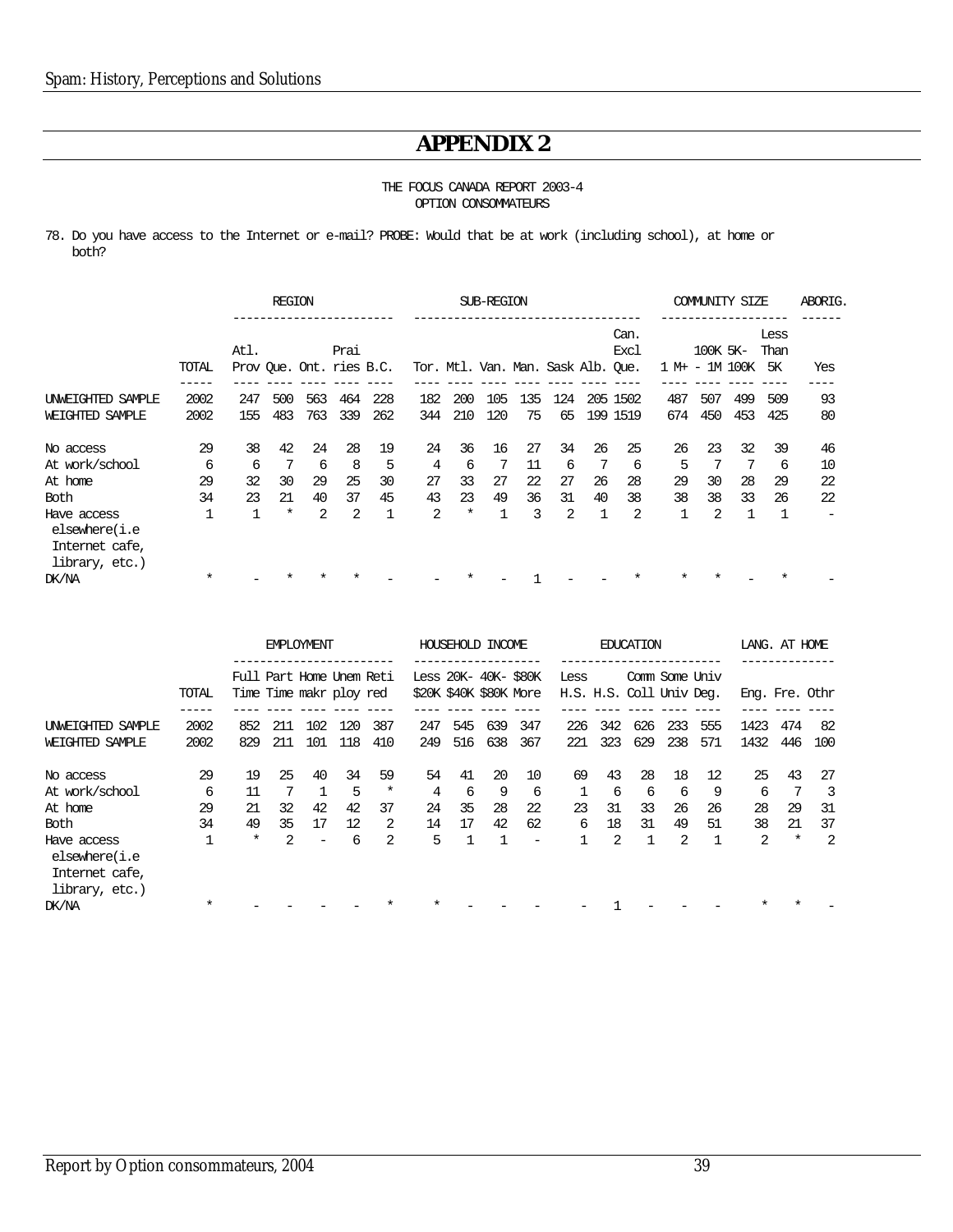78. Do you have access to the Internet or e-mail? PROBE: Would that be at work (including school), at home or both?

|                                                                  |        | <b>GENDER</b> |                    |             | AGE          |              |       |               | <b>RELIGION</b> |              | IMMIGRANT                               |     | TENURE |     |     |     | FEDERAL VOTE |                          |     |
|------------------------------------------------------------------|--------|---------------|--------------------|-------------|--------------|--------------|-------|---------------|-----------------|--------------|-----------------------------------------|-----|--------|-----|-----|-----|--------------|--------------------------|-----|
|                                                                  | TOTAL  |               | $Fe-$<br>Male male | $18-$<br>29 | $30 -$<br>44 | $45 -$<br>59 | $60+$ | Cath Prot Ag. |                 | Ath/         | Eu-<br>rope Othr Own Rent Lib. Con. NDP |     |        |     |     |     |              | Bloc<br>Oue. Und.        |     |
|                                                                  |        |               |                    |             |              |              |       |               |                 |              |                                         |     |        |     |     |     |              |                          |     |
| UNWEIGHTED SAMPLE                                                | 2002   |               | 995 1007           | 365         | 624          | 569          | 398   | 796           | 603             | 455          | 139                                     | 140 | 1373   | 600 | 845 | 419 | 266          | 151                      | 217 |
| WEIGHTED SAMPLE                                                  | 2002   |               | 961 1041           | 392         | 607          | 509          | 448   | 778           | 593             | 464          | 160                                     | 175 | 1353   | 619 | 876 | 404 | 264          | 144                      | 204 |
| No access                                                        | 29     | 26            | 32                 | 18          | 19           | 26           | 56    | 35            | 32              | 18           | 29                                      | 25  | 26     | 36  | 28  | 27  | 26           | 31                       | 45  |
| At work/school                                                   | 6      | 6             | 6                  | 8           | 9            | 6            | 2     | 6             | 6               | 6            | 5                                       | 5   | 5      | 9   | 6   | 6   | 6            | 9                        | -7  |
| At home                                                          | 29     | 28            | 30                 | 28          | 29           | 27           | 33    | 29            | 29              | 28           | 35                                      | 29  | 30     | 27  | 27  | 34  | 27           | 33                       | 20  |
| Both                                                             | 34     | 39            | 30                 | 45          | 42           | 39           | 7     | 30            | 31              | 47           | 28                                      | 38  | 38     | 26  | 37  | 31  | 39           | 27                       | 27  |
| Have access<br>elsewhere(i.e<br>Internet cafe,<br>library, etc.) |        |               | $\mathfrak{D}$     |             |              |              | 2     |               | 2               | $\mathbf{1}$ | 2                                       | 2   |        | 2   |     | 2   | 2            | $\overline{\phantom{a}}$ |     |
| DK/NA                                                            | $\ast$ |               |                    |             |              |              |       | $\ast$        | $\ast$          |              |                                         |     |        |     |     |     |              |                          |     |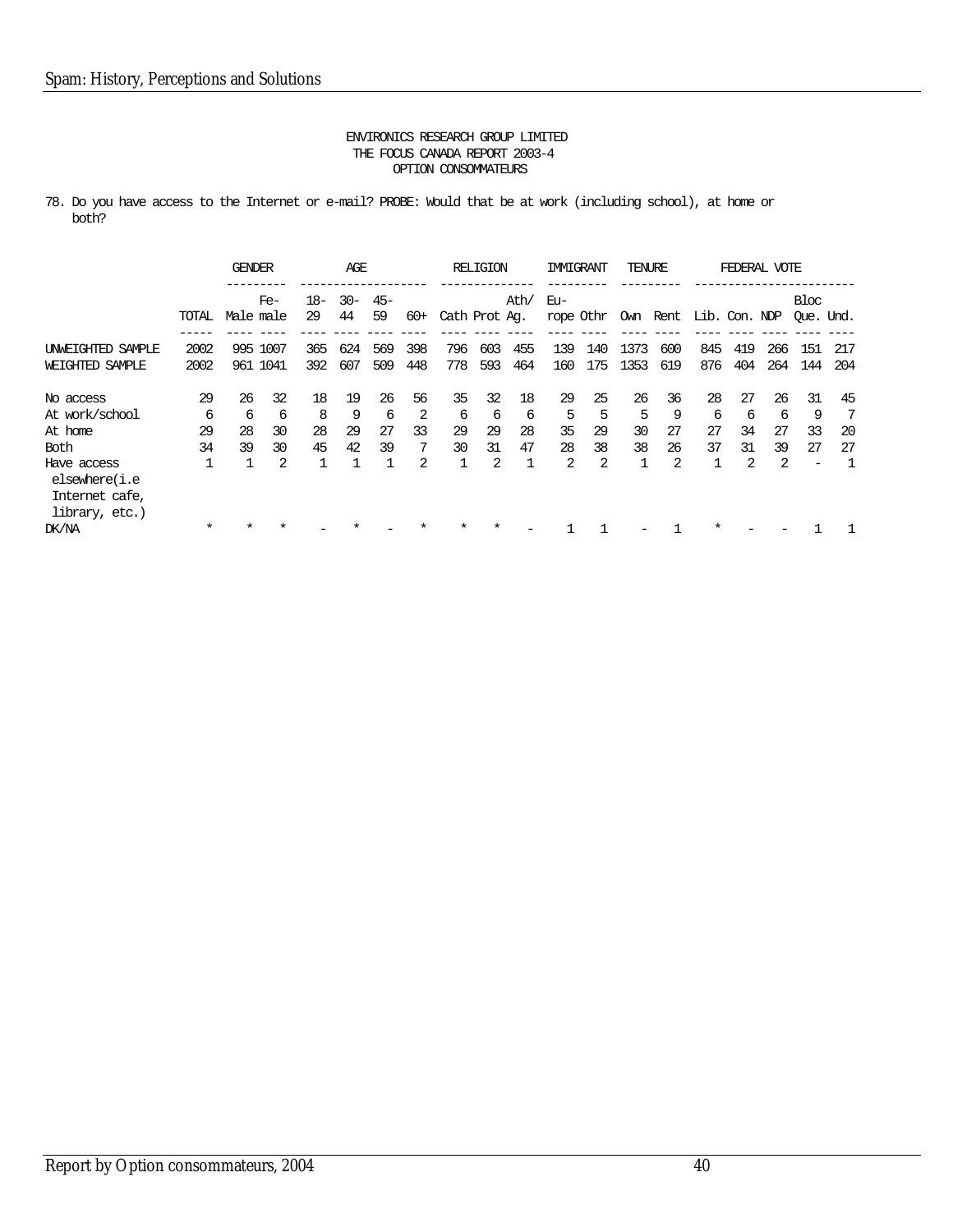79.A I would like to ask you some questions regarding SPAM e-mails that you may receive. By SPAM, I mean unsolicited e-mails that may be sent to you along with thousands of other people. About what percentage of all the e-mails you get would you describe as being SPAM?

Subsample: Respondents who have Internet or e-mail access

|                        |        |      | <b>REGION</b> |                          |        |     |     |     | SUB-REGION |    |                                    |    |                     |                | <b>COMMUNITY SIZE</b> |     |                           | ABORIG.      |
|------------------------|--------|------|---------------|--------------------------|--------|-----|-----|-----|------------|----|------------------------------------|----|---------------------|----------------|-----------------------|-----|---------------------------|--------------|
|                        | TOTAL  | Atl. |               | Prov Oue. Ont. ries B.C. | Prai   |     |     |     |            |    | Tor. Mtl. Van. Man. Sask Alb. Que. |    | Can.<br><b>Excl</b> | 1 M+ - 1M 100K | 100K 5K-              |     | Less<br>Than<br><b>5K</b> | Yes          |
|                        |        |      |               |                          |        |     |     |     |            |    |                                    |    |                     |                |                       |     |                           |              |
| UNWEIGHTED SAMPLE      | 1397   | 155  | 290           | 430                      | 335    | 187 | 139 | 128 | 89         | 98 | 84                                 |    | 153 1107            | 356            | 397                   | 339 | 305                       | 51           |
| WEIGHTED SAMPLE        | 1409   | 96   | 279           | 578                      | 245    | 212 | 262 | 133 | 101        | 54 | 43                                 |    | 148 1131            | 496            | 346                   | 308 | 260                       | 43           |
| None                   | 12     | 11   | 16            | 12                       | 11     | 9   | 7   | 16  | 8          | 14 | 17                                 | 8  | 11                  | 10             | 11                    | 13  | 15                        | 20           |
| $1 - 10$ %             | 29     | 29   | 23            | 32                       | 26     | 30  | 38  | 24  | 32         | 24 | 30                                 | 25 | 30                  | 33             | 26                    | 27  | 28                        | 16           |
| $11 - 25%$             | 9      | 9    | 10            | 9                        | 9      | 9   | 9   | 9   | 7          | 13 | 5                                  | 9  | 9                   | 9              | 10                    | 10  | 7                         | 5            |
| $26 - 49$ %            | 7      | 9    | 5             | 6                        | 8      | 9   | 6   | 5   | 8          | 5  | 7                                  | 9  | 7                   | 6              | 7                     | 7   | 7                         | 8            |
| 50 <sup>8</sup>        | 9      | 11   | 11            | 8                        | 9      | 8   | 9   | 10  | 10         | 15 | 8                                  | 7  | 8                   | 9              | 10                    | 9   | 7                         | 11           |
| $51 - 74$ %            | 8      | 4    | 10            | 8                        | 8      | 5   | 9   | 12  | 6          | 3  | 12                                 | 9  | 7                   | 9              | 8                     | 6   | 6                         | 10           |
| $75 - 99$ <sup>8</sup> | 22     | 22   | 19            | 20                       | 25     | 27  | 19  | 17  | 28         | 20 | 19                                 | 29 | 23                  | 20             | 23                    | 24  | 21                        | 27           |
| 100%                   | $\ast$ | -    |               | $\ast$                   | $\ast$ |     |     |     |            |    |                                    |    | $\ast$              | $^\star$       |                       |     |                           | 3            |
| DK/NA                  | 4      | 6    | 5             | 4                        | 4      | 2   | 4   | 5   | 2          | 6  | 3                                  | 4  | 4                   | 4              | 4                     | 3   | 7                         | $\mathbf{1}$ |
| Average                | 36.4   |      |               | 35.6 36.5 34.7 39.4 38.0 |        |     |     |     |            |    | 34.5 35.5 40.2 34.8 34.2 42.6 36.4 |    |                     |                | 36.0 37.7 37.2 34.7   |     |                           | 43.3         |

|                   |          |                          |     | <b>EMPLOYMENT</b>        |    |     |                                                |          | HOUSEHOLD INCOME |        |                                  |     | <b>EDUCATION</b> |     |                          |          | LANG. AT HOME  |                |
|-------------------|----------|--------------------------|-----|--------------------------|----|-----|------------------------------------------------|----------|------------------|--------|----------------------------------|-----|------------------|-----|--------------------------|----------|----------------|----------------|
|                   | TOTAL    | Time Time maker ploy red |     | Full Part Home Unem Reti |    |     | Less 20K- 40K- \$80K<br>\$20K \$40K \$80K More |          |                  |        | Less<br>H.S. H.S. Coll Univ Deg. |     |                  |     | Comm Some Univ           |          | Eng. Fre. Othr |                |
| UNWEIGHTED SAMPLE | 1397     | 687                      | 154 | 60                       | 78 | 161 | 111                                            | 326      | 508              | 310    | 72                               | 189 | 448              | 192 | 486                      | 1052     | 269            | 59             |
| WEIGHTED SAMPLE   | 1409     | 675                      | 159 | 61                       | 78 | 168 | 115                                            | 306      | 511              | 329    | 68                               | 182 | 451              | 196 | 501                      | 1065     | 252            | 72             |
| None              | 12       | 11                       | 10  | 10                       | 15 | 24  | 15                                             | 13       | 13               | 9      | 16                               | 16  | 13               | 12  | 9                        | 12       | 15             | 6              |
| $1 - 108$         | 29       | 30                       | 27  | 35                       | 27 | 29  | 25                                             | 25       | 30               | 33     | 17                               | 24  | 25               | 32  | 34                       | 30       | 26             | 29             |
| $11 - 25%$        | 9        | 8                        | 13  | 9                        | 6  | 6   | 8                                              | 9        | 8                | 11     | 8                                | 9   |                  | 7   | 12                       | 9        | 9              | 6              |
| $26 - 49$ %       |          | 8                        | 5   | 6                        | 9  | 4   | 2                                              | 9        | 6                | 8      | 5                                | 5   | 8                | 7   |                          | 7        | 6              | 6              |
| 50 <sup>8</sup>   | 9        | 8                        | 10  | 6                        | 12 | 7   | 9                                              | 9        | 9                | 8      | 5                                | 5   | 9                | 8   | 10                       | 8        | 11             | 11             |
| $51 - 74%$        | 8        | 8                        | 10  | 3                        | 7  | 5   | 8                                              | 8        | 7                | 8      | 11                               | 6   | 8                | 10  | 7                        | 7        | 10             | 6              |
| 75-99%            | 22       | 23                       | 19  | 21                       | 21 | 14  | 27                                             | 20       | 24               | 21     | 19                               | 28  | 23               | 23  | 19                       | 23       | 17             | 30             |
| 100%              | $^\star$ |                          |     |                          |    |     |                                                | $^\star$ | $^\star$         | $\ast$ |                                  | *   | *                |     |                          | $^\star$ |                | $\overline{1}$ |
| DK/NA             | 4        | 3                        | 3   | 9                        | 4  | 11  | 5                                              |          | 3                | 2      | 18                               | 7   | 5                |     |                          | 4        | 6              | 6              |
| Average           | 36.4     |                          |     | 36.9 37.0 32.4 36.1 26.3 |    |     | 40.5 35.8 36.9 34.8                            |          |                  |        |                                  |     |                  |     | 38.3 39.3 37.8 36.8 34.0 |          | 36.2 34.5 44.0 |                |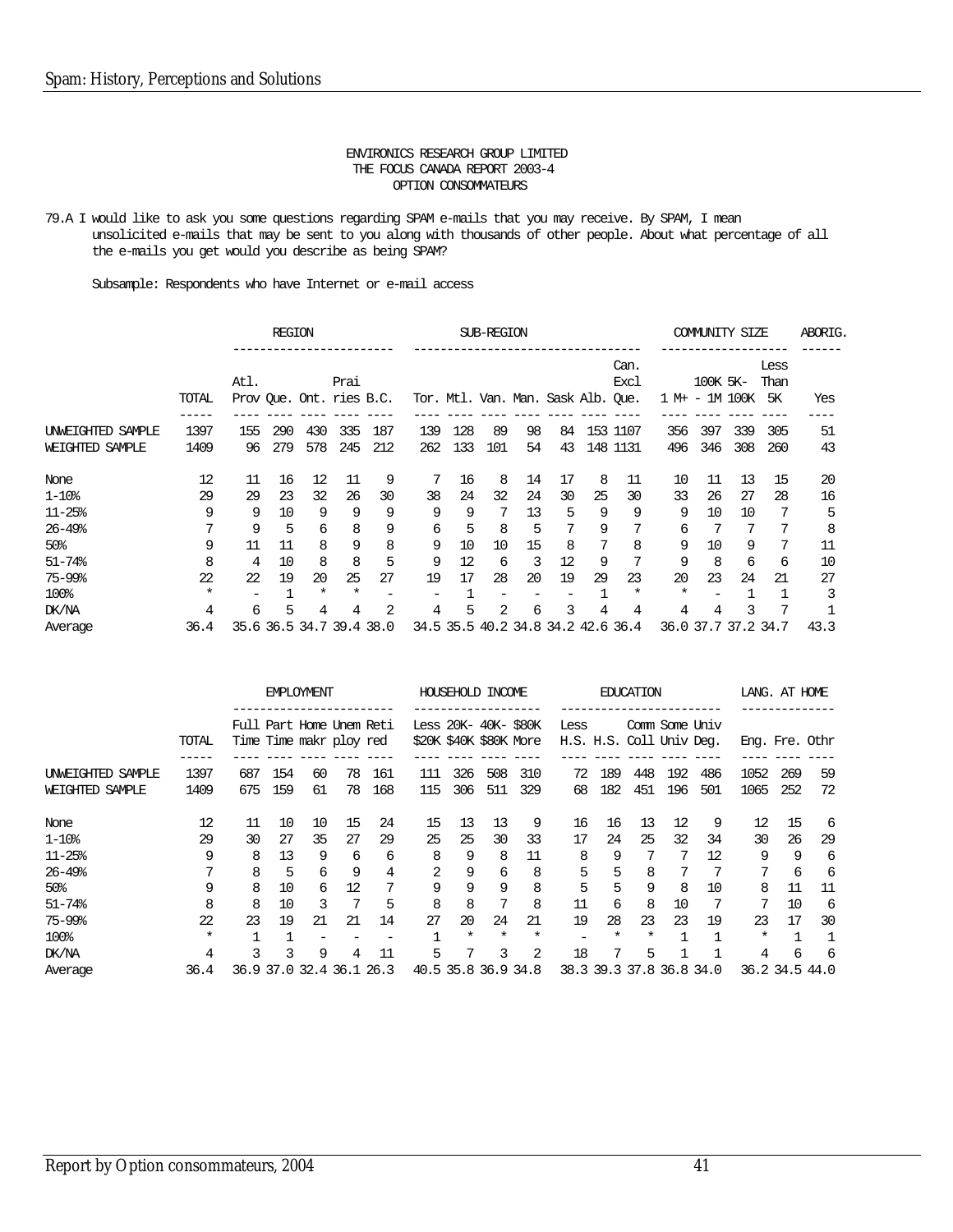79.A I would like to ask you some questions regarding SPAM e-mails that you may receive. By SPAM, I mean unsolicited e-mails that may be sent to you along with thousands of other people. About what percentage of all the e-mails you get would you describe as being SPAM?

Subsample: Respondents who have Internet or e-mail access

|                                      |              | <b>GENDER</b> |           |             | AGE          |             |       |               | <b>RELIGION</b> |      | IMMIGRANT        |     | TENURE      |           |                        |            | FEDERAL VOTE |                          |            |
|--------------------------------------|--------------|---------------|-----------|-------------|--------------|-------------|-------|---------------|-----------------|------|------------------|-----|-------------|-----------|------------------------|------------|--------------|--------------------------|------------|
|                                      | TOTAL        | Male male     | $Fe-$     | $18-$<br>29 | $30 -$<br>44 | $45-$<br>59 | $60+$ | Cath Prot Ag. |                 | Ath/ | Eu-<br>rope Othr |     |             |           | Own Rent Lib. Con. NDP |            |              | Bloc<br>Oue. Und.        |            |
|                                      |              |               | 673       |             | 495          |             | 170   |               | 415             | 370  |                  | 102 |             | 379       |                        |            |              |                          |            |
| UNWEIGHTED SAMPLE<br>WEIGHTED SAMPLE | 1397<br>1409 | 724<br>707    | 702       | 294<br>320  | 489          | 410<br>375  | 195   | 512<br>505    | 405             | 382  | 99<br>112        | 130 | 1000<br>996 | 393       | 603<br>629             | 296<br>293 | 196<br>194   | 103<br>98                | 122<br>111 |
| None                                 | 12           | 11            | 13        | 6           | 12           | 13          | 20    | 14            | 13              | 10   | 20               | 5   | 12          | 12        | 12                     | 11         | 12           | 13                       | 11         |
| $1 - 108$                            | 29           | 26            | 32        | 22          | 28           | 34          | 33    | 30            | 33              | 24   | 35               | 30  | 32          | 23        | 29                     | 33         | 27           | 24                       | 26         |
| $11 - 25$ %                          | 9            | 12            | 6         | 12          | 9            |             | 8     | 9             |                 | 12   | 8                | 11  | 8           | 11        | 10                     |            | 13           | 9                        | 5          |
| $26 - 49$ %                          |              |               |           |             | 8            |             | 4     | 6             | 8               | 7    | 6                | 7   | 6           | 8         | 7                      |            | 8            | 6                        |            |
| 50 <sub>8</sub>                      | 9            | 9             | 9         | 10          | 8            | 8           | 7     | 8             | 8               | 11   | 5                | 10  | 9           | 8         | 8                      | 6          | 8            | 16                       | 11         |
| $51 - 74%$                           | 8            | 8             | 8         | 10          | 7            | 8           | 6     | 9             | 5               | 8    | 3                | 8   | 7           | 9         | 9                      | 6          | 3            | 8                        | 13         |
| 75-99%                               | 22           | 24            | 20        | 30          | 24           | 17          | 15    | 19            | 22              | 26   | 20               | 25  | 20          | 26        | 21                     | 23         | 26           | 18                       | 17         |
| 100%                                 | $^\star$     | $\mathbf{1}$  | $\ast$    | $^\star$    |              |             | -     |               | $^\star$        | -    |                  |     | *           |           | *                      |            |              |                          |            |
| DK/NA                                | 4            | 4             | 4         | 2           | 4            | 5           | 8     | 5             | 5               | 3    | 4                | 3   | 4           | 3         | 3                      | 5          | 4            | 6                        | 10         |
| Average                              | 36.4         |               | 38.4 34.4 | 44.9 37.7   |              | 31.8 27.7   |       |               | 34.2 34.0 40.3  |      | 28.9 40.0        |     |             | 34.4 41.0 |                        |            |              | 35.8 35.9 36.3 37.1 38.0 |            |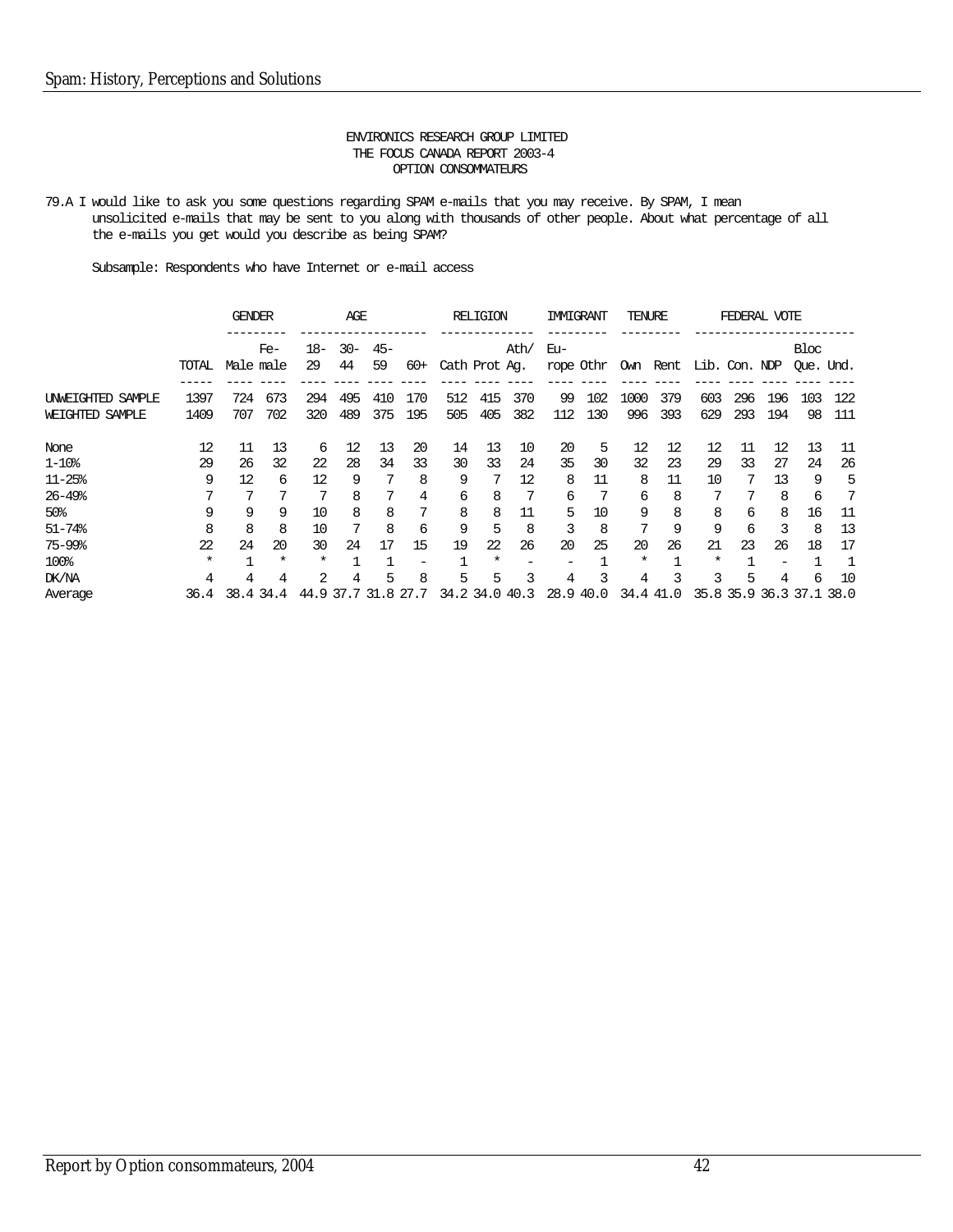#### ENVIRONICS RESEARCH GROUP LIMITED

#### THE FOCUS CANADA REPORT 2003-4 OPTION CONSOMMATEURS

80.A How much of a problem is getting SPAM e-mail for you personally in your life? Is it a major problem, a minor problem or not a problem at all?

|                               |       |      | <b>REGION</b> |     |      |                          |                                    |      | SUB-REGION |    |    |     |                     |                |          | COMMUNITY SIZE |              | ABORIG. |
|-------------------------------|-------|------|---------------|-----|------|--------------------------|------------------------------------|------|------------|----|----|-----|---------------------|----------------|----------|----------------|--------------|---------|
|                               |       | Atl. |               |     | Prai |                          |                                    |      |            |    |    |     | Can.<br><b>Excl</b> |                | 100K 5K- |                | Less<br>Than |         |
|                               | TOTAL |      |               |     |      | Prov Oue. Ont. ries B.C. | Tor. Mtl. Van. Man. Sask Alb. Oue. |      |            |    |    |     |                     | 1 M+ - 1M 100K |          |                | 5K           | Yes     |
| UNWEIGHTED SAMPLE             | 1167  | 129  | 229           | 361 | 280  | 168                      | 125                                | -101 | 80         | 78 | 68 | 134 | 938                 | 306            | 338      | 285            | 238          | 40      |
| WEIGHTED SAMPLE               | 1189  | 79   | 221           | 491 | 208  | 191                      | 235                                | 105  | 91         | 44 | 35 | 130 | 968                 | 431            | 297      | 260            | 201          | 34      |
| A major problem               | -21   | 18   | 20            | 22  | -23  | -22                      | 22                                 | -22  | 18         | 19 | 18 | 25  | 22                  | 21             | 19       | 21             | 25           | 30      |
| A minor problem               | 54    | 54   | 51            | 54  | 53   | 57                       | 53                                 | 54   | 57         | 59 | 55 | 50  | 54                  | 54             | 56       | 53             | 49           | 42      |
| Not a problem at all<br>DK/NA | 25    | 28   | 29            | 25  | 24   | 21                       | 25                                 | 24   | 25         | 22 | 26 | 25  | 24                  | 25             | 25       | 26             | 25           | 28      |

|                                                            |                |                                                     | <b>FMPLOYMENT</b> |                 |                |                 |                                                |                | HOUSEHOLD INCOME |                 |                                  |                | <b>EDUCATION</b> |                |                 | LANG. AT HOME  |                |                 |
|------------------------------------------------------------|----------------|-----------------------------------------------------|-------------------|-----------------|----------------|-----------------|------------------------------------------------|----------------|------------------|-----------------|----------------------------------|----------------|------------------|----------------|-----------------|----------------|----------------|-----------------|
|                                                            | TOTAL          | Full Part Home Unem Reti<br>Time Time makr ploy red |                   |                 |                |                 | Less 20K- 40K- \$80K<br>\$20K \$40K \$80K More |                |                  |                 | Less<br>H.S. H.S. Coll Univ Deg. |                | Comm Some Univ   |                |                 | Eng. Fre. Othr |                |                 |
| INWEIGHTED SAMPLE<br>WEIGHTED SAMPLE                       | 1167<br>1189   | 593<br>589                                          | 132<br>138        | 48<br>49        | 62<br>64       | 106<br>111      | 87<br>92.                                      | 261<br>247     | 427<br>435       | 277<br>295      | 51<br>46                         | 146<br>140     | 362<br>371       | 166<br>172     | 435<br>453      | 890<br>910     | 212<br>199     | 51<br>64        |
| A major problem<br>A minor problem<br>Not a problem at all | 21<br>54<br>25 | 21<br>54<br>26                                      | 17<br>56<br>27    | -17<br>46<br>38 | 28<br>49<br>23 | -21<br>54<br>24 | 30<br>39<br>32                                 | 25<br>52<br>23 | 20<br>54<br>26   | -19<br>56<br>25 | 36<br>39<br>25                   | 23<br>52<br>25 | -21<br>52<br>27  | 19<br>49<br>31 | -20<br>58<br>22 | 22<br>54<br>24 | 19<br>51<br>30 | 16<br>58<br>-26 |
| DK/NA                                                      |                |                                                     |                   |                 |                |                 |                                                |                |                  |                 |                                  |                |                  |                |                 |                |                |                 |

|                                                            |                | <b>GENDER</b>  |                 |                | AGE            |                |                 |                | RELIGION       |                | <b>IMMIGRANT</b>                                  |                | TENURE          |                |                | FEDERAL VOTE   |                          |                |                 |
|------------------------------------------------------------|----------------|----------------|-----------------|----------------|----------------|----------------|-----------------|----------------|----------------|----------------|---------------------------------------------------|----------------|-----------------|----------------|----------------|----------------|--------------------------|----------------|-----------------|
|                                                            | TOTAL          | Male male      | $Fe-$           | 18-<br>29      | $-30-$<br>44   | $45-$<br>59    | 60+             | Cath Prot Ag.  |                | Ath/           | Eu-<br>rope Othr Own Rent Lib. Con. NDP Oue. Und. |                |                 |                |                |                |                          | Bloc           |                 |
| UNWEIGHTED SAMPLE<br>WEIGHTED SAMPLE                       | 1167<br>1189   | 612<br>608     | 555<br>581      | 268<br>295     | 419<br>416     | 333<br>312     | 124<br>143      | 418<br>417     | 340<br>335     | 324<br>336     | 72<br>86                                          | -93<br>119     | 834<br>836      | 319<br>338     | 507<br>532     | 251<br>248     | 166<br>166               | -85<br>82      | 95<br>-90       |
| A major problem<br>A minor problem<br>Not a problem at all | 21<br>54<br>25 | 21<br>54<br>24 | -21<br>53<br>26 | 15<br>58<br>26 | 24<br>50<br>26 | 20<br>57<br>23 | -25<br>46<br>28 | 20<br>52<br>28 | 22<br>52<br>26 | 25<br>52<br>23 | 19<br>57<br>24                                    | 26<br>53<br>21 | -20<br>55<br>25 | 25<br>48<br>27 | 21<br>58<br>22 | 21<br>48<br>31 | $20^{\circ}$<br>60<br>20 | 17<br>48<br>35 | -26<br>46<br>27 |
| DK/NA                                                      |                |                |                 |                |                |                |                 |                |                |                |                                                   |                |                 |                |                |                |                          |                |                 |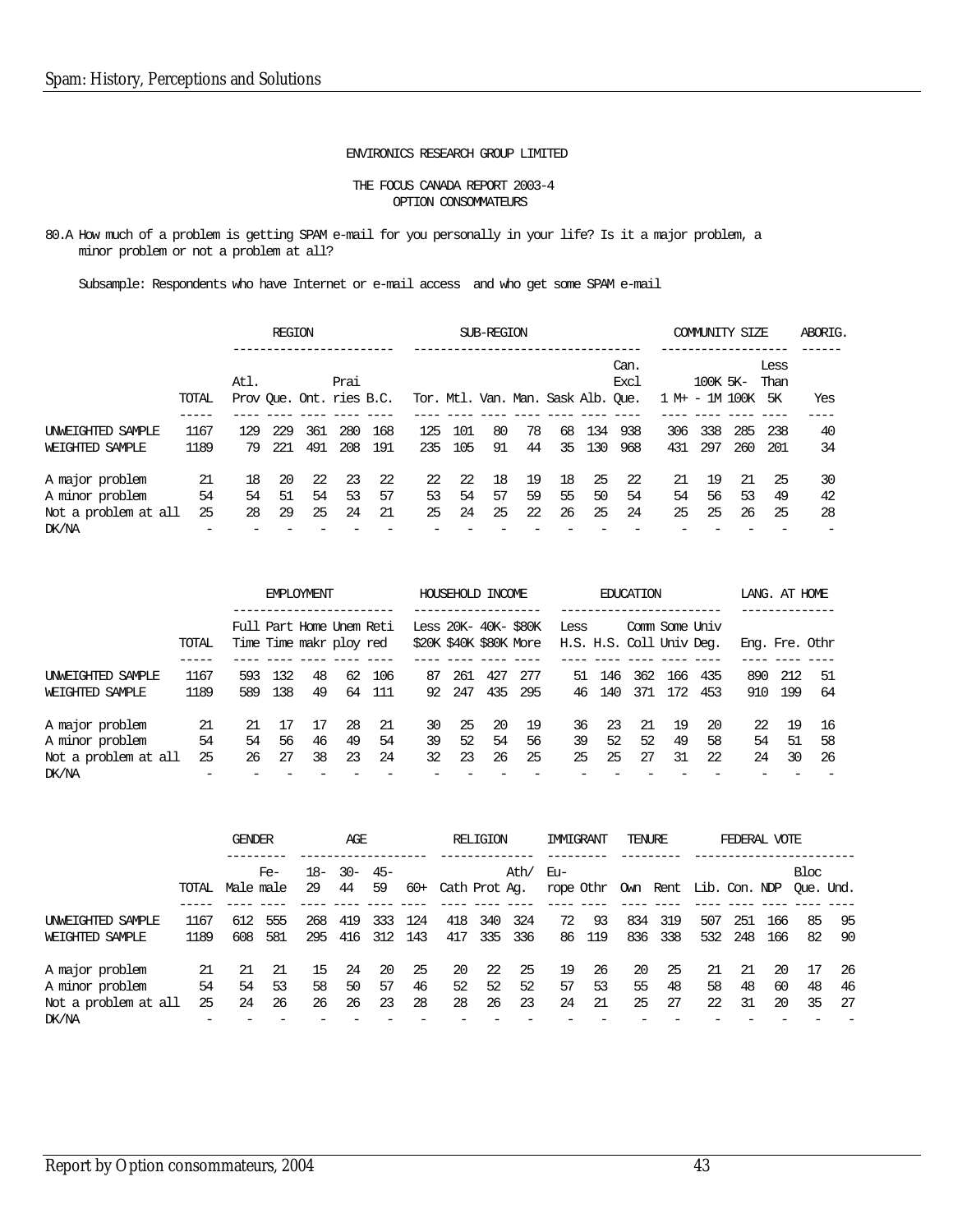81.A How do you usually deal with SPAM e-mails? Do you...?

|                                                             |                   |      | <b>REGION</b>   |                          |      |     |     |     | SUB-REGION |    |                                    |     |              |     | COMMUNITY SIZE             |     |                           | ABORIG. |
|-------------------------------------------------------------|-------------------|------|-----------------|--------------------------|------|-----|-----|-----|------------|----|------------------------------------|-----|--------------|-----|----------------------------|-----|---------------------------|---------|
|                                                             | TOTAL             | Atl. |                 | Prov Oue. Ont. ries B.C. | Prai |     |     |     |            |    | Tor. Mtl. Van. Man. Sask Alb. Que. |     | Can.<br>Exc1 |     | 100K 5K-<br>1 M+ - 1M 100K |     | Less<br>Than<br><b>5K</b> | Yes     |
|                                                             |                   |      |                 |                          |      |     |     |     |            |    |                                    |     |              |     |                            |     |                           |         |
| UNWEIGHTED SAMPLE                                           | 1167              | 129  | 229             | 361                      | 280  | 168 | 125 | 101 | 80         | 78 | 68                                 | 134 | 938          | 306 | 338                        | 285 | 238                       | 40      |
| WEIGHTED SAMPLE                                             | 1189              | 79   | 221             | 491                      | 208  | 191 | 235 | 105 | 91         | 44 | 35                                 | 130 | 968          | 431 | 297                        | 260 | 201                       | 34      |
| Just ingnored them                                          | 87                | 80   | 90              | 89                       | 86   | 86  | 88  | 93  | 82         | 85 | 86                                 | 87  | 87           | 88  | 86                         | 89  | 87                        | 80      |
| Use filtering<br>software to prevent<br>them                | 55                | 58   | 49              | 52                       | 58   | 62  | 44  | 51  | 58         | 51 | 55                                 | 61  | 56           | 49  | 57                         | 59  | 57                        | 56      |
| Complain about them<br>to your Internet<br>Service Provider | $12 \overline{ }$ | 14   | $7\overline{ }$ | 12                       | 16   | 12  | 10  | 9   | 10         | 16 | 15                                 | 17  | 13           | 9   | 11                         | 14  | 15                        | 28      |
| Reply to the SPAM                                           | 6                 | 11   | 5               | 6                        | 6    | 3   | 6   | 5   | 5          | 5  | 3                                  |     | 6            | 5   |                            | 5   | 4                         | 14      |
| Other                                                       | 32                | 22   | 13              | 37                       | 37   | 39  | 37  | 10  | 36         | 48 | 35                                 | 34  | 36           | 30  | 34                         | 30  | 34                        | 28      |
| DK/NA                                                       | $\ast$            |      |                 |                          |      |     |     |     |            |    | 2                                  |     | $\ast$       |     |                            |     | $\star$                   |         |

|                                                                    |                   |                                                      | <b>FMPLOYMENT</b><br>.________________ |          |          |            |                      |            | HOUSEHOLD INCOME       |            |          |            | <b>EDUCATION</b>         |            |                |            | LANG. AT HOME |                |
|--------------------------------------------------------------------|-------------------|------------------------------------------------------|----------------------------------------|----------|----------|------------|----------------------|------------|------------------------|------------|----------|------------|--------------------------|------------|----------------|------------|---------------|----------------|
|                                                                    | TOTAL             | Full Part Home Unem Reti<br>Time Time maker ploy red |                                        |          |          |            | Less 20K- 40K- \$80K |            | \$20K \$40K \$80K More |            | Less     |            | H.S. H.S. Coll Univ Deg. |            | Comm Some Univ |            |               | Eng. Fre. Othr |
| UNWEIGHTED SAMPLE<br>WEIGHTED SAMPLE                               | 1167<br>1189      | 593<br>589                                           | 132<br>138                             | 48<br>49 | 62<br>64 | 106<br>111 | 87<br>92             | 261<br>247 | 427<br>435             | 277<br>295 | 51<br>46 | 146<br>140 | 362<br>371               | 166<br>172 | 435<br>453     | 890<br>910 | 212<br>199    | 51<br>64       |
| Just ingnored them<br>Use filtering<br>software to prevent<br>them | 87<br>55          | 88<br>54                                             | 89<br>59                               | 82<br>52 | 87<br>53 | 85<br>42   | 84<br>47             | 87<br>57   | 89<br>55               | 87<br>57   | 84<br>46 | 85<br>53   | 88<br>54                 | 88<br>63   | 88<br>54       | 87<br>56   | 89<br>49      | 84<br>50       |
| Complain about them<br>to your Internet<br>Service Provider        | 12                | 14                                                   | 14                                     | 6        | 2        | 17         | 8                    | 10         | 10                     | 15         | 13       | 11         | 10                       | 9          | 14             | 13         | 7             | 10             |
| Reply to the SPAM<br>Other<br>DK/NA                                | 6<br>32<br>$\ast$ | 5<br>32                                              | 4<br>29                                | 3<br>29  | 15<br>38 | 5<br>25    | 11<br>33             | 6<br>31    | 4<br>29                | 6<br>34    | 7<br>22  | 9<br>29    | 5<br>29                  | 8<br>41    | 4<br>33        | 6<br>37    | 3<br>14       | 10<br>24       |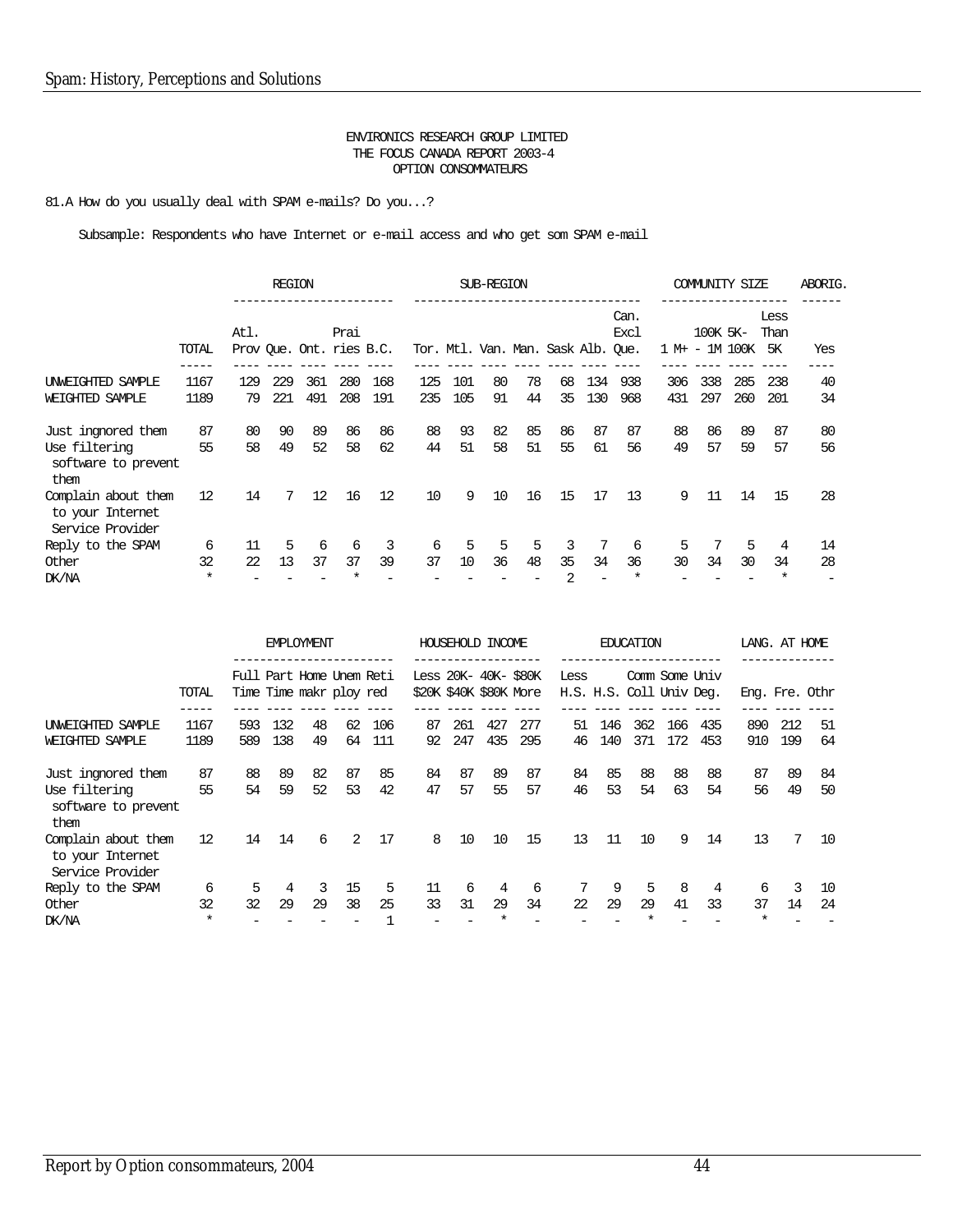81.A How do you usually deal with SPAM e-mails? Do you...?

|                                                                    |                    | <b>GENDER</b>       |            |            | AGE          |             |            |               | RELIGION   |            | IMMIGRANT               |           | TENURE     |            |                        |            | FEDERAL VOTE |                   |          |
|--------------------------------------------------------------------|--------------------|---------------------|------------|------------|--------------|-------------|------------|---------------|------------|------------|-------------------------|-----------|------------|------------|------------------------|------------|--------------|-------------------|----------|
|                                                                    | TOTAL              | Male male           | $Fe-$      | 18-<br>29  | $30 -$<br>44 | $45-$<br>59 | $60+$      | Cath Prot Ag. |            | Ath/       | Eu-                     | rope Othr |            |            | Own Rent Lib. Con. NDP |            |              | Bloc<br>Oue. Und. |          |
| UNWEIGHTED SAMPLE<br>WEIGHTED SAMPLE                               | 1167<br>1189       | 612<br>608          | 555<br>581 | 268<br>295 | 419<br>416   | 333<br>312  | 124<br>143 | 418<br>417    | 340<br>335 | 324<br>336 | 72<br>86                | 93<br>119 | 834<br>836 | 319<br>338 | 507<br>532             | 251<br>248 | 166<br>166   | 85<br>82          | 95<br>90 |
| Just ingnored them<br>Use filtering<br>software to prevent<br>them | 87<br>55           | 90<br>55            | 85<br>54   | 88<br>61   | 86<br>54     | 88<br>55    | 89<br>43   | 85<br>51      | 89<br>56   | 88<br>60   | 90<br>52                | 87<br>45  | 88<br>54   | 87<br>56   | 86<br>54               | 92<br>56   | 88<br>58     | 88<br>49          | 88<br>61 |
| Complain about them<br>to your Internet<br>Service Provider        | 12                 | 11                  | 13         | 6          | 13           | 14          | 17         | 12            | 12         | 12         | 8                       | 6         | 13         | 9          | 13                     | 10         | 11           | 8                 | 17       |
| Reply to the SPAM<br>Other<br>DK/NA                                | 6<br>32<br>$\star$ | 6<br>32<br>$^\star$ | 6<br>31    | 9<br>28    | 5<br>34      | 5<br>36     | 2<br>27    | 6<br>26       | 6<br>38    | 6<br>33    | $\qquad \qquad -$<br>32 | 10<br>34  | 5<br>33    | 6<br>27    | 6<br>28                | 4<br>39    | 5<br>41      | 3<br>16           | 13<br>27 |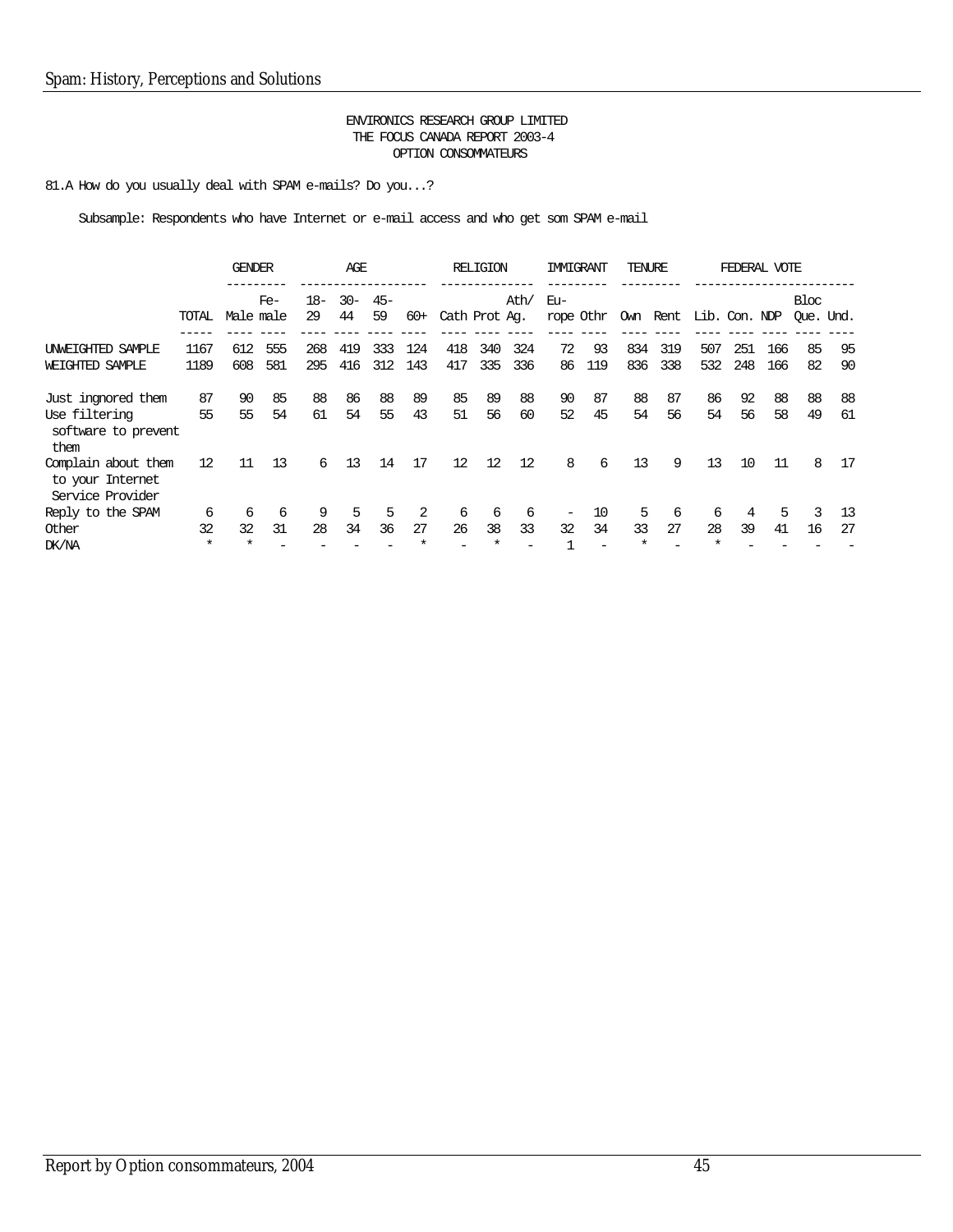82.A In your opinion, which ONE of the following should be most responsible for protecting you and other people from unsolicited SPAM e-mails? Should it be...?

|                                           |       |      | <b>REGION</b> |          |      |                          |     |     | SUB-REGION   |                |                                    |                          |                |                | COMMUNITY SIZE |               |                    | ABORIG. |
|-------------------------------------------|-------|------|---------------|----------|------|--------------------------|-----|-----|--------------|----------------|------------------------------------|--------------------------|----------------|----------------|----------------|---------------|--------------------|---------|
|                                           | TOTAL | Atl. |               |          | Prai | Prov Que. Ont. ries B.C. |     |     |              |                | Tor. Mtl. Van. Man. Sask Alb. Oue. |                          | Can.<br>Excl   | 1 M+ - 1M 100K | 100K 5K-       |               | Less<br>Than<br>5K | Yes     |
| UNWEIGHTED SAMPLE                         | 1167  | 129  | 229           | 361      | 280  | 168                      | 125 | 101 | 80           | 78             | 68                                 | 134                      | 938            | 306            | 338            | 285           | 238                | 40      |
| WEIGHTED SAMPLE                           | 1189  | 79   | 221           | 491      | 208  | 191                      | 235 | 105 | 91           | 44             | 35                                 | 130                      | 968            | 431            | 297            | 260           | 201                | 34      |
| Internet Service<br>Providers             | 50    | 46   | 48            | 52       | 49   | 50                       | 53  | 46  | 48           | 45             | 47                                 | 51                       | 51             | 50             | 48             | 48            | 55                 | 47      |
| Marketing companies<br>that send out SPAM | 29    | 31   | 24            | 30       | 33   | 28                       | 30  | 27  | 27           | 36             | 34                                 | 31                       | 30             | 29             | 32             | 27            | 28                 | 21      |
| Individual people                         | 10    | 14   | 17            | 6        | 8    | 10                       | 5   | 16  | 15           | 8              | 7                                  | 8                        | 8              | 10             | 9              | 11            | 8                  | 14      |
| Government                                | 9     |      | 8             | 11       | -7   | 8                        | 10  | 8   | 9            | 6              | 5                                  | 8                        | 9              | 9              | 8              | 11            | 6                  | 17      |
| Other                                     | 2     | 2    |               |          | 2    | 3                        |     | 2   | $\mathbf{1}$ | $\mathfrak{D}$ | $\mathbf{1}$                       | 2                        | $\mathfrak{D}$ |                | $\mathcal{L}$  | $\mathcal{L}$ | $\mathbf{1}$       | 2       |
| DK/NA                                     |       |      |               | $^\star$ |      |                          |     |     |              |                | 5                                  | $\overline{\phantom{0}}$ |                |                |                |               |                    |         |

|                                           |       |                                                      |     | <b>EMPLOYMENT</b> |    |                          |                                                |     | HOUSEHOLD INCOME |              |                          |                          | <b>EDUCATION</b> |          |                |                | LANG. AT HOME |     |
|-------------------------------------------|-------|------------------------------------------------------|-----|-------------------|----|--------------------------|------------------------------------------------|-----|------------------|--------------|--------------------------|--------------------------|------------------|----------|----------------|----------------|---------------|-----|
|                                           | TOTAL | Full Part Home Unem Reti<br>Time Time maker ploy red |     |                   |    |                          | Less 20K- 40K- \$80K<br>\$20K \$40K \$80K More |     | ___________      |              | Less                     | H.S. H.S. Coll Univ Deg. |                  |          | Comm Some Univ | Eng. Fre. Othr |               |     |
| INWEIGHTED SAMPLE                         | 1167  | 593                                                  | 132 | 48                | 62 | 106                      | 87                                             | 261 | 427              | 277          | 51                       | 146                      | 362              | 166      | 435            | 890            | 212           | 51  |
| WEIGHTED SAMPLE                           | 1189  | 589                                                  | 138 | 49                | 64 | 111                      | 92                                             | 247 | 435              | 295          | 46                       | 140                      | 371              | 172      | 453            | 910            | 199           | 64  |
| Internet Service<br>Providers             | 50    | 51                                                   | 47  | 53                | 47 | 57                       | 43                                             | 49  | 49               | 58           | 58                       | 45                       | 52               | 50       | 50             | 51             | 45            | 60  |
| Marketing companies<br>that send out SPAM | 29    | 28                                                   | 35  | 29                | 32 | 23                       | 26                                             | 29  | 31               | 25           | 31                       | 30                       | 30               | 29       | 28             | 31             | 24            | -28 |
| Individual people                         | 10    | 11                                                   | 8   | 9                 | 6  | 8                        | 11                                             | 12. | 10               | 8            | 9                        | 14                       | 9                | 8        | 9              | 7              | 20            | 6   |
| Government                                | 9     | 9                                                    | 7   | 3                 | 13 | 10                       | 14                                             | 10  | 8                | 9            | 2                        | 8                        | 8                | 9        | 11             | 9              | 8             | .5  |
| Other                                     | 2     |                                                      | 2   | 2                 |    | $\overline{\phantom{m}}$ | 3                                              |     |                  | $\mathbf{1}$ | $\overline{\phantom{0}}$ |                          |                  | 3        |                |                |               |     |
| DK/NA                                     |       |                                                      |     | 3                 | -  |                          | 2                                              |     |                  |              |                          |                          |                  | $^\star$ |                |                | 2             |     |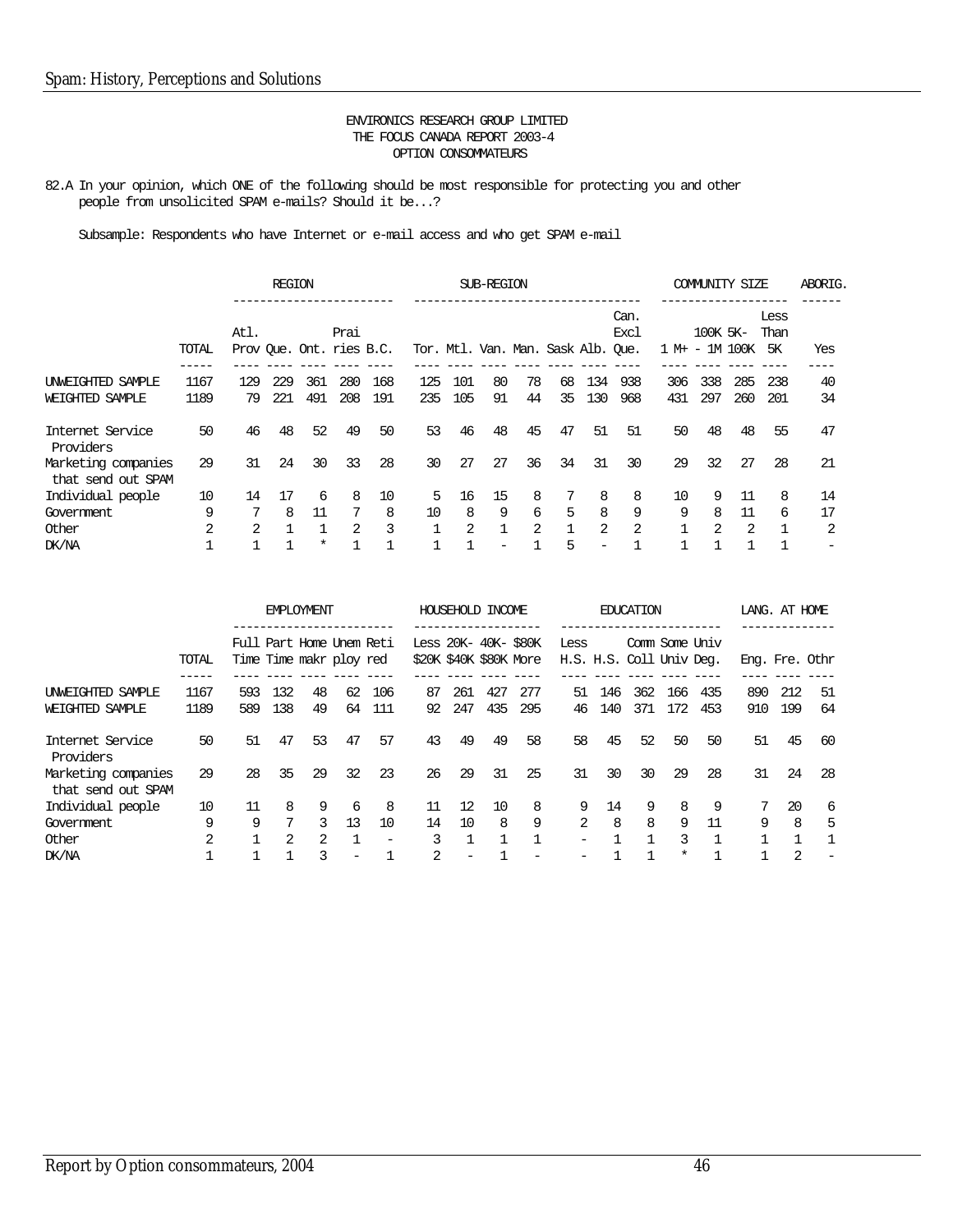82.A In your opinion, which ONE of the following should be most responsible for protecting you and other people from unsolicited SPAM e-mails? Should it be...?

|                                           |       | <b>GENDER</b> |       |     | AGE               |             |       |               | <b>RELIGION</b> |      | <b>IMMIGRANT</b> |     | TENURE |     |                                  | FEDERAL VOTE |     |                   |     |
|-------------------------------------------|-------|---------------|-------|-----|-------------------|-------------|-------|---------------|-----------------|------|------------------|-----|--------|-----|----------------------------------|--------------|-----|-------------------|-----|
|                                           | TOTAL | Male male     | $Fe-$ | 29  | $18 - 30 -$<br>44 | $45-$<br>59 | $60+$ | Cath Prot Ag. |                 | Ath/ | Eu-              |     |        |     | rope Othr Own Rent Lib. Con. NDP |              |     | Bloc<br>Oue. Und. |     |
|                                           |       |               |       |     |                   |             |       |               |                 |      |                  |     |        |     |                                  |              |     |                   |     |
| UNWEIGHTED SAMPLE                         | 1167  | 612           | 555   | 268 | 419               | 333         | 124   | 418           | 340             | 324  | 72               | 93  | 834    | 319 | 507                              | 251          | 166 | 85                | 95  |
| WEIGHTED SAMPLE                           | 1189  | 608           | 581   | 295 | 416               | 312         | 143   | 417           | 335             | 336  | 86               | 119 | 836    | 338 | 532                              | 248          | 166 | 82                | 90  |
| Internet Service<br>Providers             | 50    | 48            | 52    | 48  | 53                | 49          | 51    | 53            | 52              | 46   | 54               | 57  | 53     | 44  | 52                               | 51           | 36  | 48                | 56  |
| Marketing companies<br>that send out SPAM | 29    | 29            | 29    | 31  | 30                | 29          | 24    | 25            | 31              | 31   | 30               | 32  | 28     | 30  | 28                               | 30           | 36  | 20                | -28 |
| Individual people                         | 10    | 11            | 8     | 13  | 6                 | 10          | 11    | 11            |                 | 9    | 11               | 5   | 8      | 14  | 8                                | 9            | 12  | 20                | -8  |
| Government                                | 9     | 10            | 8     | 7   | 9                 | 9           | 10    | 8             | 9               | 11   | 4                | 6   | 9      | 10  | 9                                | 9            | 13  | 9                 | 7   |
| Other                                     | 2     | $\mathcal{L}$ |       |     |                   | 2           |       |               |                 | 2    |                  |     |        |     | 2                                |              |     |                   |     |
| DK/NA                                     |       |               |       |     | $^\star$          | $\ast$      | 3     |               | $\ast$          |      |                  |     |        |     |                                  | $^\star$     |     |                   |     |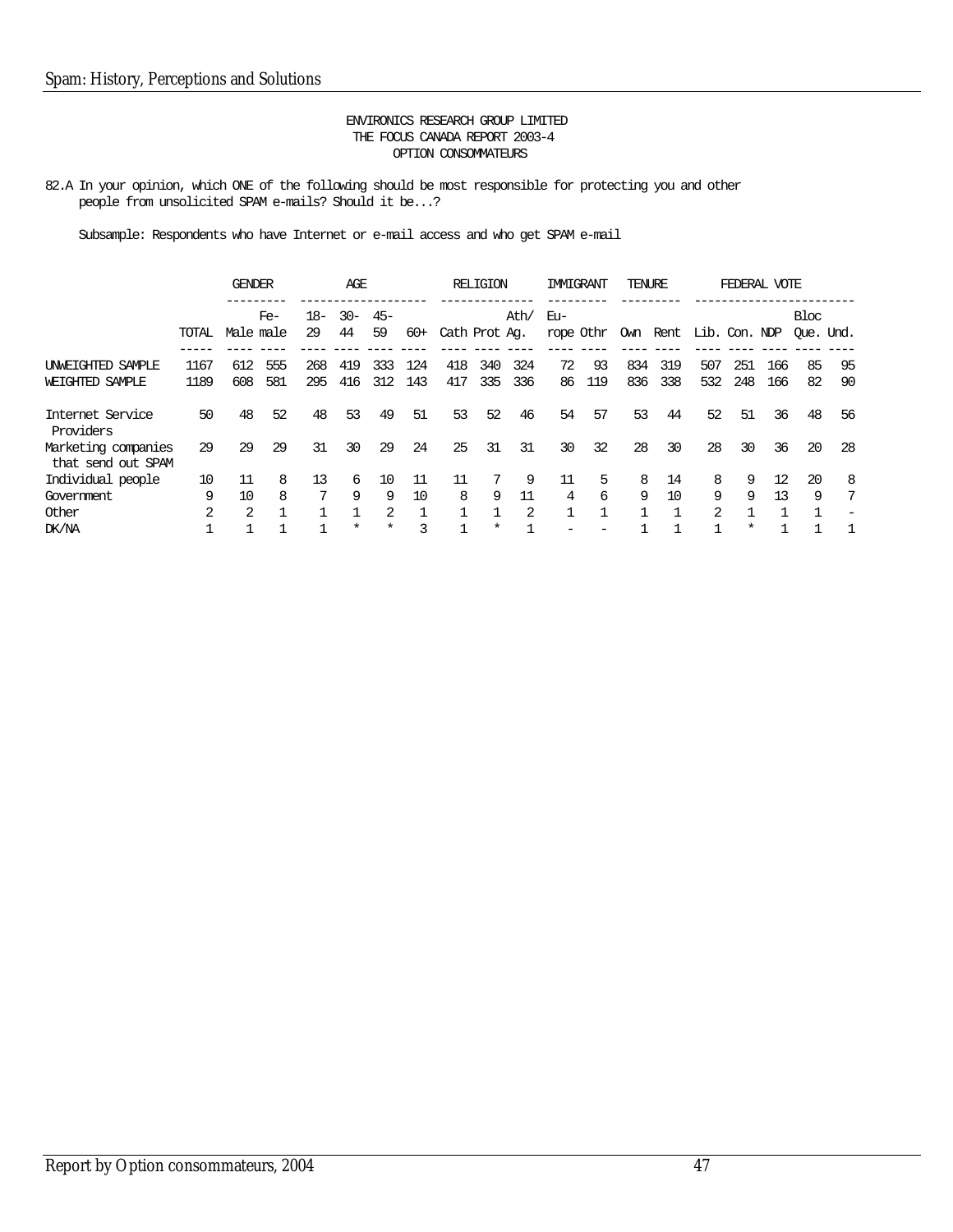83.A Are you optimistic or pessimistic that we will ever find a way to control SPAM e-mails? IF RESPONDENT SAY "OPTIMISTIC" OR PESSIMISTIC" ASK: Would that be very or somewhat optimistic/pessimistic?

|                      |       |                          | <b>REGION</b> |     |        |     |     |     | SUB-REGION |    |                                    |     |              |                |          | COMMUNITY SIZE |              | ABORIG. |
|----------------------|-------|--------------------------|---------------|-----|--------|-----|-----|-----|------------|----|------------------------------------|-----|--------------|----------------|----------|----------------|--------------|---------|
|                      |       | Atl.                     |               |     | Prai   |     |     |     |            |    |                                    |     | Can.<br>Excl |                | 100K 5K- |                | Less<br>Than |         |
|                      | TOTAL | Prov Que. Ont. ries B.C. |               |     |        |     |     |     |            |    | Tor. Mtl. Van. Man. Sask Alb. Oue. |     |              | 1 M+ - 1M 100K |          |                | 5K           | Yes     |
| UNWEIGHTED SAMPLE    | 1167  | 129                      | 229           | 361 | 280    | 168 | 125 | 101 | 80         | 78 | 68                                 | 134 | 938          | 306            | 338      | 285            | 238          | 40      |
| WEIGHTED SAMPLE      | 1189  | 79                       | 221           | 491 | 208    | 191 | 235 | 105 | 91         | 44 | 35                                 | 130 | 968          | 431            | 297      | 260            | 201          | 34      |
| Very optimistic      | 19    | 26                       | 25            | 18  | 17     | 15  | 19  | 27  | 17         |    | 25                                 | 15  | 18           | 20             | 20       | 20             | 14           | 31      |
| Somewhat optimistic  | 29    | 28                       | 37            | 29  | 25     | 26  | 28  | 35  | 12         | 25 | 23                                 | 25  | 27           | 27             | 26       | 34             | 33           | 28      |
| Somewhat pessimistic | 26    | 27                       | 23            | 27  | 26     | 29  | 27  | 22  | 35         | 31 | 14                                 | 28  | 27           | 27             | 27       | 22             | 29           | 23      |
| Very pessimistic     | 24    | 18                       | 13            | 25  | 31     | 30  | 23  | 15  | 36         | 26 | 37                                 | 32  | 27           | 24             | 26       | 24             | 24           | 17      |
| DK/NA                |       |                          |               |     | $\ast$ |     | 2   | 2   | -          |    |                                    |     |              | 2              | $\ast$   | $\ast$         |              |         |

|                      |       |                          |     | <b>FMPLOYMENT</b> |                   |        |                        |     | HOUSEHOLD INCOME |     |                          |     | <b>EDUCATION</b> |     |     |                | LANG. AT HOME |     |
|----------------------|-------|--------------------------|-----|-------------------|-------------------|--------|------------------------|-----|------------------|-----|--------------------------|-----|------------------|-----|-----|----------------|---------------|-----|
|                      |       | Full Part Home Unem Reti |     |                   |                   |        | Less 20K- 40K- \$80K   |     |                  |     | Less                     |     | Comm Some Univ   |     |     |                |               |     |
|                      | TOTAL | Time Time makr ploy red  |     |                   |                   |        | \$20K \$40K \$80K More |     |                  |     | H.S. H.S. Coll Univ Deg. |     |                  |     |     | Eng. Fre. Othr |               |     |
| UNWEIGHTED SAMPLE    | 1167  | 593                      | 132 | 48                | 62                | 106    | 87                     | 261 | 427              | 277 | 51                       | 146 | 362              | 166 | 435 | 890            | 212           | 51  |
| WEIGHTED SAMPLE      | 1189  | 589                      | 138 | 49                | 64                | 111    | 92                     | 247 | 435              | 295 | 46                       | 140 | 371              | 172 | 453 | 910            | 199           | 64  |
| Very optimistic      | 19    | 20                       | 16  | 25                | $12 \overline{ }$ | -22    | 19                     | 19  | 20               | 17  | 30                       | 17  | 18               | 24  | 19  | 18             | 23            | -20 |
| Somewhat optimistic  | 29    | 29                       | 31  | 23                | 43                | 32     | 31                     | 31  | 30               | 27  | 25                       | 29  | 34               | 31  | 25  | 28             | 36            | -32 |
| Somewhat pessimistic | 26    | 25                       | 33  | 33                | 27                | 22     | 22                     | 26  | 25               | 30  | 13                       | 25  | 26               | 22  | 30  | 27             | 26            | 23  |
| Very pessimistic     | 24    | 27                       | 18  | 20                | 15                | 22     | 26                     | 23  | 24               | 26  | 31                       | 29  | 22               | 23  | 24  | 27             | 15            | 21  |
| DK/NA                |       |                          | 2   | $\qquad \qquad$   |                   | $\ast$ | $\mathcal{L}$          | 2   |                  |     |                          |     |                  |     |     |                | $\ast$        | 5   |

|                                                                                             |                      | <b>GENDER</b>        |                      |                      | AGE                  |                                |                      |                      | RELIGION                       |                           | <b>IMMIGRANT</b>                        |                           | TENURE               |                      |                                | FEDERAL VOTE                                     |                      |                      |                       |
|---------------------------------------------------------------------------------------------|----------------------|----------------------|----------------------|----------------------|----------------------|--------------------------------|----------------------|----------------------|--------------------------------|---------------------------|-----------------------------------------|---------------------------|----------------------|----------------------|--------------------------------|--------------------------------------------------|----------------------|----------------------|-----------------------|
|                                                                                             | TOTAL                | Male male            | $Fe-$                | 18–<br>29            | $-30-$<br>44         | $45-$<br>59                    | $60+$                | Cath Prot Ag.        |                                | Ath/                      | Eu-<br>rope Othr Own Rent Lib. Con. NDP |                           |                      |                      |                                |                                                  |                      | Bloc<br>Oue. Und.    |                       |
| <b>INWEIGHTED SAMPLE</b><br>WEIGHTED SAMPLE                                                 | 1167<br>1189         | 612<br>608           | 555<br>581           | 268<br>295           | 419<br>416           | 333<br>312                     | 124<br>143           | 418<br>417           | 340<br>335                     | 324<br>336                | 72<br>86                                | 93<br>119                 | 834<br>836           | 319<br>338           | 507<br>532                     | 251<br>248                                       | 166<br>166           | 85<br>82             | -95<br>90             |
| Very optimistic<br>Somewhat optimistic<br>Somewhat pessimistic<br>Very pessimistic<br>DK/NA | 19<br>29<br>26<br>24 | 20<br>30<br>25<br>23 | 18<br>28<br>28<br>26 | 17<br>33<br>26<br>24 | 18<br>28<br>28<br>25 | 22<br>27<br>26<br>24<br>$\ast$ | 19<br>34<br>23<br>22 | 22<br>34<br>22<br>21 | 21<br>27<br>28<br>24<br>$\ast$ | 16<br>24<br>28<br>30<br>2 | 12<br>24<br>32<br>32<br>-               | 31<br>27<br>22<br>17<br>2 | 19<br>29<br>27<br>25 | 21<br>29<br>25<br>24 | 19<br>30<br>28<br>23<br>$\ast$ | 20<br>29<br>23<br>28<br>$\overline{\phantom{a}}$ | 18<br>24<br>26<br>30 | 22<br>33<br>27<br>16 | 19<br>31<br>-28<br>22 |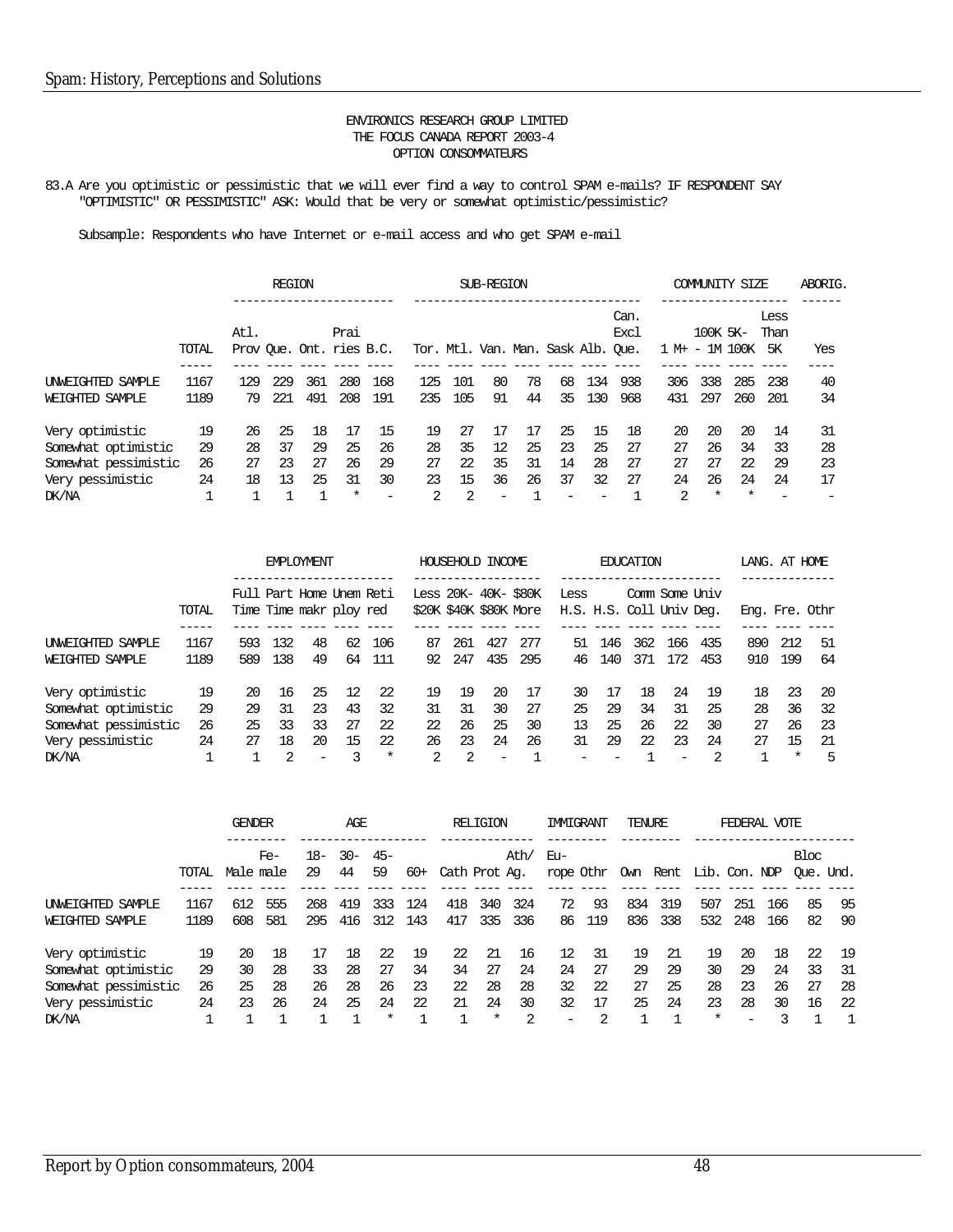84.A In your opinion, what would be the best way of controlling SPAM e-mails? Would it be...? READ

|                                                          |                   |                                  | <b>REGION</b> |                   |      |              |     |                | SUB-REGION                         |    |    |              |                     |         |          | COMMUNITY SIZE |                           | ABORIG. |
|----------------------------------------------------------|-------------------|----------------------------------|---------------|-------------------|------|--------------|-----|----------------|------------------------------------|----|----|--------------|---------------------|---------|----------|----------------|---------------------------|---------|
|                                                          | TOTAL             | Atl.<br>Prov Que. Ont. ries B.C. |               |                   | Prai |              |     |                | Tor. Mtl. Van. Man. Sask Alb. Que. |    |    |              | Can.<br><b>Exc1</b> | 1 M+ -  | 100K 5K- | 1M 100K        | Less<br>Than<br><b>5K</b> | Yes     |
| UNWEIGHTED SAMPLE                                        | 1167              | 129                              | 229           | 361               | 280  | 168          | 125 | 101            | 80                                 | 78 | 68 | 134          | 938                 | 306     | 338      | 285            | 238                       | 40      |
| WEIGHTED SAMPLE                                          | 1189              | 79                               | 221           | 491               | 208  | 191          | 235 | 105            | 91                                 | 44 | 35 | 130          | 968                 | 431     | 297      | 260            | 201                       | 34      |
| Improving filtering<br>technology                        | 36                | 41                               | 34            | 35                | 35   | 39           | 35  | 35             | 36                                 | 30 | 37 | 36           | 36                  | 35      | 35       | 38             | 37                        | 32      |
| Government<br>legislation against<br><b>SPAM</b>         | 24                | 17                               | 23            | 25                | 23   | 25           | 25  | 25             | 26                                 | 20 | 23 | 25           | 24                  | 25      | 23       | 24             | 23                        | 40      |
| A marketing industry<br>code of conduct                  | 24                | 25                               | 24            | 23                | 24   | 23           | 23  | 20             | 26                                 | 29 | 24 | 23           | 24                  | 23      | 26       | 21             | 26                        | 7       |
| More international<br>cooperation against<br><b>SPAM</b> | $12 \overline{ }$ | 9                                | 14            | $12 \overline{ }$ | 13   | 8            | 13  | 16             | 5                                  | 14 | 9  | 14           | 11                  | 12      | 11       | 13             | 11                        | 19      |
| Other                                                    | 3                 | 6                                | 2             | 3                 | 3    | 4            | 4   | 2              | 6                                  | 5  | 4  | 2            | 3                   | 4       | 4        | 3              |                           | 2       |
| DK/NA                                                    |                   | $\overline{2}$                   | 2             | $\star$           |      | $\mathbf{1}$ |     | $\overline{2}$ |                                    | 2  | 2  | $\mathbf{1}$ | $\mathbf{1}$        | $\star$ | 1        |                | $\overline{2}$            |         |

|                                                          |                   |                   |     | <b>EMPLOYMENT</b> |                                                     |     |                        |     | HOUSEHOLD INCOME     |        |      |     | <b>EDUCATION</b>                           |     |     |     | LANG. AT HOME |                |
|----------------------------------------------------------|-------------------|-------------------|-----|-------------------|-----------------------------------------------------|-----|------------------------|-----|----------------------|--------|------|-----|--------------------------------------------|-----|-----|-----|---------------|----------------|
|                                                          | TOTAL             |                   |     |                   | Full Part Home Unem Reti<br>Time Time makr ploy red |     | \$20K \$40K \$80K More |     | Less 20K- 40K- \$80K |        | Less |     | Comm Some Univ<br>H.S. H.S. Coll Univ Deg. |     |     |     |               | Eng. Fre. Othr |
| UNWEIGHTED SAMPLE                                        | 1167              | 593               | 132 | 48                | 62                                                  | 106 | 87                     | 261 | 427                  | 277    | 51   | 146 | 362                                        | 166 | 435 | 890 | 212           | 51             |
| WEIGHTED SAMPLE                                          | 1189              | 589               | 138 | 49                | 64                                                  | 111 | 92                     | 247 | 435                  | 295    | 46   | 140 | 371                                        | 172 | 453 | 910 | 199           | 64             |
| Improving filtering<br>technology                        | 36                | 34                | 32  | 35                | 33                                                  | 45  | 32                     | 36  | 35                   | 39     | 36   | 41  | 34                                         | 32  | 38  | 37  | 33            | 40             |
| Government<br>legislation against<br><b>SPAM</b>         | 24                | 27                | 23  | 21                | 20                                                  | 18  | 17                     | 24  | 25                   | 24     | 19   | 26  | 25                                         | 21  | 24  | 24  | 22            | 24             |
| A marketing industry<br>code of conduct                  | 24                | 24                | 29  | 31                | 22                                                  | 16  | 21                     | 22  | 25                   | 23     | 25   | 15  | 26                                         | 28  | 23  | 24  | 26            | 17             |
| More international<br>cooperation against<br><b>SPAM</b> | $12 \overline{ }$ | $12 \overline{ }$ | 11  | 13                | 20                                                  | 14  | 25                     | 12  | 11                   | 12     | 17   | 14  | 12                                         | 15  | 10  | 11  | 14            | 14             |
| Other                                                    |                   | 3                 | 2   |                   | 3                                                   | 5   | 4                      | 4   | 3                    | 2      | 3    | 3   |                                            | 4   | 5   | 3   | 2             | 5              |
| DK/NA                                                    |                   |                   | ζ   |                   |                                                     |     |                        |     |                      | $\ast$ |      |     | $\mathfrak{D}$                             |     |     |     | 3             |                |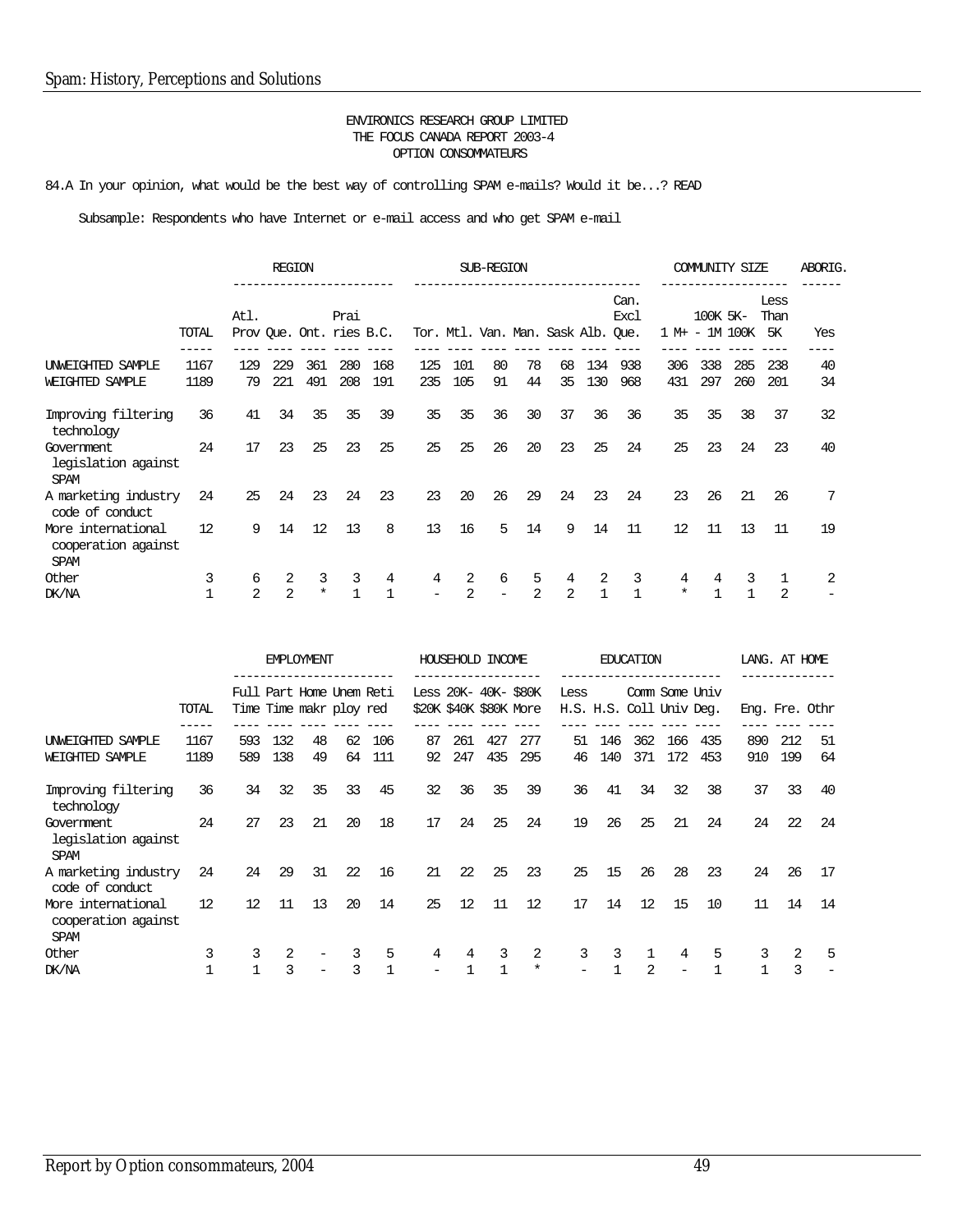84.A In your opinion, what would be the best way of controlling SPAM e-mails? Would it be...? READ

|                                                          |       | <b>GENDER</b> |       |       | AGE      |                |        |               | <b>RELIGION</b> |      | IMMIGRANT |           | TENURE |     |                        | FEDERAL VOTE |     |           |    |
|----------------------------------------------------------|-------|---------------|-------|-------|----------|----------------|--------|---------------|-----------------|------|-----------|-----------|--------|-----|------------------------|--------------|-----|-----------|----|
|                                                          |       |               | $Fe-$ | $18-$ | $30 -$   | $45-$          |        |               |                 | Ath/ | Eu-       |           |        |     |                        |              |     | Bloc      |    |
|                                                          | TOTAL | Male male     |       | 29    | 44       | 59             | $60+$  | Cath Prot Ag. |                 |      |           | rope Othr |        |     | Own Rent Lib. Con. NDP |              |     | Oue. Und. |    |
| UNWEIGHTED SAMPLE                                        | 1167  | 612           | 555   | 268   | 419      | 333            | 124    | 418           | 340             | 324  | 72        | 93        | 834    | 319 | 507                    | 251          | 166 | 85        | 95 |
| WEIGHTED SAMPLE                                          | 1189  | 608           | 581   | 295   | 416      | 312            | 143    | 417           | 335             | 336  | 86        | 119       | 836    | 338 | 532                    | 248          | 166 | 82        | 90 |
| Improving filtering<br>technology                        | 36    | 35            | 38    | 40    | 34       | 35             | 40     | 37            | 36              | 37   | 42        | 32        | 37     | 35  | 41                     | 32           | 37  | 34        | 26 |
| Government<br>legislation against<br><b>SPAM</b>         | 24    | 27            | 21    | 19    | 27       | 24             | 23     | 22            | 25              | 23   | 26        | 29        | 24     | 23  | 21                     | 27           | 24  | 19        | 31 |
| A marketing industry<br>code of conduct                  | 24    | 20            | 28    | 27    | 25       | 22             | 19     | 24            | 24              | 23   | 20        | 17        | 24     | 24  | 24                     | 25           | 21  | 25        | 27 |
| More international<br>cooperation against<br><b>SPAM</b> | 12    | 13            | 11    | 11    | 11       | 14             | 13     | 13            | 12              | 10   | 11        | 17        | 11     | 15  | 10                     | 12           | 13  | 16        | 10 |
| Other                                                    |       | 5             |       | 3     | 3        | 3              | 5      | 2             | 2               | 6    |           | 4         | 3      | 3   | 3                      | 3            | 4   |           | 3  |
| DK/NA                                                    |       |               |       |       | $^\star$ | $\mathfrak{D}$ | $\ast$ | $\mathbf{1}$  |                 |      |           |           |        |     |                        |              |     | 3         | 4  |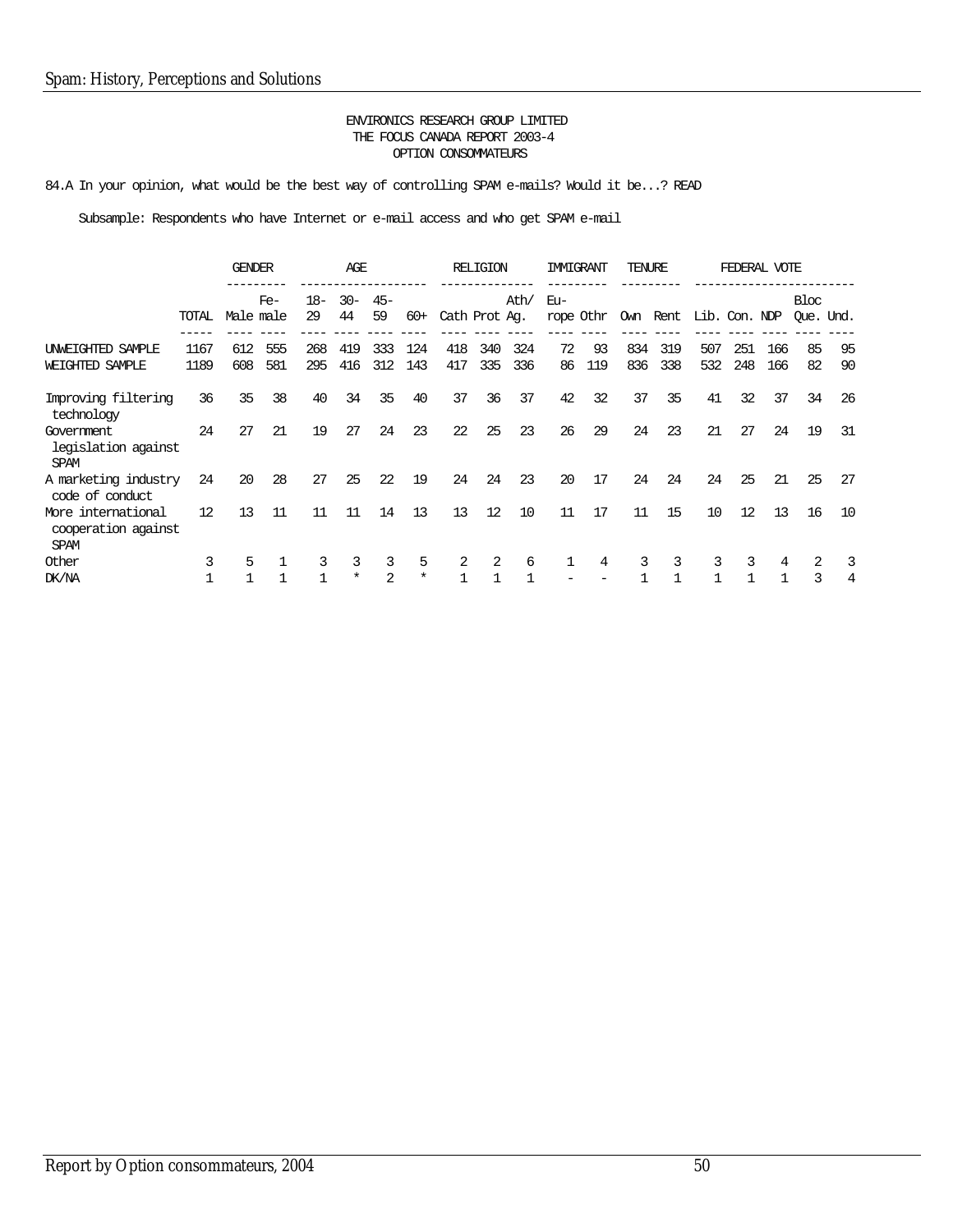85.A What should governments do to control Internet SPAM? Should they...

|                                                                                      |       |                | <b>REGION</b>  |     |                                  |                |     |                | SUB-REGION |                |                                    |                |                     |     |                | <b>COMMUNITY SIZE</b> |                           | ABORIG.      |
|--------------------------------------------------------------------------------------|-------|----------------|----------------|-----|----------------------------------|----------------|-----|----------------|------------|----------------|------------------------------------|----------------|---------------------|-----|----------------|-----------------------|---------------------------|--------------|
|                                                                                      | TOTAL | Atl.           |                |     | Prai<br>Prov Que. Ont. ries B.C. |                |     |                |            |                | Tor. Mtl. Van. Man. Sask Alb. Que. |                | Can.<br><b>Excl</b> |     | 100K 5K-       | 1 M+ - 1M 100K        | Less<br>Than<br><b>5K</b> | Yes          |
| UNWEIGHTED SAMPLE                                                                    | 1167  | 129            | 229            | 361 | 280                              | 168            | 125 | 101            | 80         | 78             | 68                                 | 134            | 938                 | 306 | 338            | 285                   | 238                       | 40           |
| WEIGHTED SAMPLE                                                                      | 1189  | 79             | 221            | 491 | 208                              | 191            | 235 | 105            | 91         | 44             | 35                                 | 130            | 968                 | 431 | 297            | 260                   | 201                       | 34           |
| Allow SPAM only when<br>the consumer has<br>actively consented<br>to receiving it    | 42    | 41             | 43             | 42  | 44                               | 42             | 41  | 46             | 40         | 50             | 42                                 | 42             | 42                  | 42  | 44             | 41                    | 43                        | 56           |
| Force all<br>unsolicited e-mail<br>to be labelled as<br><b>SPAM</b>                  | 26    | 27             | 27             | 27  | 25                               | 25             | 28  | 25             | 27         | 24             | 17                                 | 27             | 26                  | 27  | 26             | 24                    | 28                        | 9            |
| Have some mechanism<br>where consumers can<br>be on an opt-out<br>"DO NOT SPAM" list | 24    | 24             | 21             | 26  | 23                               | 25             | 24  | 21             | 23         | 21             | 27                                 | 23             | 25                  | 23  | 24             | 29                    | 22                        | 27           |
| Other                                                                                | 2     | 1              | 1              | 2   | 3                                | 2              | 3   |                | 2          | 4              | 4                                  | 2              | 2                   | 2   | 2              |                       | 3                         | 6            |
| Nothing                                                                              | 3     | 5              | $\overline{4}$ | 2   | $\overline{4}$                   | $\overline{4}$ | 3   | $\overline{4}$ | 5          | $\mathfrak{D}$ | 7                                  | $\overline{4}$ | $\mathbf{3}$        | 4   | $\mathbf{3}$   | 3                     | 3                         | $\mathbf{1}$ |
| DK/NA                                                                                | 2     | $\overline{2}$ | 3              | 1   | 1                                | 2              |     | 3              | 3          |                | 3                                  | 2              | 1                   | 2   | $\overline{2}$ | $\overline{2}$        | $\overline{2}$            |              |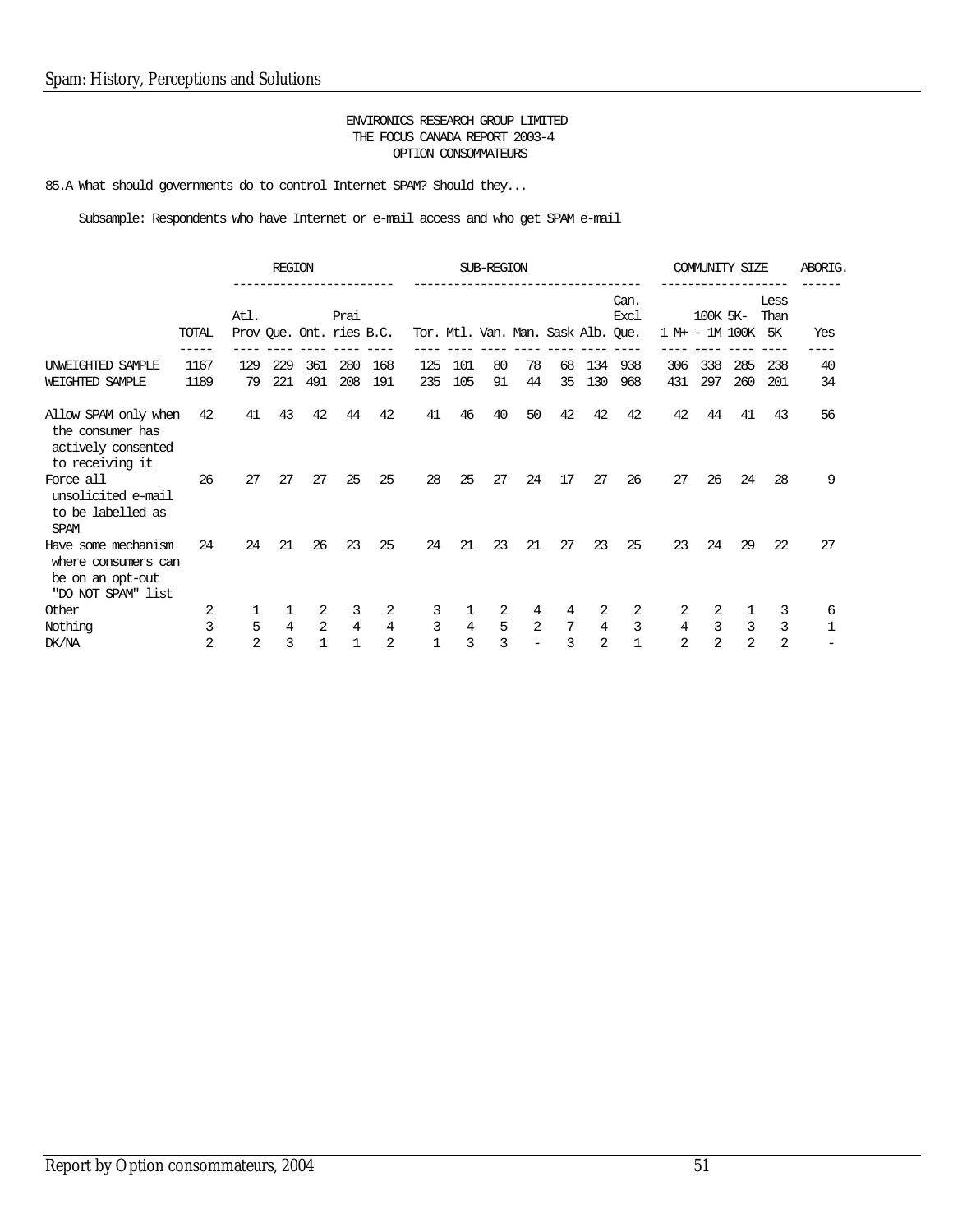85.A What should governments do to control Internet SPAM? Should they...

|                                                                                      |              |            | <b>EMPLOYMENT</b>                                   |                |          |                |                                                | HOUSEHOLD INCOME |                |            |                                  |            | <b>EDUCATION</b> |            |            | LANG. AT HOME |            |                |
|--------------------------------------------------------------------------------------|--------------|------------|-----------------------------------------------------|----------------|----------|----------------|------------------------------------------------|------------------|----------------|------------|----------------------------------|------------|------------------|------------|------------|---------------|------------|----------------|
|                                                                                      | TOTAL        |            | Full Part Home Unem Reti<br>Time Time makr ploy red |                |          |                | Less 20K- 40K- \$80K<br>\$20K \$40K \$80K More |                  |                |            | Less<br>H.S. H.S. Coll Univ Deg. |            | Comm Some Univ   |            |            |               |            | Eng. Fre. Othr |
| UNWEIGHTED SAMPLE<br>WEIGHTED SAMPLE                                                 | 1167<br>1189 | 593<br>589 | 132<br>138                                          | 48<br>49       | 62<br>64 | 106<br>111     | 87<br>92                                       | 261<br>247       | 427<br>435     | 277<br>295 | 51<br>46                         | 146<br>140 | 362<br>371       | 166<br>172 | 435<br>453 | 890<br>910    | 212<br>199 | 51<br>64       |
| Allow SPAM only when<br>the consumer has<br>actively consented<br>to receiving it    | 42           | 44         | 37                                                  | 41             | 48       | 33             | 42                                             | 40               | 47             | 38         | 42                               | 49         | 45               | 43         | 37         | 42            | 41         | 49             |
| Force all<br>unsolicited e-mail<br>to be labelled as<br><b>SPAM</b>                  | 26           | 23         | 34                                                  | 30             | 29       | 34             | 27                                             | 31               | 24             | 25         | 25                               | 25         | 29               | 24         | 26         | 27            | 26         | 24             |
| Have some mechanism<br>where consumers can<br>be on an opt-out<br>"DO NOT SPAM" list | 24           | 25         | 22                                                  | 25             | 20       | 28             | 21                                             | 25               | 23             | 28         | 29                               | 19         | 21               | 27         | 27         | 25            | 22         | 24             |
| Other                                                                                |              |            |                                                     |                |          | 3              | 6                                              | 2                |                | 2          |                                  |            |                  | 3          |            |               | 2          | 2              |
| Nothing                                                                              | 3            | 4          | $\overline{2}$                                      | 2              | 2        | $\overline{a}$ | 4                                              | 2                | 3              | 4          | 4                                | 3          | 2                | 3          | 5          | 3             | 5          | 2              |
| DK/NA                                                                                | 2            | ζ          |                                                     | $\overline{2}$ |          |                |                                                |                  | $\mathfrak{D}$ | 1          |                                  |            |                  | $\ast$     | ζ          |               | 4          |                |